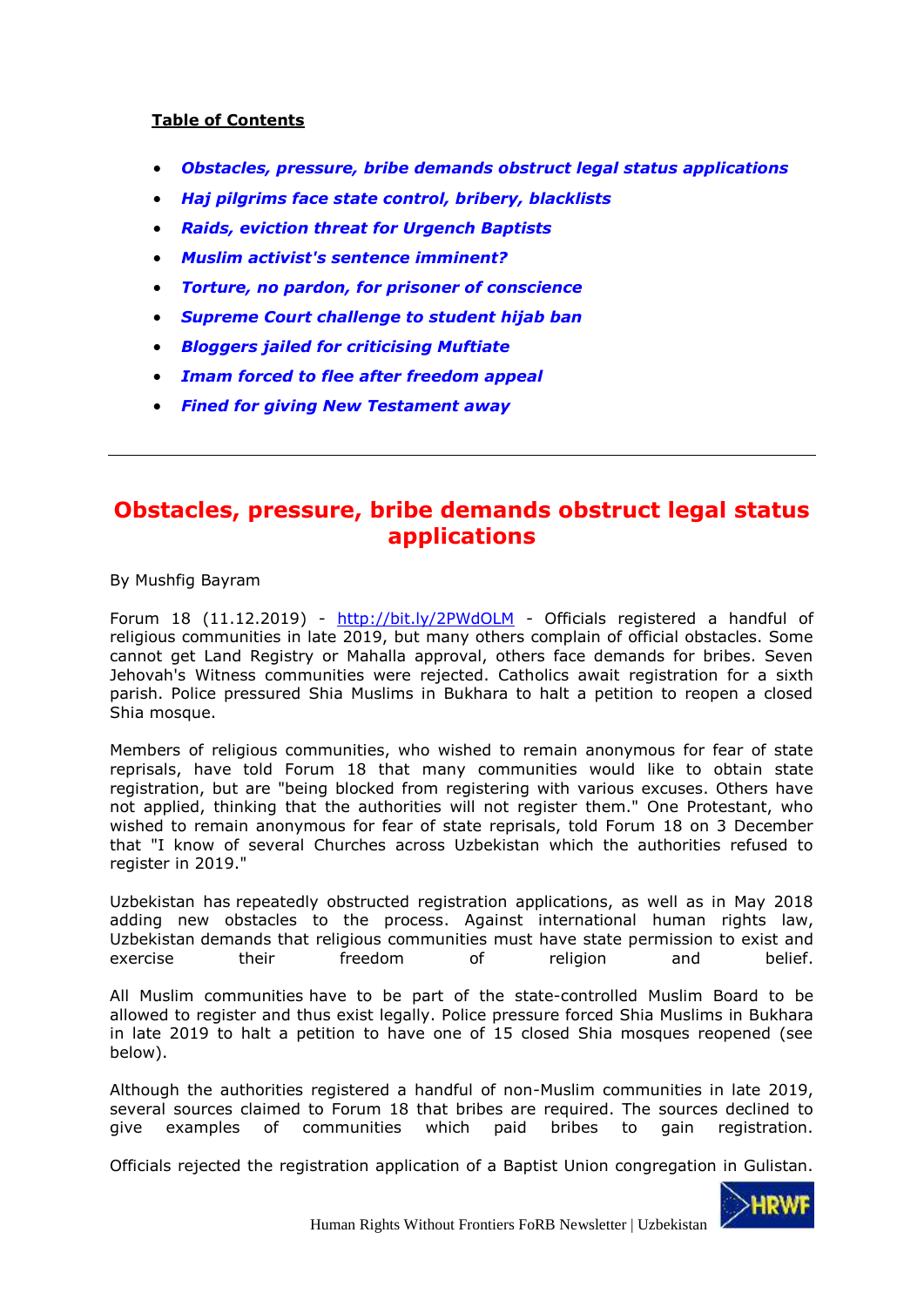The Land Registry failed to give the church the certificate it needs and the Mahalla Committee Chair demanded full personal details of all the Church's founder members, and then refused to give his approval. "The authorities are trying to create obstacles for us not to register," the Baptists complained (see below).

A Tashkent Protestant Church is being denied registration because officials say it does not have a valid legal address (see below).

Officials have rejected the applications from all seven Jehovah's Witness communities in various cities which were lodged in September 2018, as well as a branch in Uzbekistan of their US-based organisation, despite numerous court hearings. "For over 25 years, we have sought registration of our communities in various cities, but all applications have been denied," Jehovah's Witnesses complained. The authorities allow Jehovah's Witnesses only one legal local community in the entire country (see below).

Catholics have launched a petition to be allowed to register a parish in Angren. Parishioners from the city have to make a long journey each Sunday to attend Mass in the capital Tashkent (see below).

At at least two closed meetings in late 2019, state security, religious affairs and local administration officials have summoned leaders of some local religious communities and demanded that they provide the authorities with full information not only about their communities but about "religious sects". Some speakers demanded that Jehovah's Witnesses be banned. Religious communities were pressured to sign a petition against unspecified dangerous religious communities "which destabilise the situation". The Religious Affairs Committee published the petition on its website on 25 September (see below).

The 13 May 2019 government draft of the long-promised revised Religion Law (seen by Forum 18) would continue to ban religious activity without state permission, as well as sharing of faith. However, it would  $-$  if adopted in the May 2019 version - reduce the number of adult resident citizens required to found a local religious organisation from 100 to 50, as well as registration fees.

No public announcements have been made since May about any progress in adopting the revised Religion Law and the text does not appear to have been made available to the public.

#### **Fewer raids, but registration too difficult**

"At the moment the authorities are not interfering with our meetings for worship in our private homes. They know where we are and know all about us, but for some reason they have left us alone," a member of an unregistered Protestant Church in northern Uzbekistan told Forum 18 on 28 November. The church member did not want their name or the name of their Church to be given for fear of state reprisals.

"We do not want to register since we think we will not be able to gain registration," the Protestant added. "We cannot afford to have a building for a legal address, and it is a waste of time to go through all the bureaucracy." They knew of other unregistered religious communities in a similar situation.

One human rights defender, who wished to remain anonymous for fear of state reprisals, suggested that the authorities "have left unregistered activity undisturbed right now because they want to present a favourable international image to gain financial loans from European countries and America. I fear that once the loans have been received, unregistered communities will be targeted again."

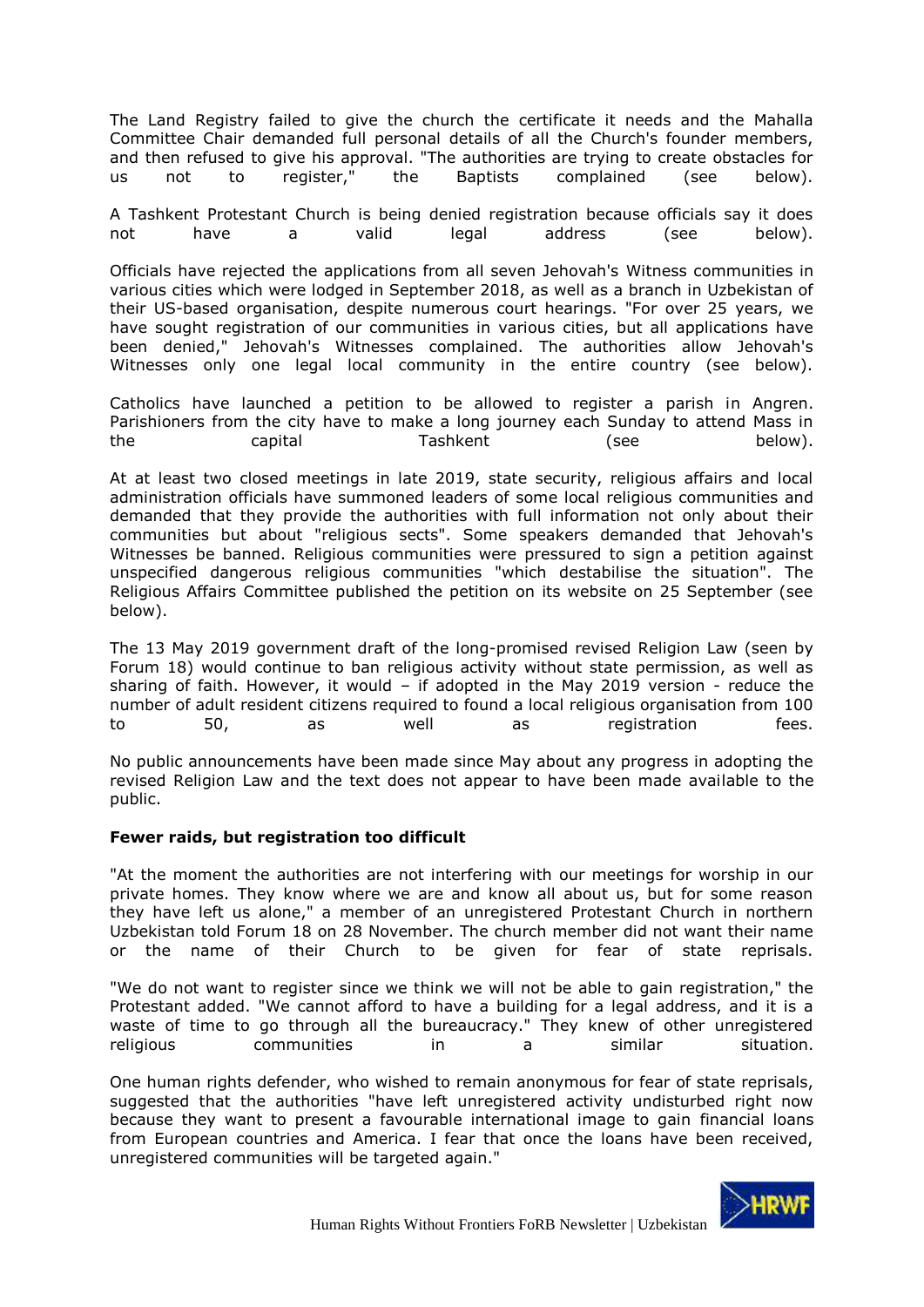# **Authorities refuse registration to Gulistan Baptists**

The authorities in Syrdarya Region south-west of Tashkent refuse to register a Baptist Union congregation in the city of Gulistan, local Baptists who wished to remain anonymous for fear of state reprisals told Forum 18 on 26 November.

"We submitted the request for registration as well as a list of documents that we prepared to the Justice Department on 30 September," local Baptists said. "We were reminded that we need to bring two more documents – a certificate from the Land Registry Service and a letter of endorsement from the Chair of the mahalla committee."

Mahalla committees (the lowest element of district administration) are a [key element in](http://www.forum18.org/archive.php?article_id=2314)  [the regime's attempts to stop people exercising freedom of religion and belief without](http://www.forum18.org/archive.php?article_id=2314)  [state permission.](http://www.forum18.org/archive.php?article_id=2314) Among their unwritten functions they can be used [to orchestrate](http://www.forum18.org/archive.php?article_id=2515)  [hostility against religious communities the authorities dislike.](http://www.forum18.org/archive.php?article_id=2515)

Officials claimed in a meeting in Samarkand with registered religious communities on 20 September (see below) that a visiting American delegation "misunderstood" the role of mahalla committees. Dilshod Mamadkulov, the Deputy Hokim (Head) of Samarkand Regional Administration, claimed that "if the mahalla committee does not endorse a religious organisation, it is the opinion of the local population."

On 30 September, Yury Davydov, the leader of Gulistan's Baptist Church, made an official request to the Land Registry Service, but this has not been answered.

Ilhom Turdaliyev, Chair of the mahalla committee, refused to approve the Baptists' registration application. On 7 October Davydov met Turdaliyev after he evaded attempts to meet, and said that the Baptists must provide a full list of all Church members with their residential addresses and copies of their passports. Davydov told Turdaliyev the following day that all the necessary information about the Church had been submitted to the **Internal and Solution** Justice **Container and Department.** 

Mahalla Chair Turdaliyev then claimed that he will approve the application after the Baptists obtain the Land Registry Service certificate. But as of 9 December this has not happened.

"The authorities are trying to create obstacles for us not to register," the Baptists stated.

Asked why he refuses to give a letter of endorsement to the Baptists, Turdaliyev told Forum 18 on 4 December that "They have not provided a letter to us from the Land Registry Service that they can use the land for religious purpose." He added that the Land Registry Service will "not provide the papers until they adjust their building according to the rules of the fire and sanitary standards."

Asked why the Baptists must obtain permission from various state agencies in order to exist and carry out their meetings for worship, Turdaliyev replied: "The Law demands that." Asked why Uzbekistan imposes such conditions in defiance of Organisation for Security and Co-operation in Europe (OSCE) guidelines and its international obligations, he responded: "I don't know. This is not my competence." He declined to talk to Forum **18 further.** 

Aziz Urunov, Assistant of Alimjan Makharov, Head of Syrdarya Land Registry Service, claimed to Forum 18 on 5 December that the Baptists have not asked for permission. "I do not remember them asking us about the certificate." He claimed that "if the Baptists ask we will give them the certificate."

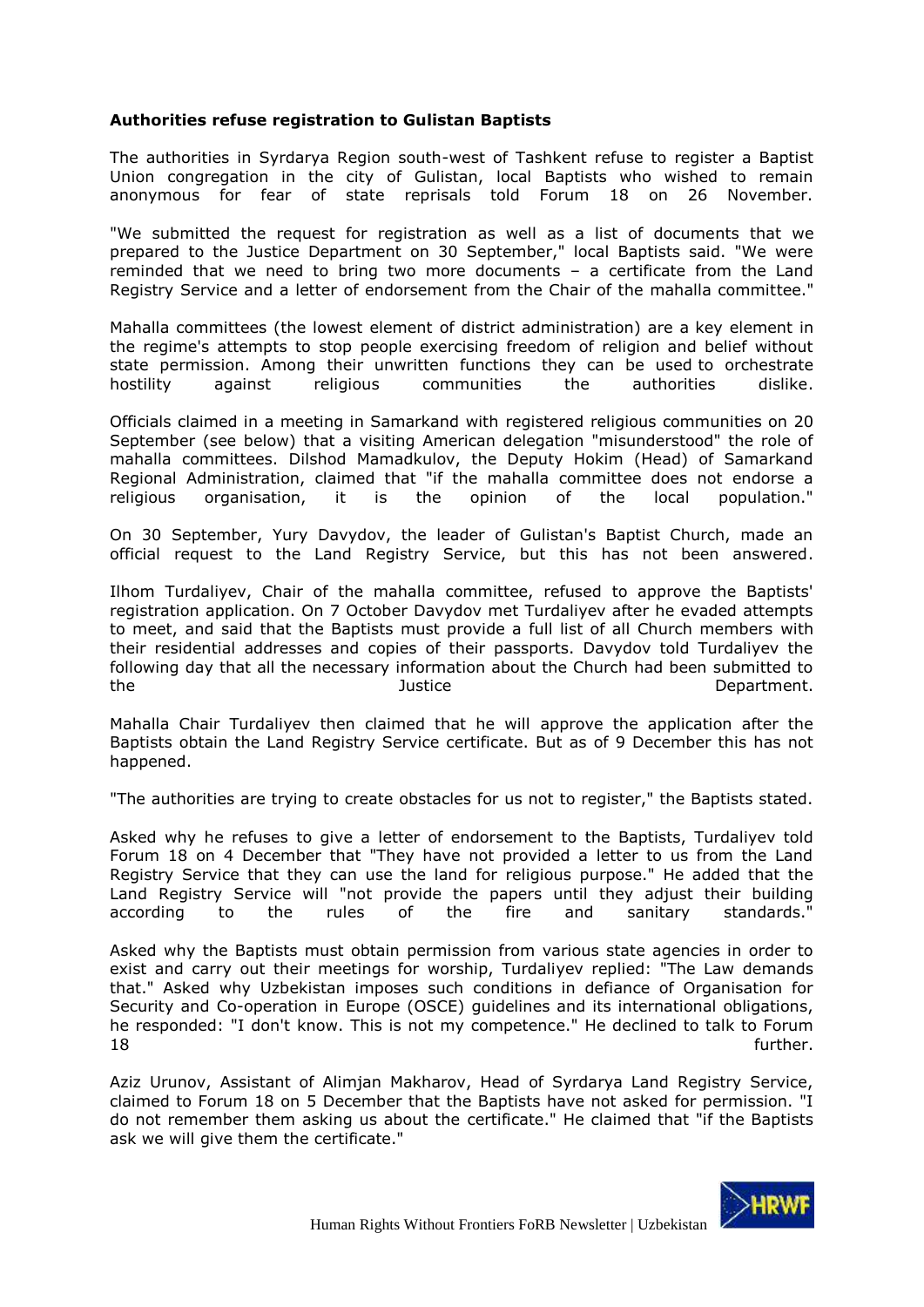# **No registration for Tashkent Church unable to afford legal address**

A member of a Protestant Church in Tashkent, who did not want their name or the name of their Church to be given for fear of state reprisals, explained the difficulty their Church has faced getting state registration.

"We were refused registration, and told by the Religious Affairs Committee that we do not have a legal address as demanded by the Law," the Tashkent Protestant told Forum 18 on 2 December. "But we cannot have a legal address since we cannot ask other Churches for us to be registered at their address, since according to the Law only one organisation can be registered at the same address."

The Tashkent Protestant added: "We also cannot register it at a private address of our members according to the Law. The only solution for us is to purchase a piece of land where we can build our own building, which we cannot afford."

Asked why religious organisations functioning in Tashkent have to ask for permission from various state agencies in order to exist, the official (who did not give his name), who on 5 December answered the phone of Almardon Karshiyev, Chief of Tashkent City Administration's section responsible for work with religious organisations, claimed to Forum 18: "We do not have any problems with registration of religious organisations in Tashkent City."

Told of the problem of the Protestant Church and asked why owning a building is stipulated as a condition to exist, the city official responded: "This is prescribed by the Law. If they do not want registration and they are not holding massive gatherings, they can just meet in their homes, but need only to inform the local authorities of their meetings."

Asked what constitutes massive gatherings, whether 10 people, 50 people, 100 people or what the number of participants is, the official could not answer. Asked why the Religion Law, contrary to Uzbekistan's international obligations, demands compulsory registration for all religious activity, the city official replied: "That question is not within my competence, you need to ask the Religious Affairs Committee."

The official declined to talk to Forum 18 on why Jehovah's Witnesses cannot gain registration outside Chirchik in Tashkent and answer Forum 18's other questions.

#### **Seven Jehovah's Witness communities refused registration**

The only legally registered local community of Jehovah's Witnesses in Uzbekistan is in Chirchik in Tashkent Region. Only in 2017 did local officials allow it to put up a notice outside its meeting place identifying it as a Kingdom Hall. Officials [stripped registration](http://www.forum18.org/archive.php?article_id=837)  [from the only other registered Jehovah's Witness community, in Fergana, in 2006.](http://www.forum18.org/archive.php?article_id=837)

"For over 25 years, we have sought registration of our communities in various cities, but all applications have been denied," Jehovah's Witnesses told Forum 18 on 3 December. "Without registration, the Witnesses are not only denied freedom of expression, peaceful assembly and association but also denied freedom to exist as communities."

In September 2018, Jehovah's Witnesses submitted applications to the respective mahalla committees for approval of the registered address of seven local communities in the cities of Bukhara, Fergana, Karshi, Samarkand, Tashkent, Urgench and Nukus (in Karakalpakstan). "The mahalla committees in all seven regions denied the Witnesses' applications for registration," Jehovah's Witnesses told Forum 18.

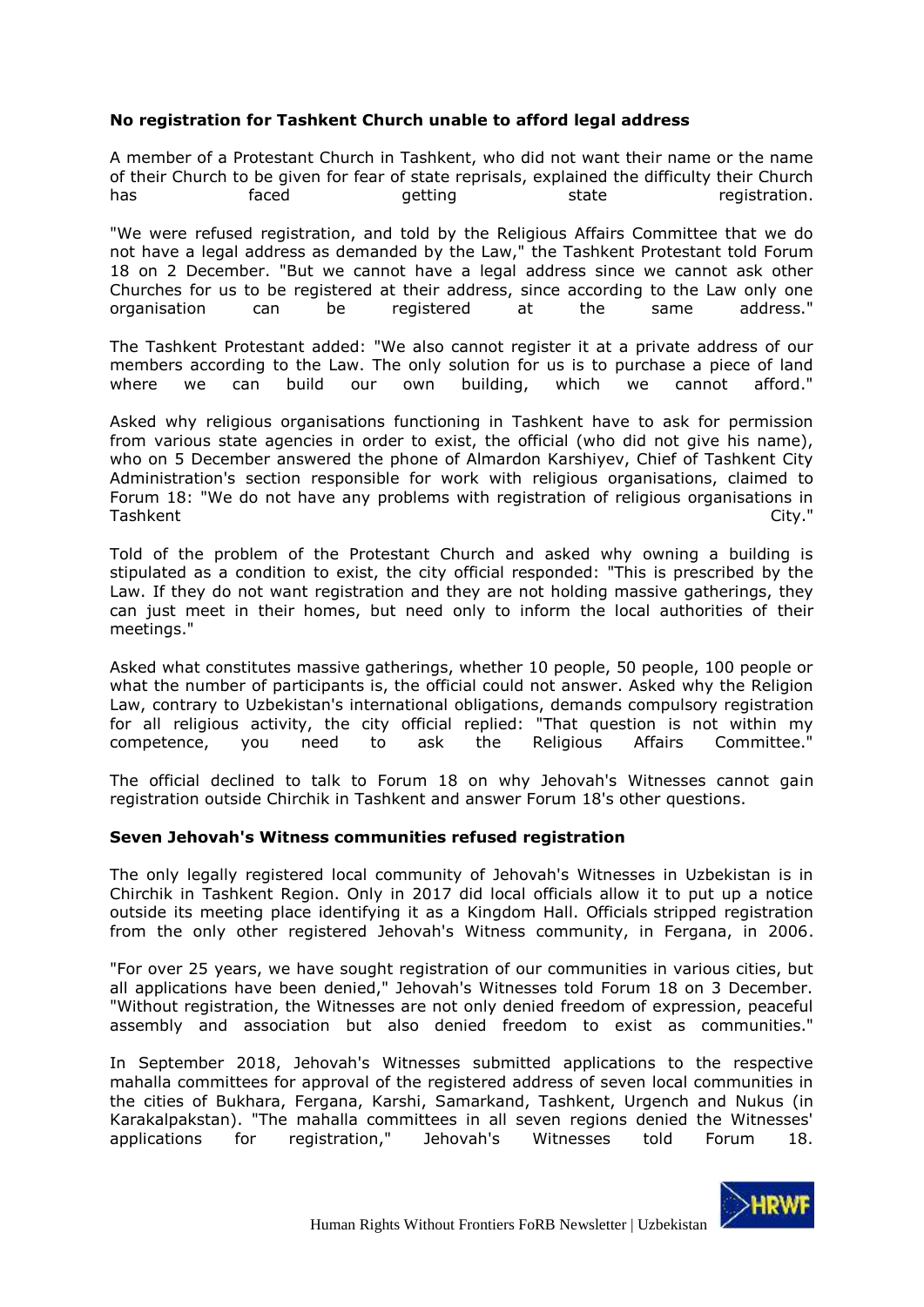Odiljon Umirov, Assistant to Dilshod Mamadkulov, Deputy Hokim of Samarkand Regional Administration, who is responsible for work with religious organisations, confirmed to Forum 18 that Mamadkulov participated in the 20 September meeting between the state organs and the religious communities. Asked why Jehovah's Witnesses are being refused registration in Samarkand Region, and in the 20 September meeting the officials particularly attacked Jehovah's Witnesses, Umirov replied: "I cannot comment on that."

On the morning of 6 December, Umirov told Forum 18 Deputy Hokim Mamadkulov is "still busy, call back after lunch." Numerous calls in the afternoon to Mamadkulov's numbers went unanswered. He claimed that Mamadkulov is "busy," and asked Forum 18 to call back the next day. Phones went unanswered on 7 December.

An official (who did not give his name) of the section of Karakalpakstan's Justice Ministry responsible for registration of religious organisations, put the phone down on 5 December when he heard Forum 18's name. Subsequent calls to his and other officials' numbers went went were unanswered.

An official at the reception of Fergana Regional Administration (who did not give his name), when asked why Jehovah's Witnesses local community was refused registration, on 5 December referred Forum 18 to Jamshid (he did not give his last name). The reception official clarified to Forum 18 that Jamshid "worked for the State Security Service (SSS) secret police in the past, and he oversees religious affairs in the region at the moment." Jamshid's phones went unanswered the same day.

# **Courts fail to back registration for Jehovah's Witnesses**

Jehovah's Witnesses filed complaints in local and regional courts against these denials, but lost their case in every instance. The Supreme Court has so far dismissed six of the seven supervisory appeals Jehovah's Witnesses filed concerning these rulings.

However, on 13 September, in the seventh case, the Court cancelled the lower court decision denying the registration of their community in Urgench and sent it back to the first instance court for reconsideration. But on 13 November, Khorezm District Administrative Court dismissed the complaint.

Aziz Abidov, Press Secretary of the Supreme Court, asked Forum 18 on 6 December to call back the next day. "I need to gather information on the details of the case on Jehovah's Witnesses," he told Forum 18. On the morning of 7 December Abidov asked Forum 18 to "call after lunch." Calls in the afternoon to him and other numbers at the Supreme **Court** Court Went Went unanswered.

Jehovah's Witnesses also tried to register a local branch of its US-based organisation. However, the Justice Ministry denied the application on 4 March 2019 and again on 18 March after Jehovah's Witnesses resubmitted it.

Subsequently, they filed a complaint to Tashkent City Administrative Court. On 4 July, the court dismissed the complaint, stating that the case is not within its jurisdiction. On 23 September the cassation court sent the case back to the first instance court, Yunusabad District Court. That court referred the case to Shaykhontohur District Administrative Court.

Judge Sardor Rakhmuddinov "heard the case on 11 December and made his decision," his Assistant (who did not give his name) told Forum 18 on 11 December. He refused to put Forum 18 through to the Judge, claiming that "he is busy." He also refused to answer other **our all of the case.** On this case.

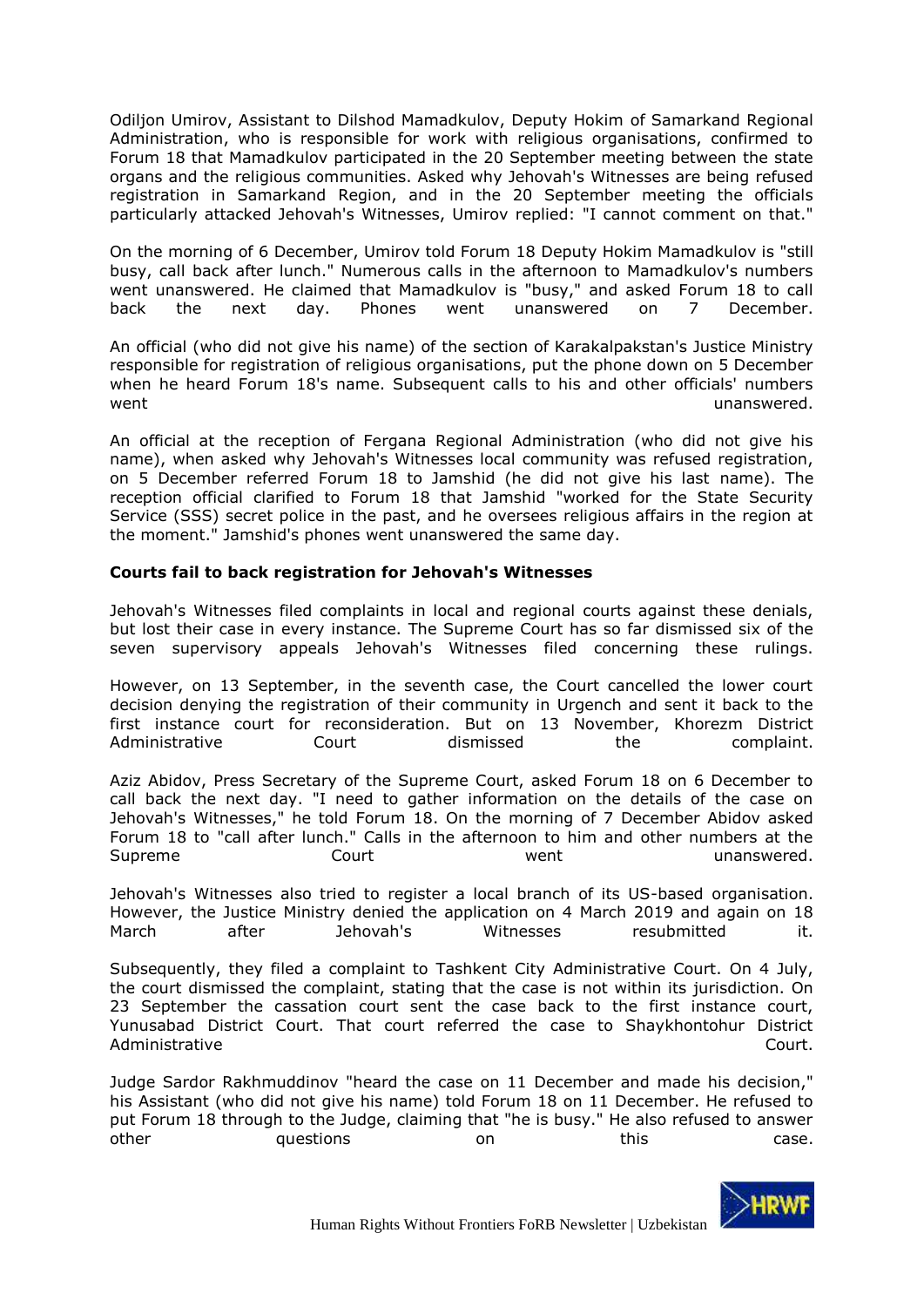Uboydullo Aliyev, Chief of Shaykhontohur District Court, on 11 December also refused to discuss the case or tell Forum 18 the result of the hearing. Jehovah's Witnesses told Forum 18 Judge Rakhmuddinov rejected their complaint.

# **No help from National Human Rights Centre, Ombudsperson**

On 11 March 2019, Jehovah's Witnesses filed an appeal about the registration denials to the National Human Rights Centre in Tashkent. On 22 July, the Centre responded that the "issue is not within its purview and recommended that we appeal to the Constitutional Court of Uzbekistan", Jehovah's Witnesses noted. However, on 24 October, the Constitutional Court rejected the Jehovah's Witnesses' appeal.

On 6 November, Jehovah's Witnesses filed an application to the Ombudsperson, Ulugbek Muhammadiyev, who is attached to Parliament. Reached on 11 December, Saidbek Azimov, Assistant to Muhammadiyev, asked Forum 18 to call back later when he would be available. Called back as requested, Azimov took down Forum 18's questions about Jehovah's Witnesses' registration and Uzbekistan's international obligations, and then consulted with Muhammadiyev by phone. Azimov then told Forum 18 to call back the following day.

Neither the National Human Rights Centre nor the Ombudsperson is accredited with the Global Alliance for National Human Rights Institutions (GANHRI), which rules on whether such institutions meet the requirements of competence, independence from governments and adequate powers of investigation set out in the Paris Principles. GANHRI's Sub-Committee on Accreditation is due to consider Uzbekistan at its March 2020 session.

"To date, Jehovah's Witnesses have found it impossible to register their local communities outside of Chirchik," Jehovah's Witnesses told Forum 18. "As long as legal recognition is denied, the Witnesses remain open targets for harassment and mistreatment."

# **Catholics petition for parish registration**

The Catholic community launched a petition asking the government to register the parish in Angren, 105 kms (65 miles) by road from Tashkent. The authorities have only allowed five Catholic parishes in the entire country to register.

The 25 or so Angren Catholics have to travel all the way to the registered Catholic Church in the capital each Sunday to attend Mass, the Apostolic Administrator of Uzbekistan Bishop Jerzy Maculewicz told the Vatican-based news agency Fides for a 3 December article.

"We try to support them by paying for their journey, but now we would like to have a place, a room or a chapel where we can celebrate Mass in their city too," Bishop Maculewicz added. "We hope to succeed soon. Should the government accept the request, we priests would go there every Saturday, in turn, to Angren to celebrate the Eucharist and the other sacraments." He believes the parish would grow if it had a church in the city.

#### **Police pressure Shia Muslims to halt petition to reopen mosque**

Shia Muslims in Bukhara began a petition in late 2019 for the reopening of one of the 15 long-closed local Shia mosques, sources told Forum 18. However, police soon visited active members of the community to pressure them to halt the petition. They reluctantly complied.

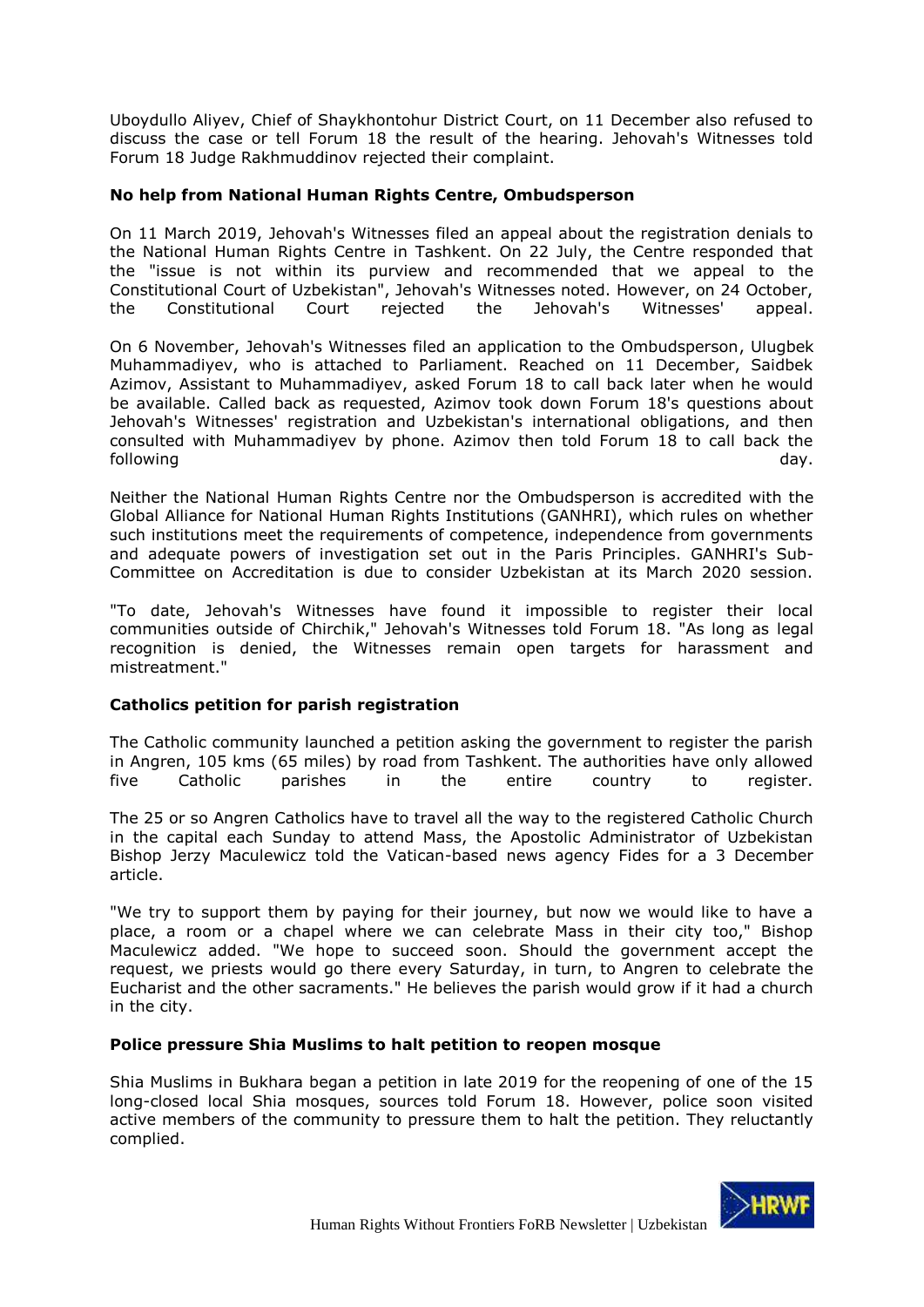# **Officials demand that religious communities provide information**

The State Security Service (SSS) secret police, the Religious Affairs Committee and other authorities at least in two officially-arranged meetings known to Forum 18, demanded that registered religious communities provide the authorities with information on their activities as well as inform the authorities on the activities of Jehovah's Witnesses and other religious communities, which they openly described in these meetings as dangerous sects, sources at the meetings who asked not to be named for fear of state reprisals told Forum 18.

At the officials' insistence, the participating religious communities signed a petition to President Shavkat Mirziyoyev asking the authorities to "struggle against and not give official registration to unspecified unregistered religious sects, which destabilise the situation in the country", sources told Forum 18 (see below).

Such meetings are known to have taken place on 20 September in Samarkand Region and on 15 October in Chirchik in Tashkent Region.

Jehovah's Witnesses told Forum 18 that their representatives were not invited to the meeting in Chirchik, despite the fact that they are registered there.

Some Imams of registered Mosques, as well as representatives of the Bible Society of Uzbekistan, the Russian Orthodox Church, the registered Protestant Churches, Baha'i and Jewish communities from Samarkand, Jizakh, Surkhandarya and Kashkadarya Regions were summoned to the 20 September Samarkand meeting.

The State authorities were represented in the meeting by: Officer Sergei (last name not given) of the SSS secret police headquarters in Tashkent; Begzod Kodyrov, Deputy Chair of the Religious Affairs Committee; Dilshod Mamadkulov, Deputy Head of Samarkand Regional Administration; a high level official (name not given) of Samarkand Regional Police; and a Deputy Chief (name not given) of Samarkand Regional Justice Department.

### **Jehovah's Witnesses "the reason you have difficulty gaining registration"**

Begzod Kodyrov of the Religious Affairs Committee claimed in the 20 September meeting between state officials and registered communities in Samarkand that "there is no persecution for religious beliefs in Uzbekistan, but there are cases of violation of the Religion Law." He said that communities "need to explain to their members that they must not violate the Religion Law. The Law was adopted in 1998, by this time you should have learned it by heart, but this did not happen."

Without specifying the time period, Kodyrov that four Christian and eight Muslim organisations had recently been registered in Uzbekistan.

Officer Sergei of the SSS secret police told the participating religious leaders that they "must necessarily explain to their communities the authorities' request to cooperate, must inform the authorities about all missionaries and their activity in writing, and assist the authorities to prevent violations of religious freedoms."

One official representative of a community, who was asked by the state officials to speak, told the meeting that it is "necessary to inform the authorities in writing of the necessity of preventing the activity of the Jehovah's Witness sect".

The official claimed, in his speech addressing the Protestants in the meeting, that the "reason you have difficulty gaining registration for your communities is the Jehovah's Witnesses. It is because the local authorities cannot distinguish between Christians and

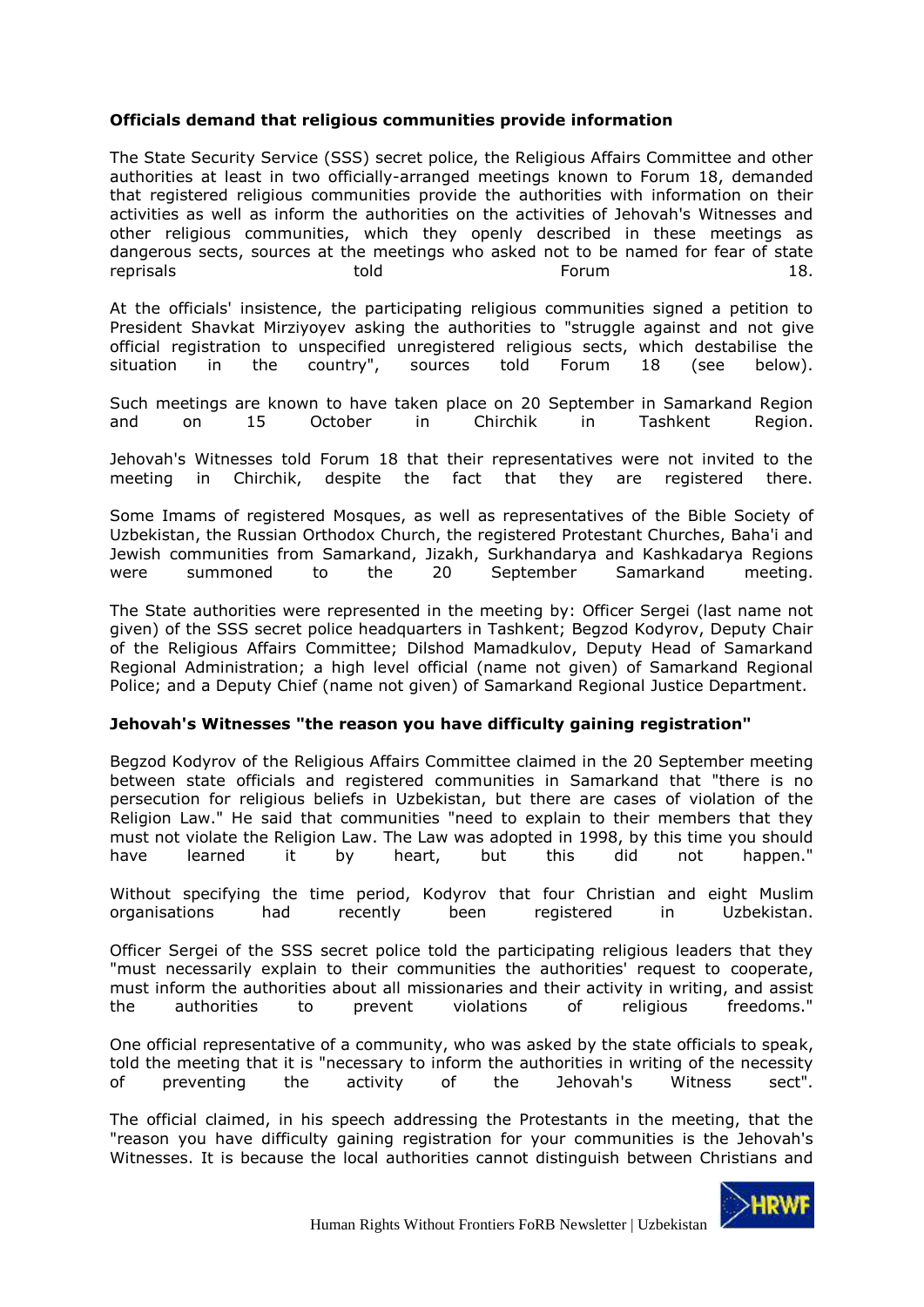A representative of another religious community, who was similarly asked by the state officials to speak, told the meeting that it is "important that all the registered religious organisations as well as Imams of mosques need to explain to their members the harm caused by dangerous sects." He said that it is "important that we all struggle against these sects in order to root them out. The authorities need to take radical measures against them." The second contract of the second contract of them." The second contract of them."

Protestants Forum 18 spoke with, who asked not to be named for fear of state reprisals, expressed their concerns about this to Forum 18.

"There are no legal grounds for the regime to demand that some religious communities collaborate with them against other communities," one Protestant pointed out. "This is a direct and flagrant violation of the Religion Law, according to which religious communities cannot take on the responsibilities of state agencies."

"We do not understand why officials demand Christian organisations launch a witch-hunt against Jehovah's Witnesses, and who gives the right to an Orthodox priest to brand other religious communities as sects, and to ask the authorities to take radical measures against them?" They added that "we know that according to the Russian Orthodox, all the other Churches except for the Orthodox and Catholics are sects."

Protestants, who asked not to be named for fear of state reprisals, told Forum 18 that the meeting participants "understood from Sergei's message that they must inform the authorities about Jehovah's Witness activities".

#### **Told not to complain to human rights defenders or media**

In a similar meeting between state officials and registered religious communities, Begzod Kodyrov and other officials told the religious communities present not to share their problems with local or international rights defenders or media. "It will not help you," he told them. "If you have problems you need to tell us and not the media."

#### **Coerced petition demanding some communities shouldn't have permission to exist**

Some religious communities at the 20 September Samarkand meeting signed an alleged petition claiming that "there are people and organisations which are involved in propagation of non-traditional cults and totalitarian sects". The Religious Affairs Committee published it on its website on 25 September, as did the pro-regime podrobno.uz on 3 October.

Uzbekistan has legally-binding international human rights law obligation to [respect and](http://www.forum18.org/archive.php?article_id=2314)  [facilitate the exercise of freedom of religion and belief, with its interlinked freedoms of](http://www.forum18.org/archive.php?article_id=2314)  [expression, association, and assembly. This includes the freedom to share beliefs.](http://www.forum18.org/archive.php?article_id=2314)

The "petition" claims that "without focusing on concrete organisations, we declare our common position against terrorism and extremism, which is produced by religious hatred and missionary activity of those organisations, the main purpose of which is degradation of the family, a scornful attitude to the older generation, refusal to further develop art and science, violation of laws, inter-religious enmity, propagation of homosexuality and paedophilia, infringement of health rights, and other centuries-old traditions of Uzbekistan."

The petition maintains that "impunity for violating the Religion Law can negatively affect

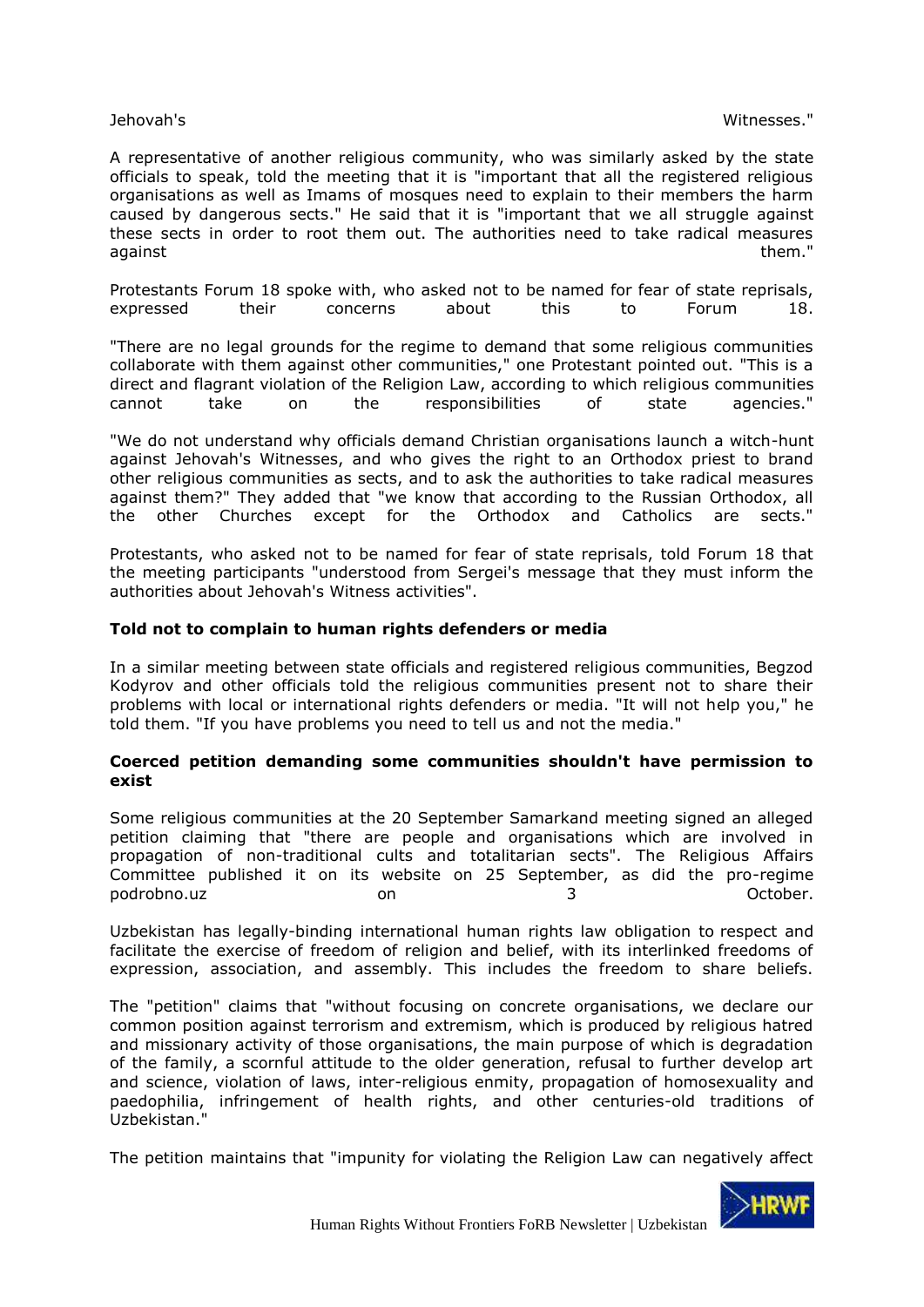the security of the state and darken a bright future for the children".

"Feeling responsible for the future of our country, we ask you [President Mirziyoyev] to ensure that competent state agencies will not give state recognition to these illegal destructive organisations", the petition concludes.

Religious Affairs Committee officials stated that following this "petition", they would discuss ways to prevent missionary activity and proselytism at the next Public Council meeting.

Repeatedly from 4 December onwards, Religious Affairs Committee officials refused to discuss with Forum 18 why they issue such demands to religious communities.

Begzod Kodyrov, Deputy Chair of the Religious Affairs Committee, Nasratulla Nadirov, and Muzaffar Jalilov of the International Section all refused to explain why Uzbekistan breaks its international human rights obligations, as outlined in the [Organisation for](http://www.osce.org/odihr/139046)  [Security and Co-operation in Europe \(OSCE\) Guidelines on the Legal Personality of](http://www.osce.org/odihr/139046)  [Religious or Belief Communities,](http://www.osce.org/odihr/139046) by requiring belief communities to have state permission to exist and banning the sharing of beliefs. (END)

# <span id="page-8-0"></span>**Haj pilgrims face state control, bribery, blacklists**

*Uzbekistan imposes severe restrictions on haj pilgrims, including using blacklists to bar devout Muslims, arbitrarily restricting who can go on the pilgrimage. Controls are complex and multilayered, involving the SSS secret police, the Muftiate, and the government's Religious Affairs Committee. The system's complexity facilitates corruption.*

By Mushfig Bayram

Forum 18 (08.11.2019) - <https://bit.ly/33XEXUM> - Uzbekistan continues to restrict severely the ability of Muslims to go on the haj pilgrimage to Mecca their faith requires, Forum 18 notes. Every able-bodied healthy adult Muslim who can afford to do so is obliged to make a haj, or pilgrimage to Mecca, once in their lifetime.

Yet Uzbekistan imposes severe restrictions on the numbers of pilgrims, severely restricts who can get onto the long pilgrimage waiting lists including using blacklists to bar devout Muslims, arbitrarily alters who can go on the pilgrimage and when they can go, and imposes a large financial cost for going on the pilgrimage (see below).

The haj is controlled and organised by three separate and interlocking state structures: the Haj Committee, the Haj Board, and the Haj Council, all of which involve the State Security Service (SSS) secret police, the Muftiate, and the Religious Affairs Committee (see below).

Many Muslims have also observed that the complexity of the process and the many officials involved provides opportunities for bribery. "Believers are afraid because of the obstacles at so many levels that they will not be put on the waiting lists, or be removed from the lists arbitrarily," one told Forum 18. "So they are willing to pay up to the officials." They said that people do not wish to discuss such cases "fearing for their

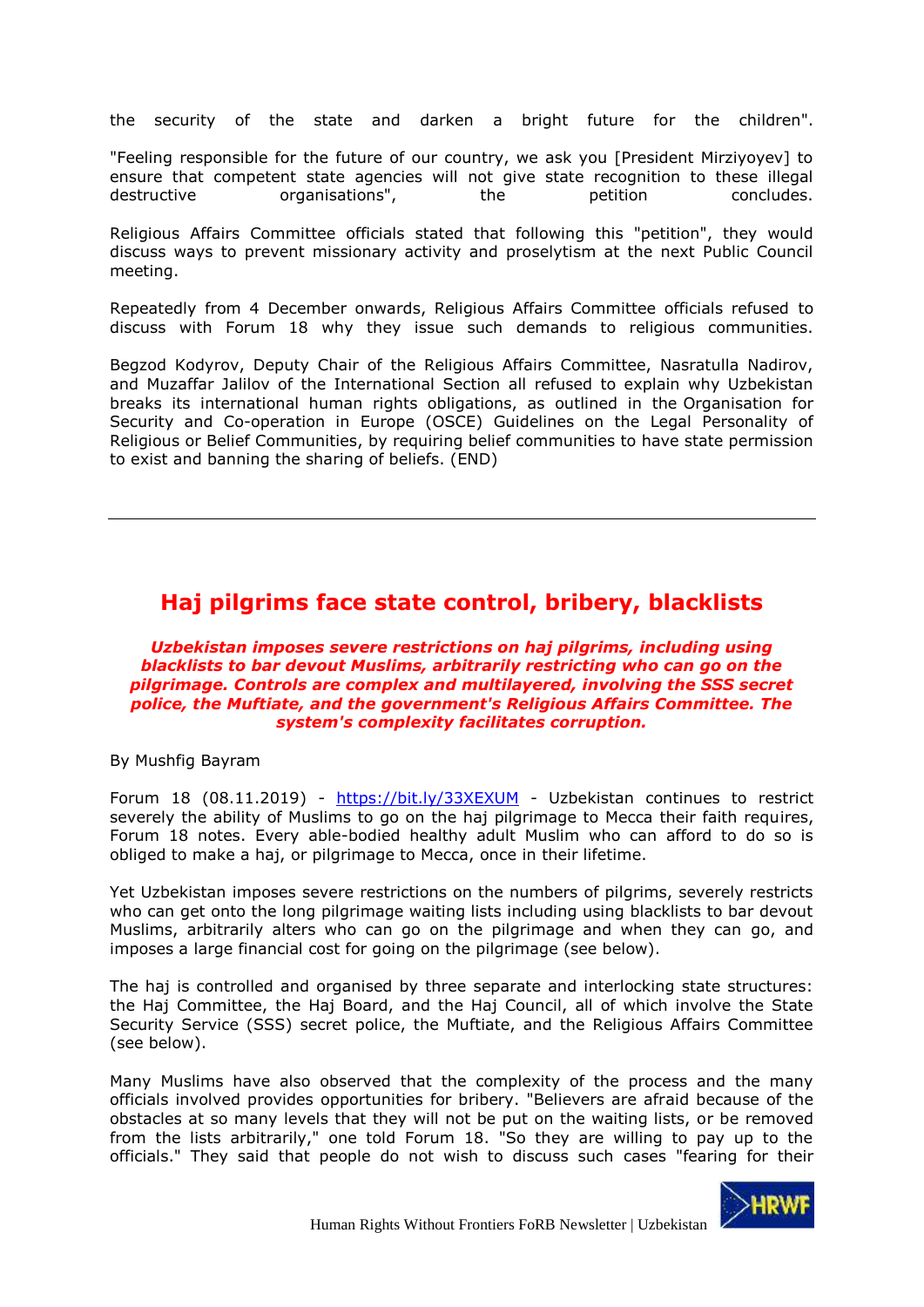safety", and added that "this is found in all spheres of life, that officials create obstacles and big queues so people have to pay bribes to get things done" (see below).

The Haj Committee removed from the list young women from Fergana Region who were due to go on the 2019 haj because they were below the state's unwritten age limit, a human rights defender told Forum 18 (see below).

One pilgrim who wished to remain anonymous for fear of state reprisals stated that "the authorities' control of pilgrimage candidates does not follow Islam."

In 2019, the haj took place between 9 and 14 August. All the state-approved haj pilgrims flew from Uzbekistan to Saudi Arabia on the state-run Uzbekistan Airways.

#### *Restricted pilgrim numbers, long waiting lists*

Uzbekistan routinely imposes severe restrictions on how many pilgrims could take part in the annual haj pilgrimage, with just over 5,000 a year having been allowed in the past. This led to long waiting times to be allowed by the regime to go on the haj, with some would-be pilgrims being told that they "will be able to go in 20 or 30 years" or even longer.

Saudi Arabia sets the quotas allowed per country, based on a quota of 1,000 pilgrims per million Muslim residents. Uzbekistan's population is over 32 million people, at least 90 per cent of whom are seen as being from a Muslim background, giving a possible haj quota of about 28,000 pilgrims a year. Since 2017 Uzbekistan has only allowed 7,200 haj pilgrims a year, roughly one quarter of the number of pilgrims the regime could allow.

According to Muslims Forum 18 has spoken to, waiting times are thought to vary significantly between the region around the capital Tashkent and elsewhere in the country. After the 2017 increase in the numbers the regime allows, current estimates of the time pilgrims can expect to wait – which are not officially published – vary between five to eight years for people from around Tashkent to between five and 20 years elsewhere.

"There always is a big gap between Tashkent and the regions," one Muslim familiar with haj waiting times told Forum 18 on 4 November.

"If you bribe the authorities you will have no waiting problem," another Muslim commented to Forum 18 in November. "If you don't, you may wait for years and years, because they will keep putting your name at the bottom of the list all the time."

Muslims think that various factors have led to the apparent decrease in waiting times after 2017. Adkham Olimov, a Muslim activist from Tashkent, told Forum 18 on 5 November that he thought these factors included: "the quota going up from 5,000 to 7,200, some on waiting lists dying of old age, some not being able to afford to go on the haj when their turn comes up, and some people secretly using private companies in third countries".

#### *Interlocking, multilayered state control, bribery*

The haj is controlled and organised by three separate and interlocking state structures: the Haj Committee, the Haj Board, and the Haj Council, all of which involve the SSS secret police, the Muftiate, and the Religious Affairs Committee.

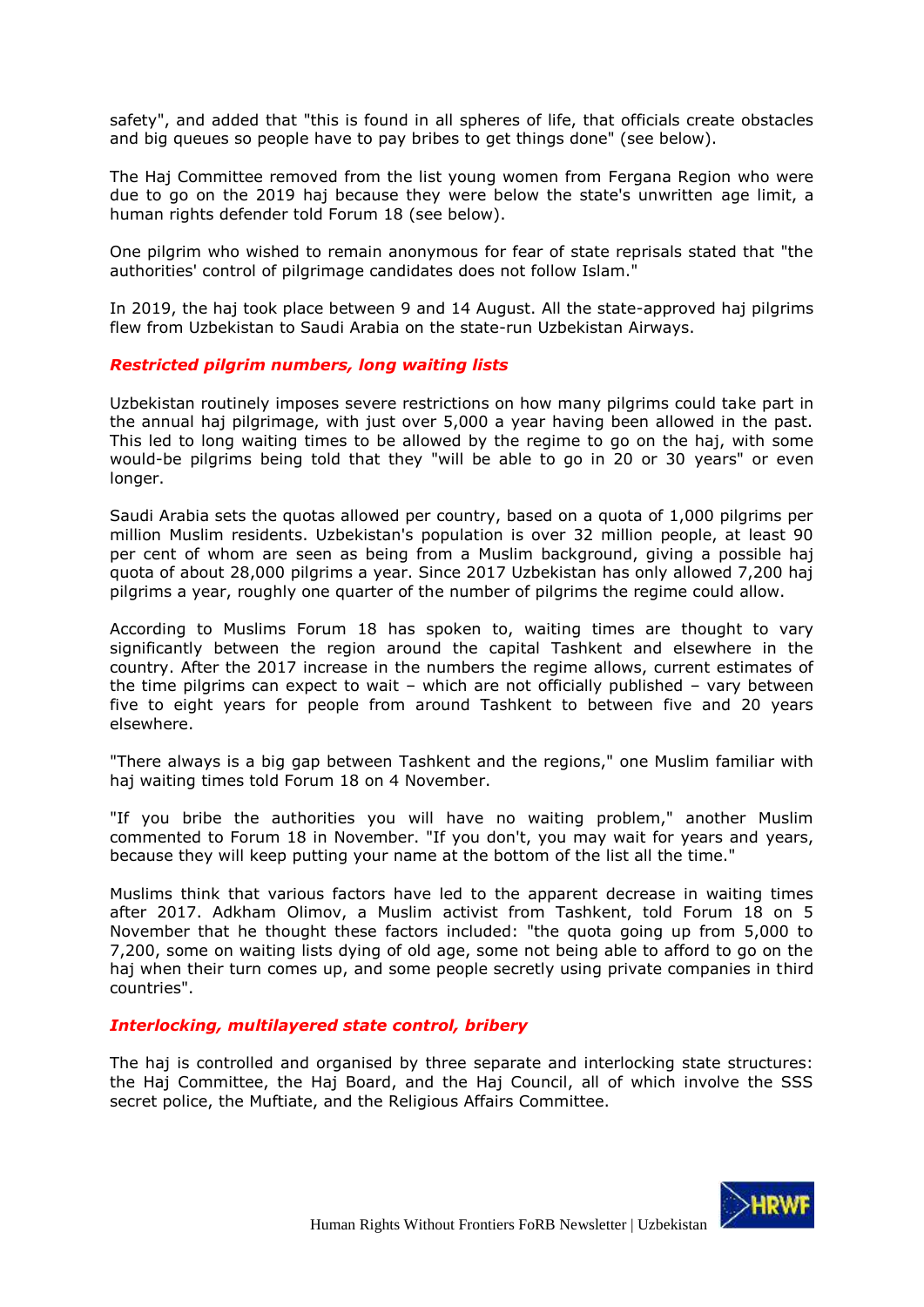Haj pilgrims who did not wish to be named for fear of state reprisals have noted that the complexity of the process and the many officials involved provides opportunities for bribery.

"Believers are afraid because of the obstacles at so many levels that they will not be put on the waiting lists, or be removed from the lists arbitrarily," one told Forum 18. "So they are willing to pay up to the officials." They said that people do not wish to discuss such cases "fearing for their safety", and added that "this is found in all spheres of life, that officials create obstacles and big queues so people have to pay bribes to get things done."

Individuals submit in writingan application to go on the haj, with a copy of their passport. According to a 2017 decree, the authorities then have one year to decide whether or not to allow an applicant onto the waiting list. Local administrations, along with the SSS secret police, the Muftiate and the state Religious Affairs Committee check and interview each applicant, after which the views of mahalla officials and residents on the applicant are sought. Alleged "consultation" by mahallas with their officials and residents has been manipulated to deny freedom of religion and belief. After this process is complete about whether or not to endorse or reject the application, and each mahalla committee submits to the local administration its list of potential pilgrims.

The central mahalla of a district then compiles a waiting list of applicants, and the Haj Committee then puts the names of the potential pilgrims onto a central register. The Haj Committee notifies pilgrims when their turn to go on the haj has arrived.

Pilgrims are then invited to the local district administration and instructed to collect more documents, including photographs, certificates of their place of residence, their health, and a reference letter from their local mahalla committee. The letter gives information about their personal qualities and "charitable works".

Haj pilgrims who did not wish to be named for fear of state reprisals have identified the "charitable works" requirement as a focus for extortion and bribery, at both the district authority and local mahalla committee level. Officials ask pilgrims to make donations for the repair or upgrading of roads, laying electricity lines, to help poor families, or for the unspecified welfare of the mahalla. Such donations are commonly made in cash, for example to mahalla committee chairs, and there is no transparency or accountability for how such money is spent or by who.

Similarly, it is thought that at least some – possibly 20 per cent or more - of medical certificates are obtained through bribery. These bribes can add between roughly 10 per cent and 30 per cent to the cost of the haj, depending on whether the potential pilgrim is genuinely healthy or not. The more unhealthy a would-be pilgrim is, the higher the potential for bribery.

"Officials do not openly ask for bribes, but in reality bribery is what happens," one Muslim commented to Forum 18.

The mahalla reference letter and the documents are submitted to the Haj Committee, which sends them for inspection to the Haj Board. The official Haj Board then inspects the documents of pilgrims, and approves the names of potential pilgrims in a given year, sending its list to the Haj Council.

The Haj Council collects travel expenses, arranges travel visas, organises additional medical examinations and vaccination of the pilgrims. It also organises the pilgrims into groups, appointing one group leader for every 50 pilgrims. Group leaders are thought by

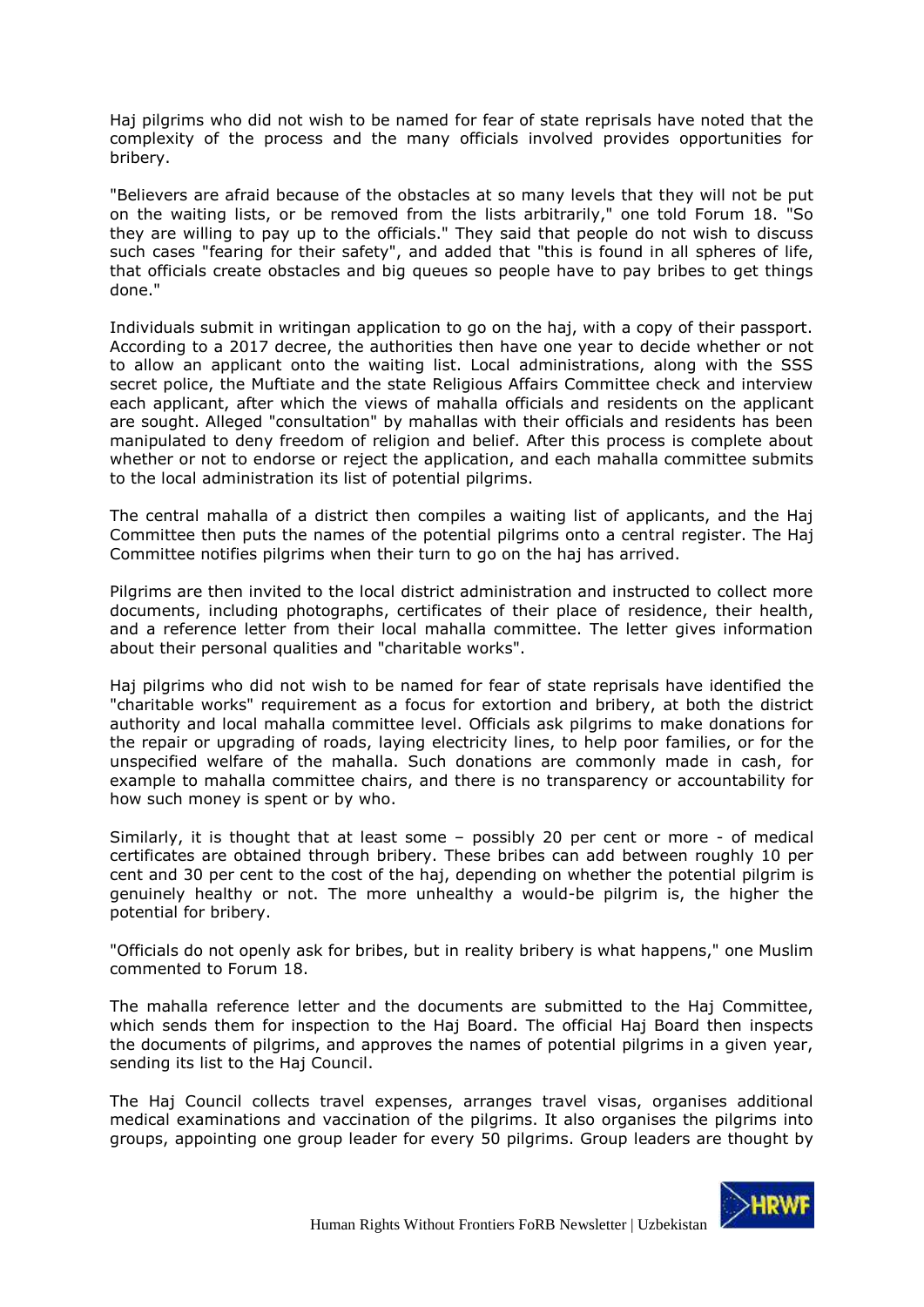many pilgrims to be SSS secret police informers or officers. The Haj Council also distributes the pilgrims onto flights run by the state-controlled Uzbekistan Airways.

Before the pilgrimage the Haj Council arranges pre-departure training for pilgrims, given by officials of the Muftiate, Religious Affairs Committee, and SSS secret police. Officials give special instructions to successful haj applicants on how to behave on pilgrimage, including not to talk to foreigners. Pilgrims are "strongly recommend not to have contacts with foreigners, and if invited for a meal or other meetings are told to inform group leaders and get their permission," a 2019 haj pilgrim, who wished to remain anonymous for fear of state reprisals, stated.

Officials typically give these instructions at meetings for all approved pilgrims. As well as group leaders, other SSS secret police informers or officers are thought to accompany the haj pilgrims.

Akmalkhan Shakirov, Head of the Muftiate's International Relations Department, who also oversees Haj organisational issues, refused to comment on why so many obstacles are put in the way of Muslims making the haj their faith requires them to make if they can. "I cannot talk to you over the phone about this," he told Forum 18 on 10 October.

Asked why the SSS secret police blocks Muslims from going on the haj, the duty officer in its headquarters in the capital Tashkent, claimed to Forum 18 on 6 November that "these are just rumours." Asked why the SSS is involved at every level of haj organisation, he claimed that "I am not supposed to talk to you over the phone."

# *Authorities' control of pilgrimage candidates "does not follow Islam"*

One pilgrim who wished to remain anonymous for fear of state reprisals stated that "the authorities' control of pilgrimage candidates does not follow Islam." They pointed out that Islam does not require an age limit to go on the haj, "but officials require this." Similarly, there is no requirement in Islam for "pilgrims to be subjected to questioning by government officials about 'What is your reason for going on the Haj', 'Do you know such and such subjects in Islam', etc." The pilgrim asked, "Why do they have to ask about religious knowledge or beliefs, or ask about the reason for going on the Haj?"

The pilgrim also observed that Islam makes "no demands for pilgrims to give financial and other support to poor families living in the same mahalla. It should be voluntary not a law." They explained that "pilgrimage candidates are afraid that they can be removed from the list, because there have been examples of this, and so they pay certain sums to the mahalla committees to avoid this."

#### *Arbitrary age limit*

An "unwritten instruction" bans would-be pilgrims under the age of 45.

Abdurakhmon Tashanov of the Ezgulik (Goodness) human rights organisation told Forum 18 on 1 November that the Haj Committee removed from the list young women from Fergana Region who were due to go on the 2019 haj. Officials told them that they are under the required age limit, even though there is no formal legal age limit. "This is only a matter of manipulation by officials to extort money from people, or put their own favoured people onto the lists," Tashanov suggested.

Human rights defender Bahodyr Eliboyev and other Muslims who did not wish to be named also knew of such 2019 cases, when applicants who had previously been refused because of the unwritten age limit were allowed to go on the haj when they were older than the age limit.

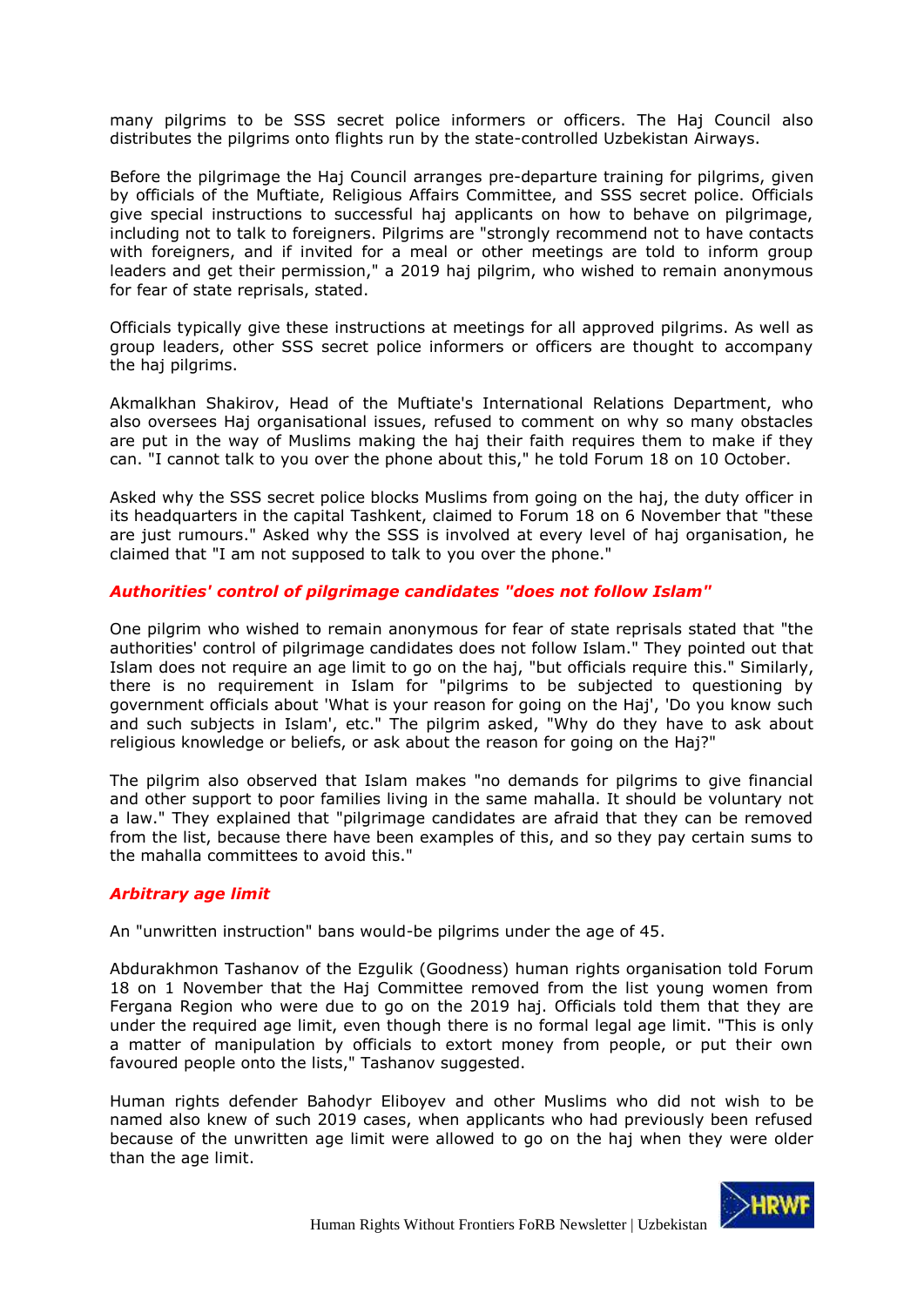Dilshodkhon Bobojonov, Head of the International Relations Department of the government's Religious Affairs Committee, put the phone down as soon as Forum 18 introduced itself to talk about the age limit.

#### *High costs*

Only haj and umra (non-compulsory pilgrimage to Mecca at any time of the year) pilgrimages organised by the regime and allowed by the state-controlled Muftiate are permitted.

"Private individuals in Bukhara in 2018 tried to establish a company for private umra tours," human rights defender Shukhrat Ganiyev from Bukhara told Forum 18 on 5 November. "But the state-controlled Muftiate from Tashkent immediately blocked it through the regional authorities."

Another Muslim, who wished to be anonymous for fear of state reprisals, told Forum 18 that it "it is possible to go on the umra privately but it must be done without making it public. I personally know some people who have done this from third countries, but this can lead to problems with the authorities."

Neither Zakirjon Khidoyatov, who is responsible in Bukhara Regional Administration for restricting freedom of religion and belief, nor spokesperson Umid Kushayev wanted to speak to Forum 18 on 6 November.

Ulugbek Jurayev, Assistant to Religious Affairs Committee Chair SSS secret police Colonel Abdugafur Akhmedov, claimed to Forum 18 on 14 October that "private companies can arrange haj visits, and people use their services."

However, on 28 August the SSS secret police detained 35 Muslims returning from the haj at Tashkent Airport, Radio Free Europe reported. The pilgrims, who were on a pilgrimage organised by a company in the United Arab Emirates, were held for seven hours of questioning. Officers asked them "who organised the pilgrimage, who led the group, how much they paid for the trip, and who they met during their stay abroad". The SSS secret police told the detainees that their passports can be collected from their local police station, where they will face further questioning.

Jurayev of the Religious Affairs Committee claimed to Forum 18 that "those pilgrims were not questioned about the Haj, but because their travel documents were not in order." He would not explain what was wrong with their documents.

Haj pilgrimages can be very expensive at the prices the regime charges, costing around one and a half times the average annual salary of around 24 million Soms. Although some foreign private firms charge more than the state price, others charge less than the state price – in some cases around half the price the state charges.

Referring to the state price, Abdurakhmon Tashanov of the Ezgulik (Goodness) human rights organisation told Forum 18 that the price "is already very high, and it is very hard for an average Uzbek Muslim to accomplish the Haj." He added that "the cost of the Haj is one the main reasons why I have not been able to accomplish it yet."

Human rights defender Bahodyr Eliboyev, from Fergana in eastern Uzbekistan, told Forum 18 on 4 November that "an average Uzbek cannot afford such [state] prices, and usually those who go on the Haj are either well-to-do or save money for years." He explained that "I for instance cannot cut food, health and other costs from my family budget, which is why I and many others cannot go on the Haj."

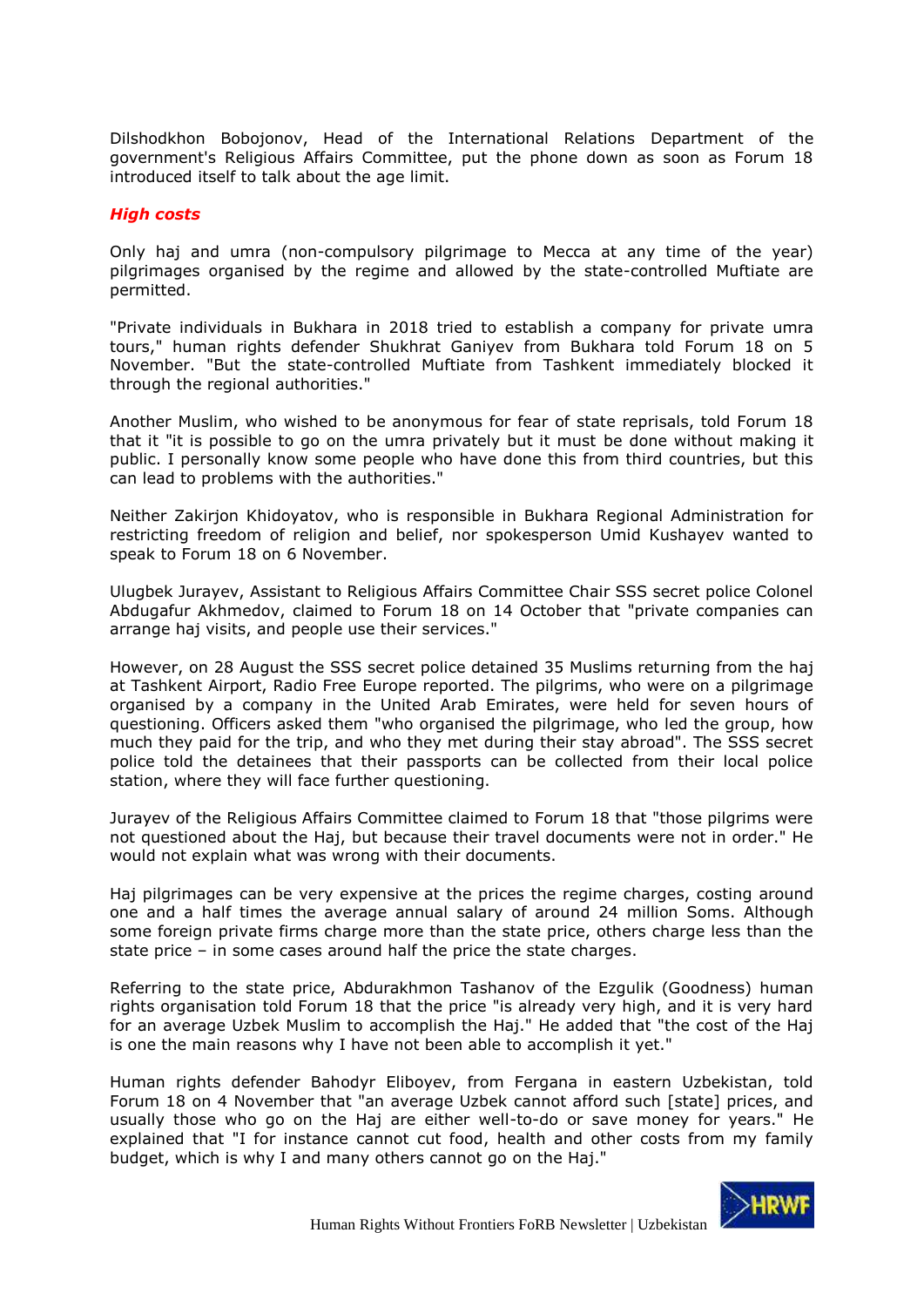However, Muslims Forum 18 spoke to thought that past problems with obtaining foreign currency for the haj have been resolved, in both Tashkent and the regions. This is because citizens are now allowed to every quarter withdraw from banks amounts up to the equivalent of 2,000 USD Dollars.

#### *Blacklists*

Even successful completion of the haj application process does not guarantee a haj pilgrimage, as the SSS secret police maintains an exit blacklist of people – for example human rights defenders – who are not allowed to travel abroad.

"Muslims on blacklists .. are periodically summoned to police stations and mahalla committees for talks and warnings," one human rights defender told Forum 18 in April 2019. One source used to identify Muslims for surveillance and warnings has been staterun competitions to find Koran Hafizes, who have memorised the Koran. The SSS secret police then questioned winners. Imams have also told Forum 18 that some of the competition winners were fined, but declined to give details for fear of state reprisals.

"On the recommendation of the SSS secret police, people can still be eliminated from the waiting lists," human rights defender Ganiyev told Forum 18. "Usually it is people the authorities do not trust or like." This causes some to decide not go on the haj.

"I have been told by officials that I am on a blacklist because I am devout," one Muslim who did not wish to be named for fear of state reprisals told Forum 18 on 1 November. "So I have not applied to go on the haj because I think if I ask for this I will be blocked by the authorities."

# **Raids, eviction threat for Urgench Baptists**

#### <span id="page-13-0"></span>*Police raided a Baptist church's Sunday meetings for worship in Urgench in September and administration and police officials threatened Pastor Stanislav Kim with eviction from his home. Although the local administration then orchestrated a hostile mob, the congregation has in October met without official interference.*

By Mushfig Bayram

Forum 18 (22.10.2019) - <https://bit.ly/2JBk0Xx> - On Sunday 15 September, police from the "Struggle with Extremism and Terrorism Department" raided the home of Pastor Stanislav Kim in Urgench in Uzbekistan's north-western Khorezm Region. The raid targeted the regular Baptist weekly meeting for worship, as has happened many times before to the Urgench congregation.

On 17 September, two days after the Sunday raid, officials summoned Pastor Kim to a meeting at the local mahalla committee (the lowest level of district administration). At the meeting were city and police officials as well as the local state-controlled imam. The mahalla Chair Khayrullo Yunusov was unable to explain to Forum 18 why an official of one belief was invited to a meeting attacking followers of another belief's exercise of freedom of religion and belief (see below).

Officials at the meeting claimed that there was in the mahalla "general discontent of the mahalla with the Baptists", claiming to have had complaints from 89 residents out of

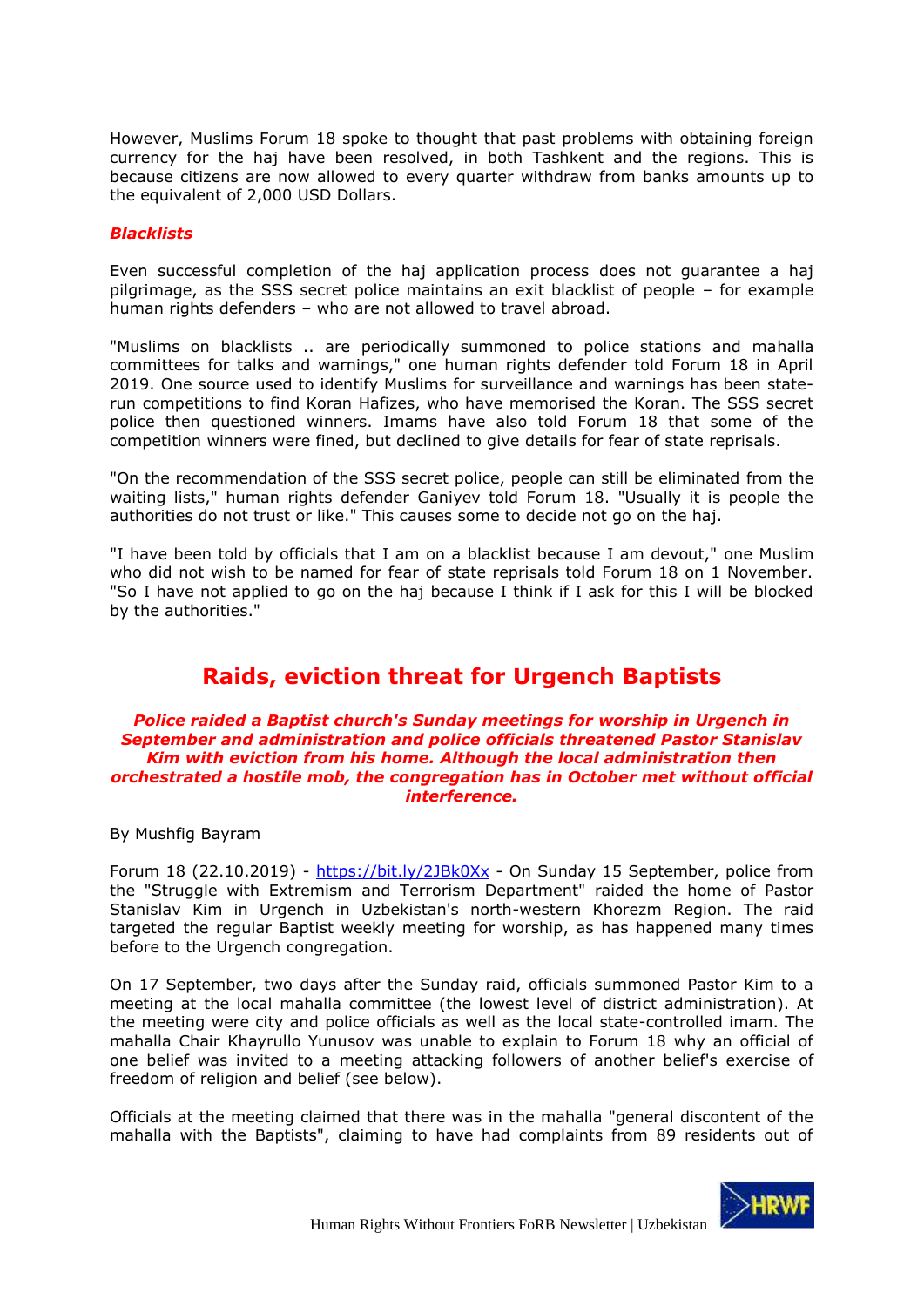about 3,000 people. One of the alleged 89 complainants is known to be a mahalla employee, but the others have not been identified (see below).

The meeting decided Pastor Kim "must leave our mahalla or he should arrange his meetings elsewhere", as well as that he and his family should be evicted from their home if the meetings do not stop. Mahalla Chair Yunusov denied that officials had threatened eviction, but refused to discuss this threat more when Forum 18 quoted from a letter he had sent to Pastor Kim threatening eviction (see below).

"some of their members come to their meetings with children under 17, and the Baptists teach them their religious dogmas," Mahalla Chair Yunusov claimed. However, Pastor Kim observed that "we do not allow children in our meetings without their parents' consent" (see below).

The day after the meeting, on 18 September, Mahalla Chair Yunusov "gathered some neighbours and summoned brother Kim once again to their building", Baptists told Forum 18. Yunusov's mob "spoke to Kim in a hostile manner, and demanded that he and his family leave his home and move to another area," the Baptists complained. On 22 and 29 September police launched two further raids on Sunday meetings for worship (see below).

On 15 October Mahalla Chair Yunusov told Pastor Kim "that the best solution could be for us to rent a place outside the mahalla". Pastor Kim told Yunusov that "we are not going to rent a place, and we have our own property where we worship." (see below)

Pastor Kim also told Yunusov that the Baptists do not want to apply for state permission to exist, and that "we will continue our meetings for worship". He noted that their last meeting for worship was on Sunday 20 October and that officials have not interfered since the 29 September raid (see below).

Forum 18 asked the Religious Affairs Committee in the capital Tashkent what is either "extremist" or "terrorist" about exercising the freedom of religion and belief that police "Struggle with Extremism and Terrorism Departments" are involved. The Committee did not respond (see below).

From 2 October the Religious Affairs Committee has been run by State Security Service (SSS) secret police Colonel Abdugafur Akhmedov, who previously ran the SSS secret police in the southern Surkhandarya Region (see below).

#### *Police raid Baptists meeting for worship*

On Sunday 15 September, police from the "Struggle with Extremism and Terrorism Department" raided the home of Pastor Stanislav Kim in Urgench in Uzbekistan's northwestern Khorezm Region. The raid targeted the regular Baptist weekly meeting for worship, as has happened many times before to the Urgench congregation.

"We had many guests alongside with our regular worshippers since we were celebrating the autumn harvest God gave us. Our guests were from across Uzbekistan," Pastor Kim told Forum 18 on 16 October. "They sent two of their officers to our meeting and then left."

Congregations of the Baptist Council of Churches meet for worship without seeking state permission, as is their right under international human rights law. But Uzbekistan, against its international human rights obligations, bans any collective exercise of the freedom of religion and belief without state permission.

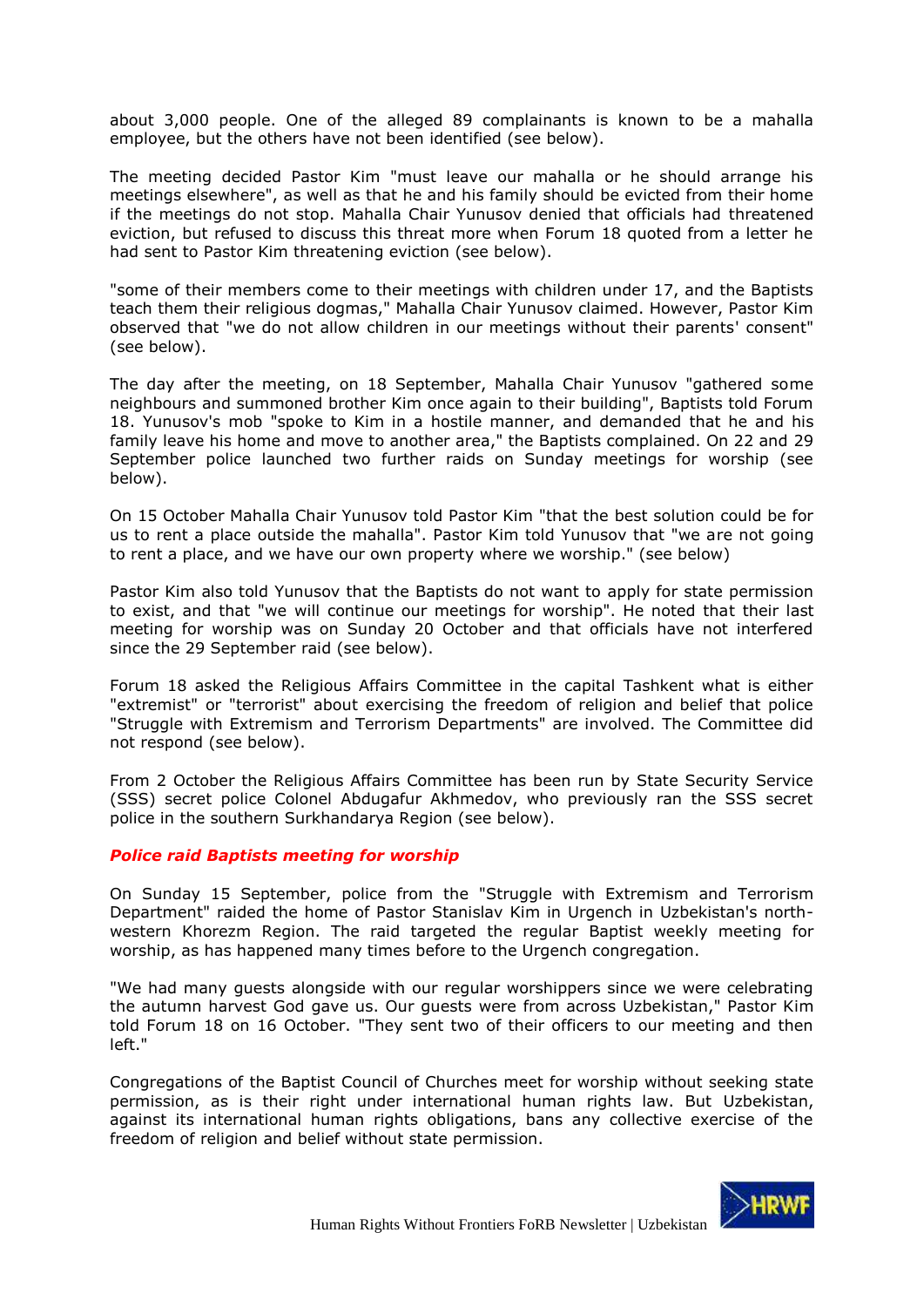"Struggle with Extremism and Terrorism Department" police throughout Uzbekistan are used by the regime to target the exercise of human rights without state permission.

# *"Stop the meetings of the illegal Baptist Christian religion"*

On 17 September, two days after the Sunday raid, officials summoned Pastor Kim to a meeting held by the local mahalla committee (the lowest level of district administration). Mahalla committees are a key element in the regime's attempts to stop people exercising freedom of religion and belief without state permission.

At the meeting held in the mahalla's building were the Deputy Head of Urgench City Administration Munavarkhan Amanbayeva, Expert of the City Administration Department of youth, social and educational issues Oybek Vaisov, the head of Urgench's police "Struggle with Extremism and Terrorism Department" Khushnut Yakubov, his Deputy Khayrullo Salayev, local police officer Inspector Akbar Muradov, and the Chair of the local Al-Khorezm mahalla administration Khayrullo Yunusov.

Urgench City Administration officials who refused to give their names refused to put Forum 18 through to the Head of the Administration Shukhrat Abdullayev on 16 October. They referred Forum 18 to Deputy Amanbayeva. The person who answered her mobile phone claimed to Forum 18 that "she is busy and cannot talk with you". They would not say when a conversation could happen.

The mahalla meeting also included Imam Matyakubov of the mahalla's state-controlled Kuzli ota Mosque. The regime strictly controls and restricts all mosques and all public expressions of Islam.

Baptists told Forum 18 on 15 October that Pastor Kim was "questioned in a hostile manner in front of some mahalla residents about meetings for worship".

Mahalla Chair Yunusov was unable to explain why an imam was invited to a meeting attacking the freedom of religion and belief of followers of another belief. "We invite imams to mahalla meetings because they are part of the mahalla," Yunusov mumbled to Forum 18 on 15 October. When Forum 18 again asked why an imam was invited, Yunusov claimed that "the imam did not speak against them [Baptists] but only expressed the general discontent of the mahalla with the Baptists".

According to the minutes of the 17 September meeting, sent with a letter to Pastor Kim which Forum 18 has seen, Yunusov claimed that "residents of our mahalla wrote a complaint to us that Stanislav Kim gathers citizens in his home to propagate the teachings of the Illegal Baptist Christian religion". Yunusov further claimed that 89 residents "told us that either Kim must leave our mahalla or he should arrange his meetings elsewhere".

Asked by Forum 18 why the Baptists cannot meet for worship in their private property, Yunusov claimed that "this disturbs the neighbours".

The alleged residents also allegedly complained that "young children, including neighbours' children with adults, participate in these meetings, which concerns us". Mahalla Chair Yunusov claimed that "some of their members come to their meetings with children under 17, and the Baptists teach them their religious dogmas. And they sing songs loudly in their home".

Pastor Kim told Forum 18 that "we do not sing loudly, and we do not allow children in our meetings without their parents' consent".

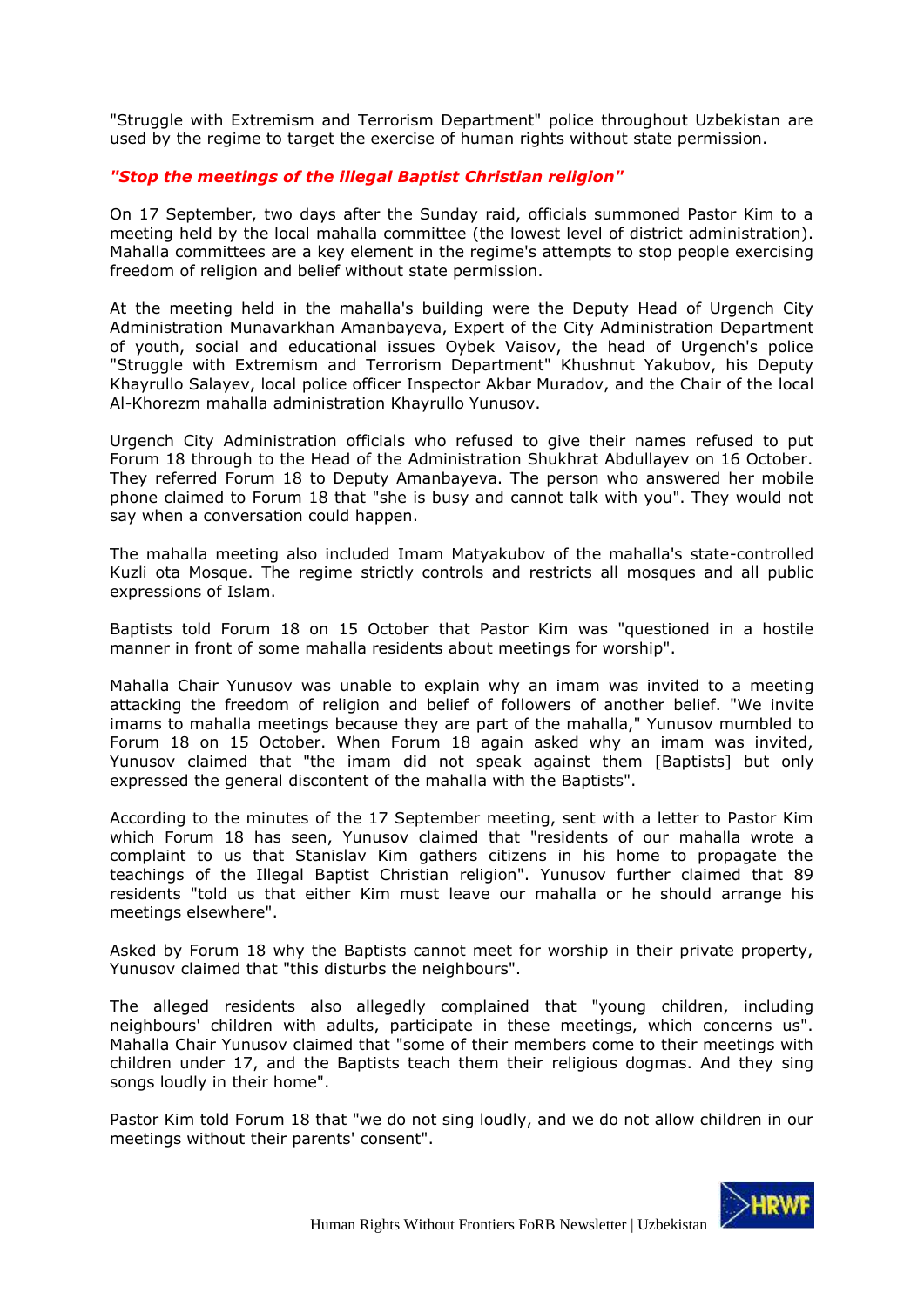When Forum 18 pointed out to Mahalla chair Yunusov that parents have the internationally recognised human right to teach their children their beliefs and bring them to meetings, he claimed that "they are small children and do not understand what they are being taught".

Mahalla Chair Yunusov claimed to Forum 18 that "It's the mahalla residents' common view that the Baptists should not meet for their religious meetings in a residential area". However, very few names of the alleged 89 residents – out of about 3,000 residents have been given, and at least one of the names is a mahalla employee. Yunusov also could not identify the alleged 89 residents to Forum 18.

In stark contrast to the anonymity of the claimed residents, all applications for state permission for a religious community to exist must include among other things full personal details of 100 adult Uzbeks citizens, as well as permission to exist from the mahalla.

Mahalla Chair Yunusov went on to tell the 17 September meeting that Pastor Kim "despite numerous talks with police from the Urgench Struggle with Extremism and Terrorism Department, and several punishments including criminal punishments given to him is intent on continuing these illegal meetings".

Among the numerous punishments for exercising freedom of religion and belief given to Pastor Kim and his congregation is an August 2016 criminal punishment of two years corrective labour imposed on the Pastor for having Christian books in his own home.

# *"He must be informed in writing of his eviction"*

Deputy City Administration Head Amanbayeva, city official Vaisov, and Imam Matyakubov all attacked Kim in the meeting, claiming that "you must register your Church or arrange your meetings elsewhere".

The state officials at the meeting then decided that "if Kim continues his criminal violations he must be informed in writing of his eviction from the mahalla". Also, police Inspector Muradov "should be informed of the further actions of the mahalla Administration regarding this issue".

Inspector Muradov was reluctant to discuss his participation in raids and the meeting. "I was in that meeting, but please talk to the police Struggle with Extremism and Terrorism Department as this issue is their responsibility," he told Forum 18 on 16 October. He then refused to talk more.

The head of Urgench's police "Struggle with Extremism and Terrorism Department" Yakubov did not answer his phone on 16 October.

When Forum 18 asked mahalla Chair Yunusov what the Baptists did that was criminal, he claimed that "the Baptists have misinformed you". When Forum 18 repeated the question, Yunusov could give no answer.

Forum 18 asked mahalla chair Yunusov why the authorities raided the Baptist Church and why they want to evict Kim's family from his home. "We are not against the Baptists," he claimed. "They have misinformed you. We are only suggesting them that they should rent a hall in the city for their meetings and not meet in a home in a residential area."

When Forum 18 pointed out that the warning letter threatens eviction, and asked what further actions the authorities will take, Yunusov replied: "I don't know. You need to ask the city authorities."

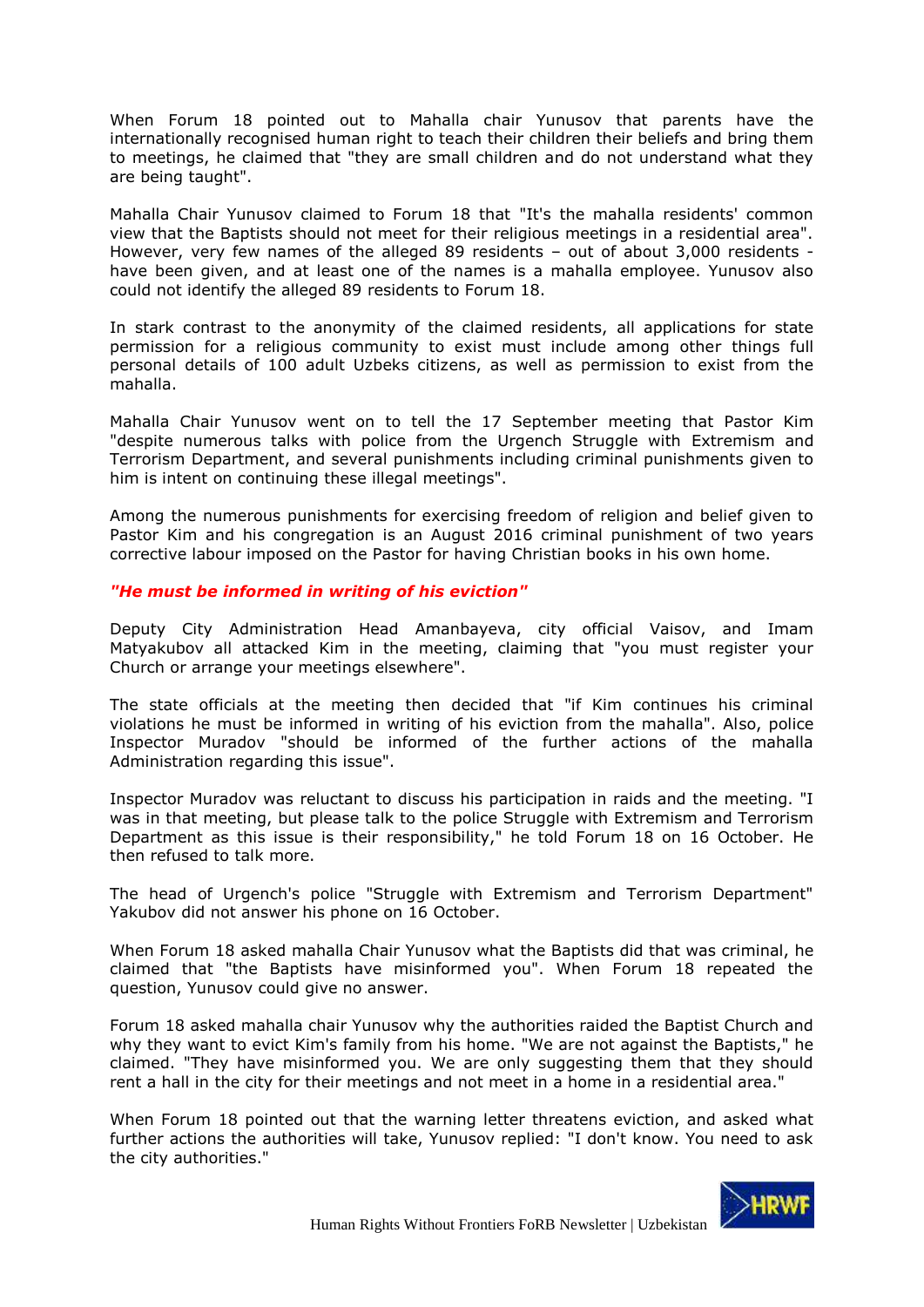### *Officially-orchestrated mob*

On 18 September, the day after the meeting, Mahalla Chair Yunusov "gathered some neighbours and summoned brother Kim once again to their building", Baptists told Forum 18. Yunusov's mob "spoke to Kim in a hostile manner, and demanded that he and his family leave his home and move to another area," the Baptists complained.

#### *Raid, written eviction threat*

On 22 September, one week after the initial raid, three Urgench police Criminal Investigation Department officers led by local police officer Inspector Muradov again raided the Baptists' Sunday meeting for worship.

"They entered our meeting hall, and Inspector Muradov video filmed all the participants," Baptists complained to Forum 18. Police then gave Pastor Kim a warning letter, including the minutes of the 17 September meeting, signed by mahalla Chair Yunusov. This claimed that Kim and his family will be "evicted" from their home "if he continues his criminal violations".

#### *"Our children hear your songs and want to attend your meetings"*

One week later, on Sunday 29 September, "Inspector Muradov and Chair Yunusov came to our meeting for worship", Pastor Kim stated. "They asked us why we gather and celebrate the Christian religion, in the midst of Muslim Uzbeks." They then told Kim that "you must not do this. Our children hear your songs and want to attend your meetings. You should stop this."

### *"Seemingly, it has not affected our members or their attendance"*

However, Pastor Kim told Forum 18 on 15 October that "we keep on meeting for our worship without any hindrance. Since early October no one from the authorities has visited us. Seemingly, it has not affected our members or their attendance."

On 15 October, Mahalla Chair Yunusov invited Pastor Kim to his office to tell him that he has received many messages about the case. "He again told me that the best solution could be for us to rent a place outside the mahalla," Pastor Kim told Forum 18 on 22 October. He told Yunusov that "we are not going to rent a place, and we have our own property where we worship."

Pastor Kim also told Yunusov that the Baptists do not want to apply for state permission to exist, and that "we will continue our meetings for worship". He noted that their last meeting for worship was on Sunday 20 October and that officials have not interfered since the 29 September raid.

#### *SSS secret police officer appointed to run Religious Affairs Committee*

On 2 October the regime appointed State Security Service (SSS) secret police Colonel Abdugafur Akhmedov as Chair of the Religious Affairs Committee in Tashkent. He replaced Jasur Akramov, who ran the Committee from April 2018 to August 2019. His predecessor Artykbek Yusupov ran the Committee from 2006.

The Religious Affairs Committee has a key role in suppressing the exercise of freedom of religion and belief, as does the SSS secret police.

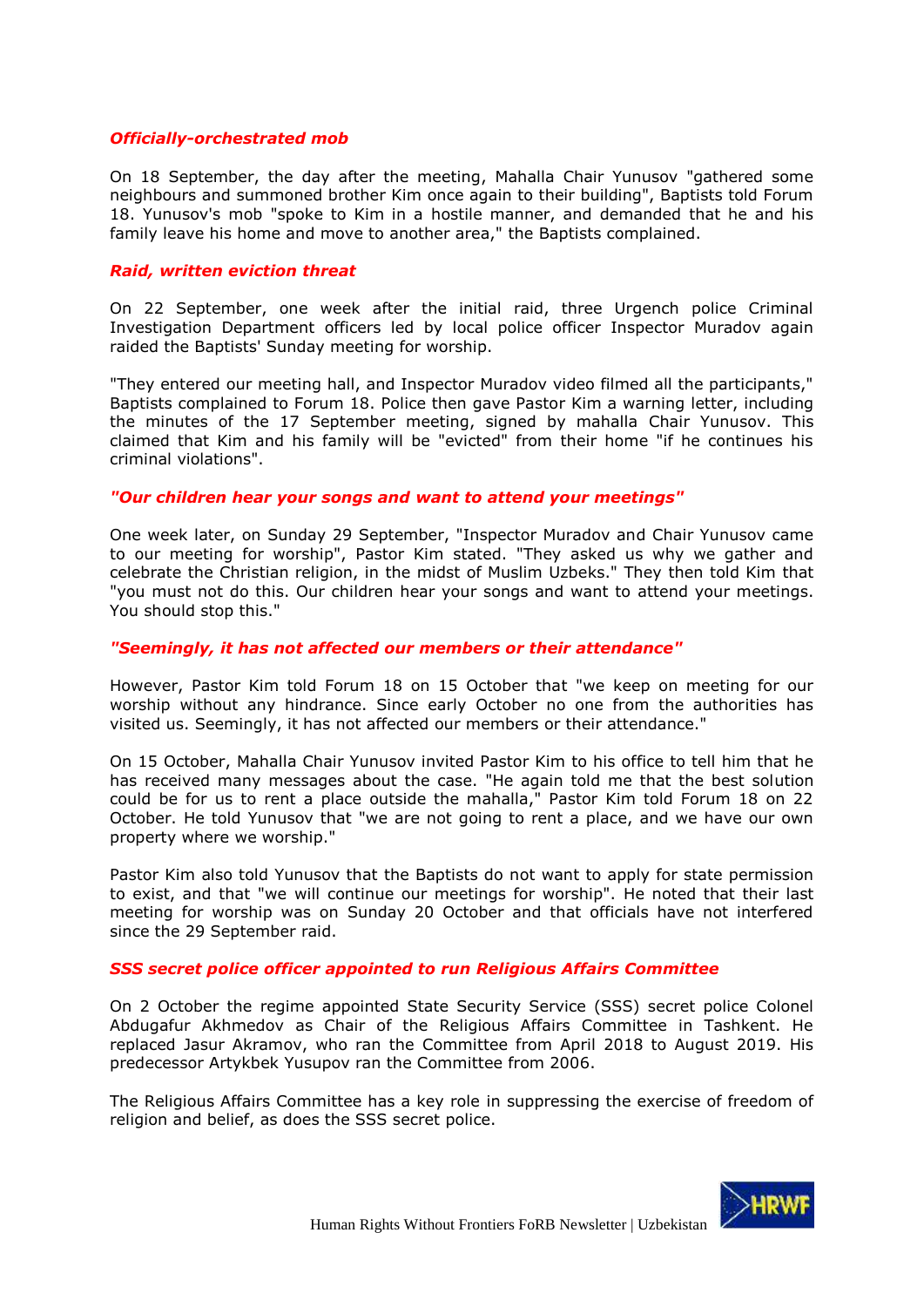Colonel Akhmedov before his appointment ran the SSS secret police in the southern Surkhandarya Region, whose regional capital is Termez.

# *What is either "extremist" or "terrorist" about exercising this freedom?*

Forum 18 asked Ulugbek Jurayev, Assistant to SSS secret police Colonel Akhmedov at the Religious Affairs Committee, why Uzbekistan raids people exercising their freedom of religion and belief, and what is either "extremist" or "terrorist" about exercising this freedom that police "Struggle with Extremism and Terrorism Departments" are involved. He claimed on 14 October that: "I am not aware of the case but I am sure if they write to the Committee, it will investigate why this happened."

<span id="page-18-0"></span>The duty officer at the SSS secret police's Tashkent headquarters on 4 October refused to answer questions. He also refused to put Forum 18 through to any officials.

# **Muslim activist's sentence imminent?**

*The Prosecutor asked Tashkent City Court to give 48-year-old Tulkun Astanov a five-year suspended sentence, with a verdict expected on or after 18 October. The Muslim activist is being punished for visiting the state-controlled Muftiate to discuss hijab bans and other restrictions on freedom of religion and belief.*

By Mushfig Bayram

Forum 18 (14.10.2019) - <https://bit.ly/36nI2Pu> - As the criminal trial of Muslim activist Tulkun Astanov and one other at Tashkent City Court neared its end after seven weeks, on 9 October the State Prosecutor asked the Court to give 48-year-old Astanov a fiveyear suspended sentence. He gave his final address to the court on 14 October. The verdict might be handed down as early as 18 October.

Astanov is being tried to punish him for visiting the state-controlled Muslim Board to discuss his concerns over restrictions on Muslims' freedom of religion and belief in Uzbekistan (see below).

"Today the Court gave the final word to the defendent," Rukhiddin Komilov, a Tashkent human rights defender, told Forum 18 on 14 October. He is defending Astanov and the other man together with Toir Zhumashev, the defence lawyer. "The Court took no other actions, and possibly on 18 October or on a later date the sentence will be handed down."

Astanov is facing the more serious charges of storing or distributing "extremist" materials using telecommunications networks. The maximum punishment is eight years' imprisonment. He denies distributing any "extremist" materials (see below).

Officials at the Court refused to put Forum 18 through to the Judge hearing the case, Orif Klychev. Neither they, nor officials at Tashkent City Prosecutor's Office, would explain why Astanov is on trial (see below).

Ulugbek Jurayev, Assistant to Abdugafur Akhmedov, the newly-appointed Chair of the State Religious Affairs Committee, claimed to Forum 18 on 14 October that Akhmedov and his Deputies were busy.

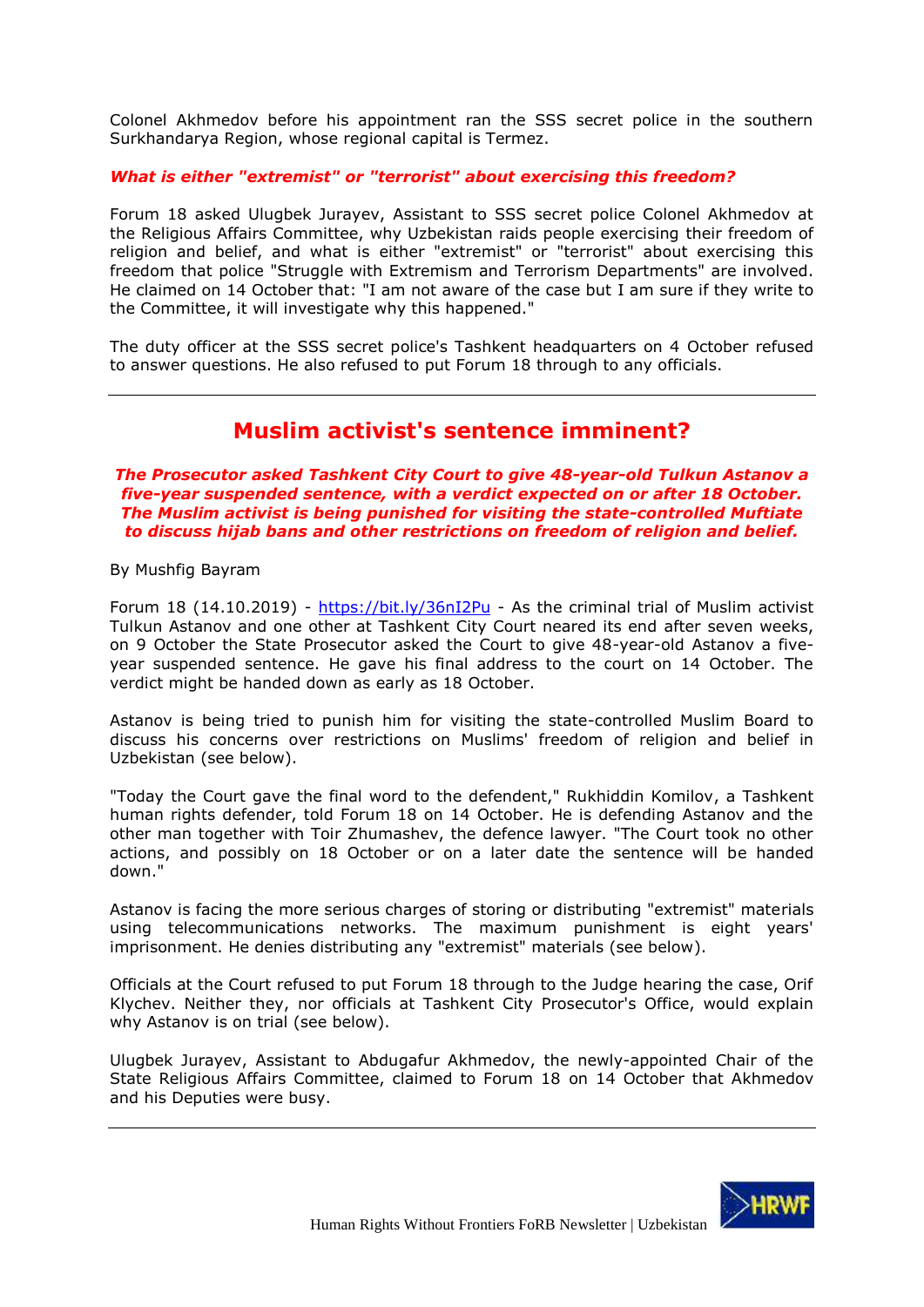Asked why the authorities are prosecuting Astanov simply for expressing his views on freedom of religion and belief in Uzbekistan and criticising the authorities, Jurayev replied: "I think extremist materials were seized from him, and that is why."

Told that Forum 18 has seen no evidence of extremism in the indictment, and was told by the defence that the security agencies also could not produce such evidence, asked why he is so sure about it, he said "I don't know the details."

The United Nations Special Rapporteur on the Independence of Judges and Lawyers, Diego Garcia-Sayán, visited Uzbekistan in September. He noted that "challenges continue to undermine the independence of the judiciary as an institution and the capacity of individual judges to decide the case before them solely on the basis of their conscience and in accordance with the law and the facts of the case" (see below).

Meanwhile, officials refused to explain why Muslim prisoner of conscience Khayrullo Tursunov has not been amnestied in view of the recent amnesties or pardonings of a number of Muslim prisoners of conscience or why Tursunov's relatives have not been allowed to visit him in prison in recent months (see below).

# *Defending hijab wearers*

Muslim activist Tulkun Tashmuradovich Astanov (born 25 April 1971) was present in Tashkent's Shaykhantaur District Court to observe when two Muslim women, Luiza Muminjanova and Nazimakhon Abdukakharova, tried unsuccessfully to challenge the ban on wearing the hijab (Muslim head covering for women).

"The Court upheld the ban, which Astanov did not like," human rights defender Komilov told Forum 18. Astanov than decided to go with one other to the state-controlled Muftiate to ask why Muslim girls are banned from wearing hijab, among other questions.

At the 8 April meeting at the Muftiate, Astanov asked Deputy Chief Mufti Abdulaziz Mansur among other things why the hijab is banned, why imams have to be appointed by the state and preach sermons prepared for them by the state, and why the Muftiate does not help Muslims when their freedom of religion and belief is violated.

Deputy Chief Mufti Mansur accused Astanov of being a "hooligan", and being disrespectful to the Muftiate's alleged "spiritual leadership". Police were called and later in the day officers arrested Astanov.

# *Police "illegally opened criminal case"*

A Tashkent court jailed Astanov and one other on 8 April for 15 days for criticising Uzbekistan's lack of freedom of religion and belief. They were arrested and jailed the same day they met the state-controlled Spiritual Administration of Muslims, or Muftiate. Astanov was released late at night on 24 April, a day after his 15-day jail term expired.

However, before the 15-day jail term had ended, SSS secret police launched a criminal case against Astanov.

"We think that officers of Olmazor District police Struggle with Extremism and Terrorism Department arrested Astanov near the building of the Muftiate and brought him to Olmazor District Police Station on 8 April," human rights defender Komilov told Forum 18. "There police at first opened an administrative case against him, and then on the completion of the 15 days, on 22 April, they opened a criminal case against Astanov before releasing him."

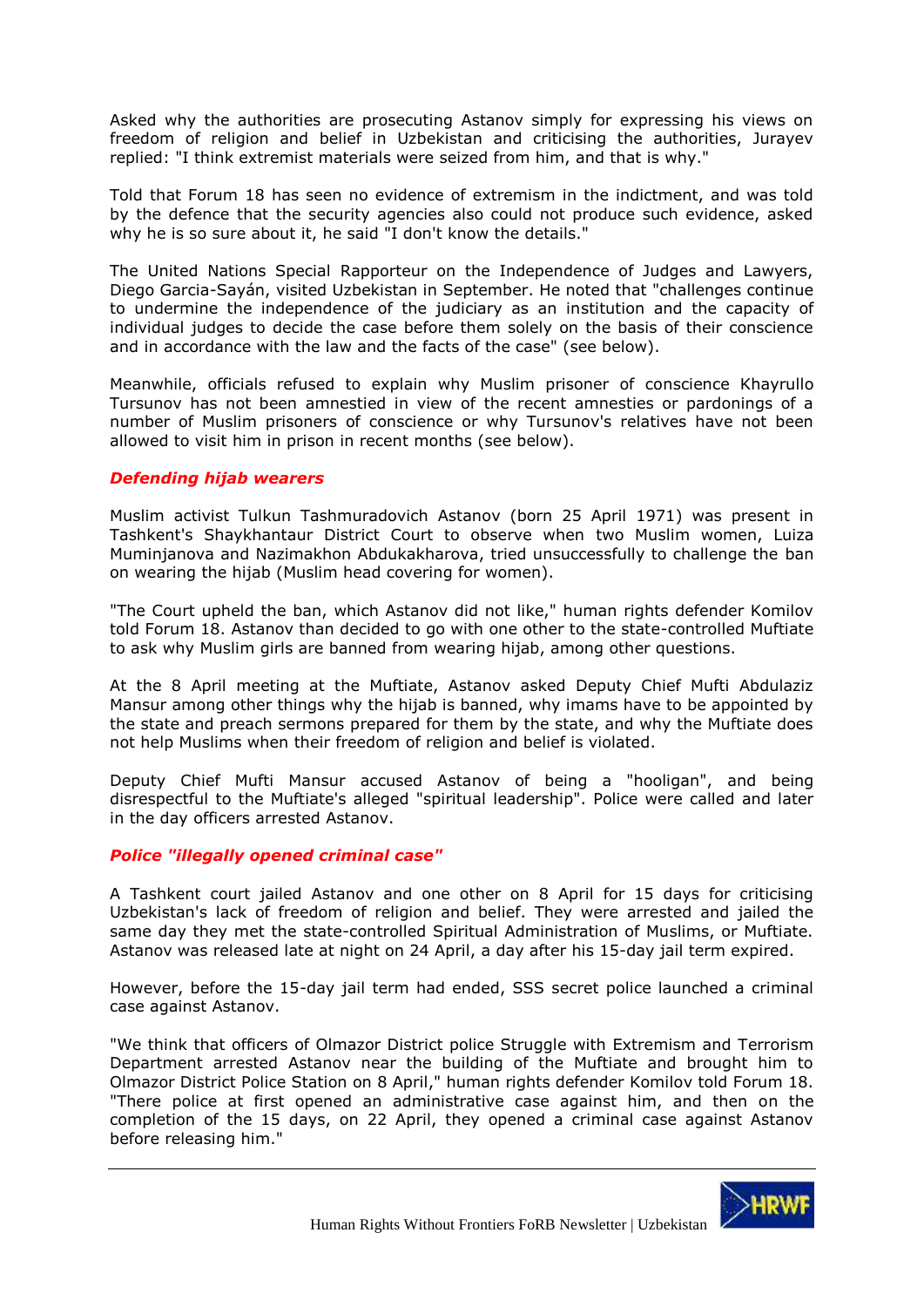Komilov explained that "This is the usual procedure - the state puts defendants in custody to keep them under pressure to cooperate and it is easier to fabricate criminal cases this way."

The criminal case was led from 23 April by State Security Service (SSS) secret police investigator Major Bakhoddinov, Komilov told Forum 18.

"Struggle with Extremism and Terrorism Department police violated the law and illegally opened the criminal case," Komilov stated. He explained that on 8 April, Muftiate officials had called the ordinary police to complain of alleged hooligan acts of Astanov. Police that brought him to a police station under hooliganism charges.

"However, it was Struggle with Extremism and Terrorism Department police officers who apprehended Astanov, and later questioned him in the police station." Komilov insisted that this is illegal. "Legally, police Struggle with Extremism and Terrorism Departments can only be involved in criminal cases."

# *"Charges have been fabricated"*

Prosecutors brought charges against Astanov under Criminal Code Article 244-1, Part 3 Point (d) ("Production or storage with the purpose of distribution of materials that contain ideas of religious extremism, separatism, and fundamentalism, calls for pogroms or violent expulsion of citizens, or aimed at creating a panic among the population, as well as production, storage with the purpose of distribution or demonstration of attributes or symbols of religious-extremist terrorist organisations", committed "with use of the media or telecommunication networks as well as the internet"). This carries a maximum punishment of five to eight years' imprisonment.

Komilov complained to Forum 18 that the "charges have been fabricated" and that Astanov is being prosecuted for "actively raising freedom of religion and belief issues of Muslims in Uzbekistan with the authorities on social media, as well as for having dared to go directly to the Muftiate to discuss the ban on the hijab and other issues with officials there."

The criminal investigation is led by SSS secret police investigator Major B. Bakhoddinov.

The 25 July indictment - signed by Tashkent City Prosecutor Bakhriddin Valiyev and SSS secret police investigator Major A. Zufarov and seen by Forum 18 - claims that "extremist materials belonging to the Islamic State of Iraq and Syria (ISIS) terrorist organisation were found on the mobile phone seized from Astanov during questioning".

Nowhere does the indictment say exactly what the alleged ISIS or Daesh materials are, nor is any proof given of any link between the materials found on Astanov's phone and ISIS or Daesh. The "extremist" materials found on Astanov's Facebook page are a video clip on the hadith (sayings) by the Muslim Prophet Muhammad on the fate of Syria, which displayed the flag of the Hizb ut-Tahrir Muslim movement banned in Uzbekistan.

Also on Astanov's Facebook page were several Muslim texts with the titles "Counsel by Religious Masters," "Sheikh Sodik Samarkandi on wearing hijab", "Identity of Muslim girls", "Novruz holiday (fireworship festival) is haram (forbidden) for Muslims", "[Western] New Year celebration forbidden for Muslims".

"The only allegedly extremist thing the investigators could find in my materials, was the miniscule flag of Hizb ut-Tahrir in that video," Astanov told Forum 18 on 4 October. "I downloaded it from the internet since I was looking for the hadith of the Prophet on the fate of Syria, and unfortunately I was not careful enough to notice that flag."

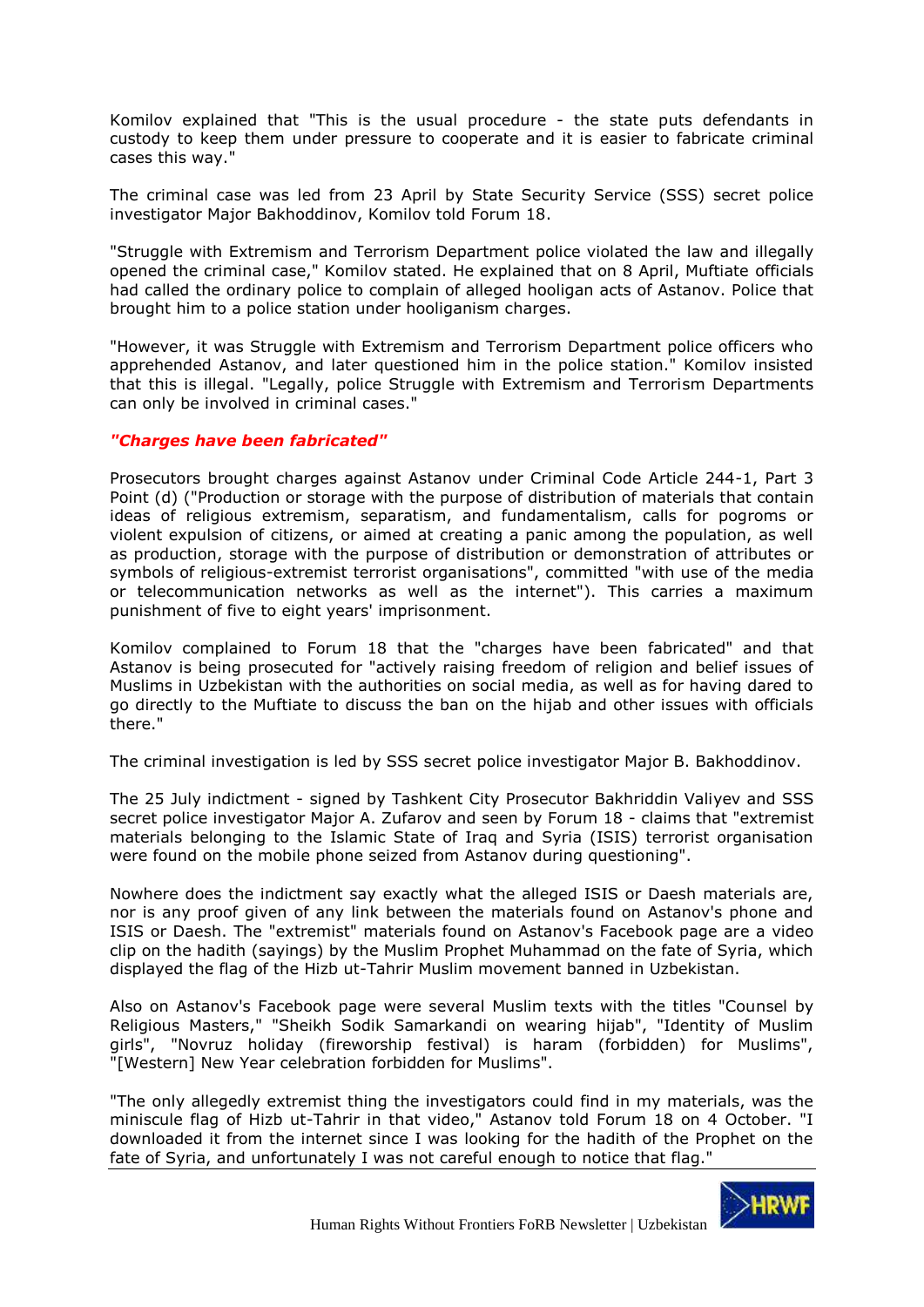Astanov added that he immediately removed the video from his Facebook account after the investigators told him about it. "In fact, long before I downloaded the video I had warned my readers about ISIS and Hizb ut-Tahrir and all the other extremist organisations." Forum 18 on 4 October verified the truthfulness of this on Astanov's Facebook account.

### *Trial begins*

Prosecutors handed the criminal case against Astanov to Tashkent City Court, where it was assigned to Judge Orif Klychev. The trial began on 23 August.

On the petition of defence lawyer Zhumashev, Judge Klychev questioned Mahmud Tolipov, Chief of Olmazor District police Struggle with Extremism and Terrorism Departments, and his subordinate Senior Lieutenant Botyr Kholikiy during the 30 September hearing.

"Senior Lieutenant Kholikiy admitted that he participated in the detention of Astanov near the Muftiate building," Komilov told Forum 18. Kholikiy told the Court that Astanov did not resist arrest. However, he could a defence question about what legal basis the police Struggle with Extremism and Terrorism Department was involved in the arrest.

Komilov added that "Police Chief Tolipov claimed to the Court that he is not related to this case at all, and Judge Klychev asked him no further questions."

Komilov told Forum 18 that among the "Struggle with Extremism and Terrorism Department" police officers who interrogated Astanov was A. Khusainov (first name not shown in the case files).

Khusainov in the 23 September hearing claimed that he "only prepared a report of the confiscation of the phone but did not participate in the arrest or questioning of the defendant," Komilov said. "We asked him on what grounds officers of the police Struggle with Extremism and Terrorism Departments participated in the Administrative Code case, and he could not answer."

On 9 October the State Prosecutor Azizbek Islamov, representing Tashkent City Prosecutor's Office, asked the Court to give Astanov a five-year suspended sentence. He gave his final address to the court on 14 October. The verdict might be handed down as early as 18 October.

#### *No answers*

Judge Klychev's Assistant, Begzod (who refused to give his last name), who answered the Judge's number several times between 4 and 10 October, refused to tell Forum 18 why a criminal case was opened against Astanov. He also refused to put Forum 18 through to any other officials. "I already told you that no one from the Court will give any comments to you. You need to ask the Supreme Court's permission to talk to us," he told Forum 18 on 10 October.

Tashkent Court's Chancellery officials (no names were given) between 4 and 10 October refused to answer Forum 18's questions regarding the case or put it through to Judge Klychev or to Bakhtiyar Islamov, the Court's Chair.

Phones in Tashkent City Prosecutor's Office went unanswered between 9 and 10 October.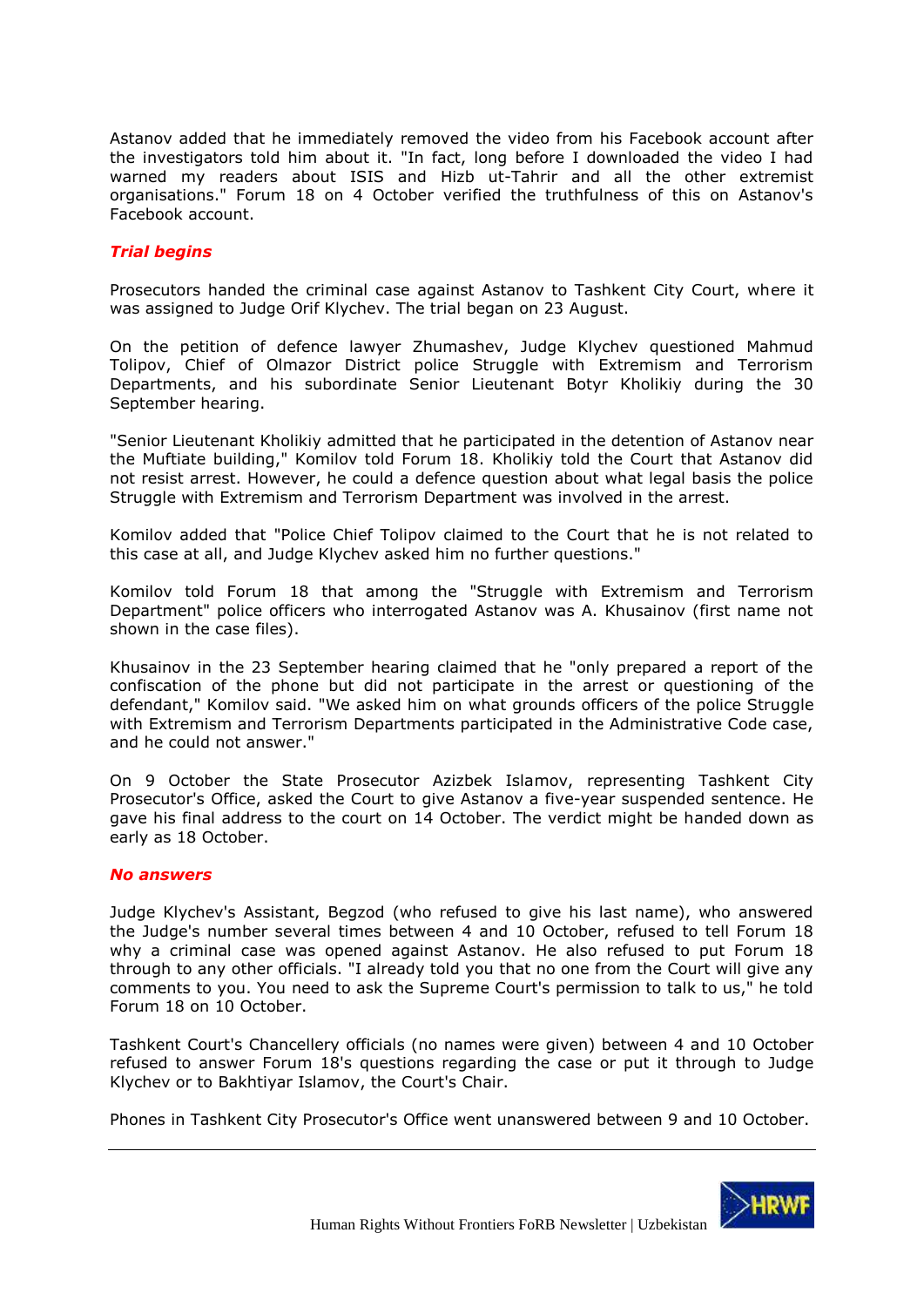Asked why a criminal case was opened against Astanov, Olmazor District Police officials (who did not give their names) on 4 October referred Forum 18 to Olmazor police "Struggle with Extremism and Terrorism Department" Chief Talipov and Officer Kholikiy.

Reached by Forum 18 on the same day and asked about the case both officers claimed that it was a wrong number. When Forum 18 confirmed with Olmazor Police that the numbers are correct and called back, Chief Talipov said "What now, are you threatening me?" He then put the phone down.

The duty officer, who answered the phone of the SSS secret police headquarters in Tashkent on 4 October, wrote down Forum 18's question why Astanov was accused by the secret police of extremism simply for criticising the Muftiate and the regime for their violation of the freedom of religion and belief of Muslims and for sharing the teachings of some Imams and Hadith on their social media accounts. But no answer was given.

The SSS secret police eofficer also refused to put Forum 18 through to Investigator Bakhoddinov or other responsible officials. "I cannot do so, but only write down your complaint," he answered. "I do not have such information," was his response, when Forum 18 asked how it can get in touch with any SSS officers involved in the case.

#### *United Nations concerns over judicial independence*

The United Nations Special Rapporteur on the Independence of Judges and Lawyers, Diego Garcia-Sayán, visited Uzbekistan in late September as Astanov's trial continued.

In his 25 September statement at the end of his visit, Garcia-Sayán noted that "a number of challenges continue to undermine the independence of the judiciary as an institution and the capacity of individual judges to decide the case before them solely on the basis of their conscience and in accordance with the law and the facts of the case".

"Substantial threats against judicial independence and the rule of law remain," Garcia-Sayán warned. He pointed to the heavy and constant presence of the security services throughout society and Uzbekistan's institutions. He was also concerned about broad powers that prosecutors retain in criminal proceedings, which limit the independence of judges to decide cases autonomously and in accordance with his or her conscience.

"The system as a whole should have a clearer human rights focus," Garcia-Sayán added.

# *Tursunov's relatives denied prison visits*

Abdulla (he refused to give his last name), Press Secretary of the Interior Ministry's Chief Directorate for the Impementation of Punishments, which oversees prisons, refused to tell Forum 18 why Muslim prisoner of conscience Khayrullo Tursunov has not been amnestied in view of the recent amnesties or pardonings of a number of Muslim prisoners of conscience or why Tursunov's relatives were not allowed to visit him in prison in recent months.

Abdulla also refused to put Forum 18 through to Bakhrombek Adylov, Deputy Interior Minister, Head of the Chief Directorate, or any other officials. "Please send your questions in writing," he told Forum 18. When it asked for the email or mailing address, he consulted with some officials but then put the phone down without saying anything. Subsequent calls on the same day went unanswered.

Kazakhstan illegally extradited Khayrullo Turdiyevich Tursunov (born 4 April 1975) to Uzbekistan in March 2013. He was sentenced in June 2013 to 16 years in jail for meeting privately with other Muslims without state permission to study the Koran and pray.

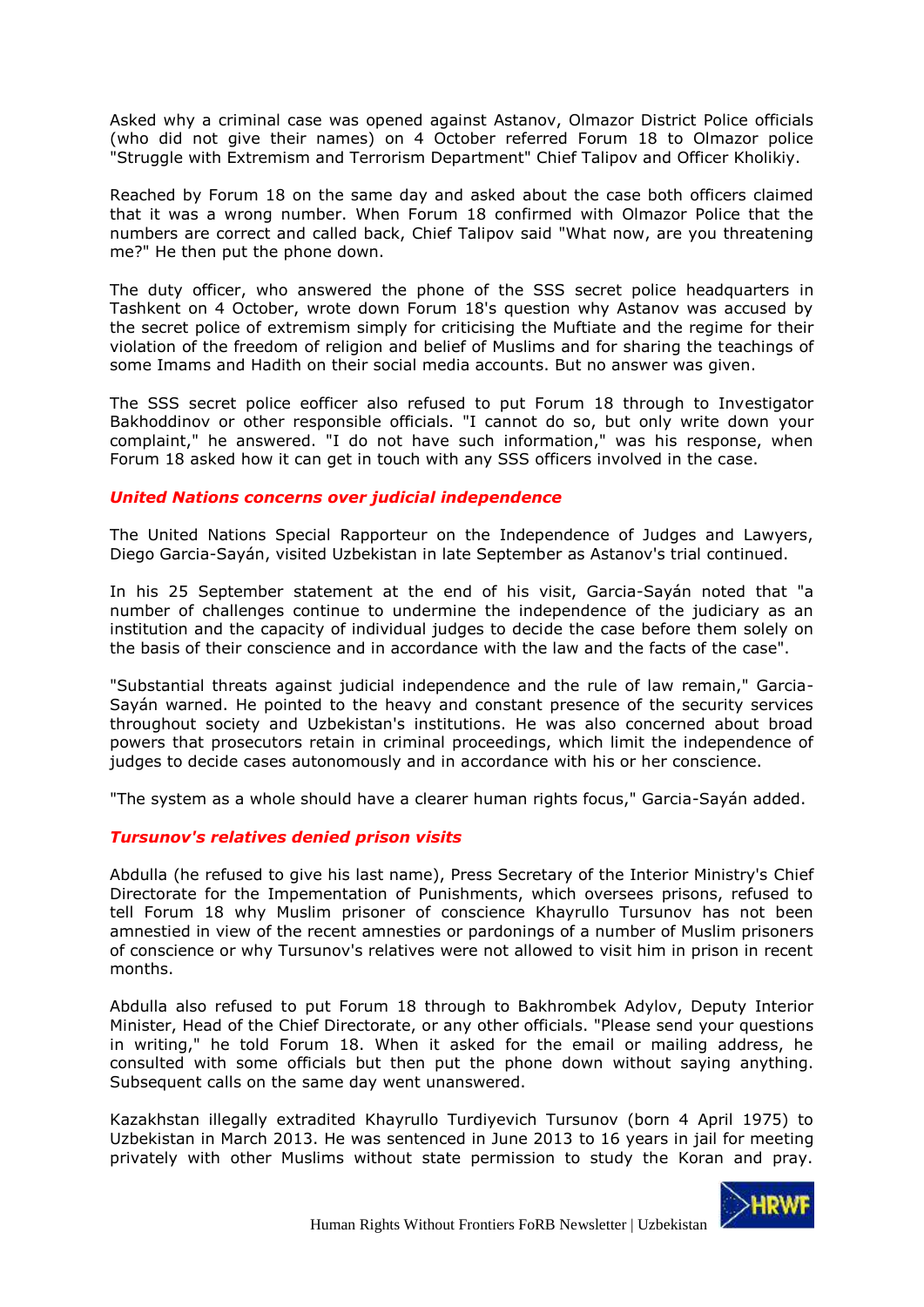Shortly after his sentence, Tursunov was apparently deliberately exposed by the regime to the potentially fatal disease of tuberculosis.

Officials from the southern Kashkadarya Region – possibly from the SSS secret police – arrived at the Labour Camp in Karshi in Bukhara Region where Tursunov is being held. They tortured him over a period of six hours on 17 April and threatened to extend his jail term. They were trying to extract false testimony against a distant relative who has lived outside Uzbekistan since 2006. Tursunov refused to sign the pre-prepared statement.

Prison authorities have refused Tursunov's relatives permission to visit him in Karshi prison in recent months, Bayramali Yusupov, his distant relative who lives abroad, told Forum 18 on 2 October 2019. "Khayrullo is still in prison, and a couple of days ago I was told that for the last couple of months the prison authorities have not allowed relatives to visit him."

Yusupov told Forum 18 that "when Khayrullo was arrested up to 30 Uzbek citizens were arrested at the same time in a fabricated case. Allegedly they cooperated and organised an extremist organisation. Almost all of them have been released from prison except for Khayrullo."

A Muslim man - released after a lengthy jail term from the prison where Tursunov is held - told Yusupov by phone that Tursunov's prison is a "strict regime prison, and the authorities do not as a rule release prisoners from there directly". He said that Tursunov "should be moved to a less strict regime prison at first and only then he could be amnestied". The former prisoner has not seen Tursunov personally and does not know his conditions, Yusupov told Forum 18.

Tursunov's Labour Camp address is:

Uzbekistan Bukhara Region Korovulbazar sh. Uchr. UYa-64/25 Tursunov Khayrullo Turdiyevich

# **Torture, no pardon, for prisoner of conscience**

<span id="page-23-0"></span>By Mushfig Bayram

Forum 18 (21.05.2019) - <https://bit.ly/2wGAred> - Officials from the southern Kashkadarya Region – possibly from the SSS secret police – arrived at the Labour Camp in Bukhara Region where Muslim prisoner of conscience Khayrullo Tursunov is being held. They tortured him over a period of six hours on 17 April and threatened to extend his 16 year jail term. They were trying to extract false testimony against a distant relative who has lived outside Uzbekistan since 2006. Tursunov refused to sign the pre-prepared statement.

The 44-year-old Tursunov is serving a 16 year sentence imposed in 2013 for meeting without state permission with other Muslims to study the Koran and pray. His family have since March 2018 been seeking a pardon for him (see below).

Since April 2018, Tursunov's family have been trying to convince him to write to the President for a pardon, a relative told Forum 18. But Korovulbazar Labour Camp officers

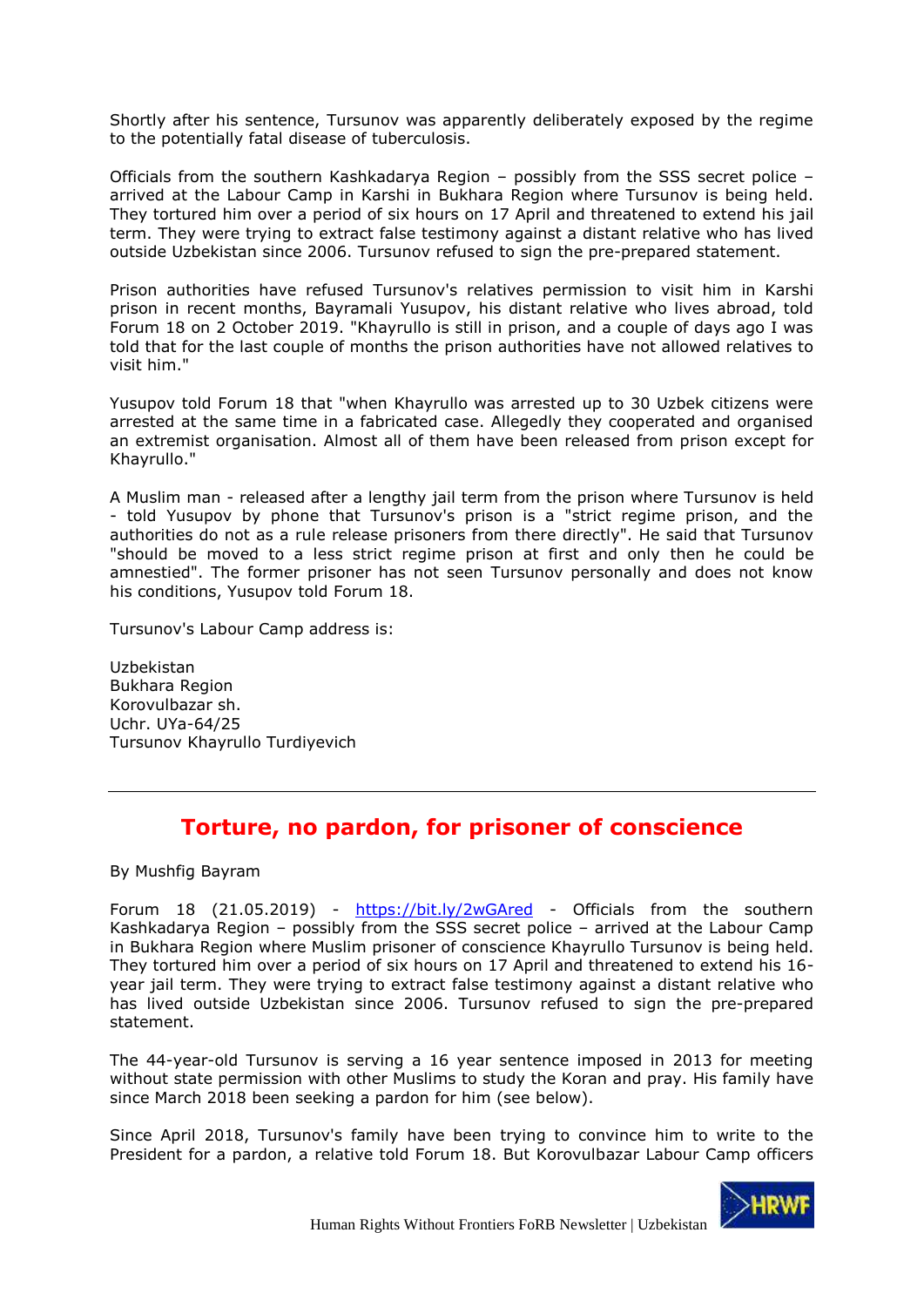told him that "even if you write a letter it will not help you. No one will release you." The officials also laughed at him for thinking that he could be pardoned. Due to the officials' behaviour, including torturing him on 17 April 2019, relatives say that Tursunov thinks there is no point in applying for a pardon (see below).

Officials – possibly from the SSS secret police – tried to get him to sign false statements against a distant relative, Bayramali Yusupov. Yusupov has been in exile since 2006 after criminal charges were brought against him for having attended a Turkish-run school and being active in mosques. He has been seeking a guarantee that he can return without being prosecuted, but the regime will not grant this. "In March and April 2019 up to 20 Muslim men were questioned about me, some of whom are serving prison terms," Yusupov told Forum 18 (see below).

Exiled human rights defender Mutabar Tajibayeva of Fiery Hearts told Forum 18 that she thought that "the authorities are afraid that if Yusupov comes back to Uzbekistan he will speak about many of their crimes against innocent Muslims" (see below).

Tursunov was "beaten and put under psychological pressure" over about six hours on 17 April 2019, a relative told Forum 18. Tursunov was "pressured to sign statements against Yusupov that the officials had prepared in advance, and threatened that his Labour Camp sentence would be extended unless he signs". However, despite the torture, Tursunov did not sign the pre-prepared statements (see below).

Despite numerous complaints from the family, and contrary to the United Nations (UN) Convention against Torture and Other Cruel, Inhuman or Degrading Treatment or Punishment, no officials have been arrested or prosecuted for torturing Tursunov. Forum 18 is aware of other cases where officials who have acted illegally also apparently enjoy impunity. No official has been prepared to talk to Forum 18 about the impunity torturers enjoy (see below).

Elsewhere, Jahongir Kulijanov, a Shia Muslim from Bukhara has been freed on parole. He was among 20 Shias detained in Bukhara in February 2017 and tortured. Kulijanov was jailed for five years in September 2017 for having works on Shia history on his mobile phone (see below).

Kulijanov must give the regime 20 per cent of any salary he earns, report to police weekly, cannot leave his home town without police permission, and must not leave Uzbekistan, relatives who wished to remain unnamed for fear of state reprisals told Forum 18. His parole will end in 2022 when his Labour Camp sentence ends. Police allow him to attend a mosque, but relatives pointed out "unless the authorities decide that it is lawful to read Shia history on the internet, we cannot do this" (see below).

The state Religious Affairs Committee in the capital Tashkent told Forum 18 that it does not know whether any texts about Shia Islam are legally available in the country (see below).

# *Illegally extradited, jailed for 16 years, exposed to TB*

Kazakhstan illegally extradited Khayrullo Turdiyevich Tursunov (born 4 April 1975) to Uzbekistan in March 2013. He was sentenced in June 2013 to 16 years in jail for meeting privately with other Muslims without state permission to study the Koran and pray. Shortly after his sentence, Tursunov was apparently deliberately exposed by the regime to the potentially fatal disease of tuberculosis.

Tursunov's health has given concern to his relatives throughout his imprisonment, and in 2016 he was apparently tortured. "Khayrullo was either tortured in prison or is in deep

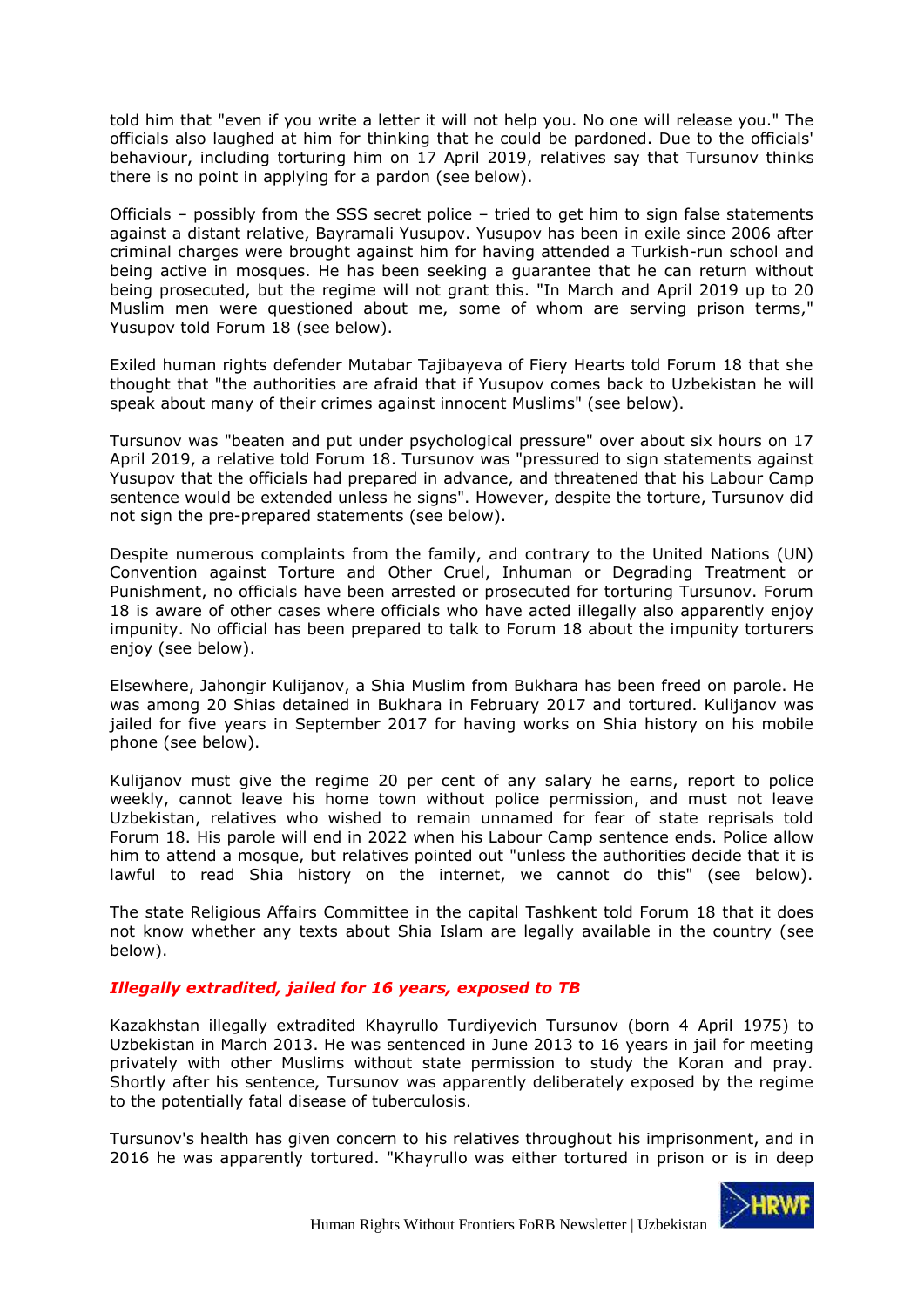depression, his sisters did not know the exact reasons," Tursunov's relatives outside Uzbekistan told Forum 18 in February 2016. "But he sounded like he was saying his last goodbye to his sisters because he thought the end of his life is coming."

Tursunov's state of health later improved. But relatives told Forum 18 on 20 May 2019 that he appears to be suffering from stomach problems, for which he needs medicine relatives buy him.

#### *"No one will release you"*

Following the release in 2018 of some prisoners of conscience jailed for exercising their freedom of religion and belief, Tursunov's family hoped that he too could be freed. From March 2018 onwards, relatives asked the regime, including the prison and the Interior Ministry, to free him. One of his sisters, Mukaddas Tursunova, also phoned President Shavkat Mirziyoyev's office.

Both the Interior Ministry and the President's office stated that Tursunov himself must personally write an appeal for a pardon to President Mirziyoyev.

Tursunova wrote to the Interior Ministry asking whether her brother had been told he had to ask for a pardon himself. The Interior Ministry's Deputy Chief of Staff A. Kodyrov wrote back on 18 April 2018 saying that officials had told Tursunov of this.

On 18 April Korovulbazar Labour Camp officers Captain A. Latipov, Senior Lieutenant B. Jamolov, and Lieutenant F. Shabanov notified Tursunov of this in writing. "However these Labour Camp officials told Khayrullo that this is just a formality," a relative told Forum 18. "Even if you write a letter it will not help you. No one will release you." Officials also laughed at Tursunov for thinking that he could be pardoned.

Since April 2018 Tursunov's family have been trying to convince him to write to the President for a pardon, a relative told Forum 18. However, due to the behaviour of officials (for example torturing him – see below) Tursunov does not think there is any point in doing this.

Tursunov's Labour Camp address is:

Uzbekistan Bukhara Region Korovulbazar sh. Uchr. UYa-64/25 Tursunov Khayrullo Turdiyevich

#### *Prisoner of conscience tortured*

On 17 April 2019 officials from the southern Kashkadarya Region, where Tursunov comes from, questioned and tortured Tursunov in Korovulbazar Labour Camp where he is serving his sentence. The officials tortured him to extract statements from him against a distant relative, Bayramali Yusupov.

Yusupov fled Uzbekistan in 2006 after "extremism" criminal charges were opened against him, he told Forum 18 from exile on 15 May 2019. "I actively attended the Kuk Gumbaz (Blue dome) Mosque of Karshi [Qarshi] and prayed at my work in a Turkish construction company, after gaining my education in a Turkish-run lycee," he stated. "The authorities claimed that almost everyone who finished a Turkish-run school and was active in mosques might be 'extremist'. I was questioned many times, long before they opened a criminal case against me."

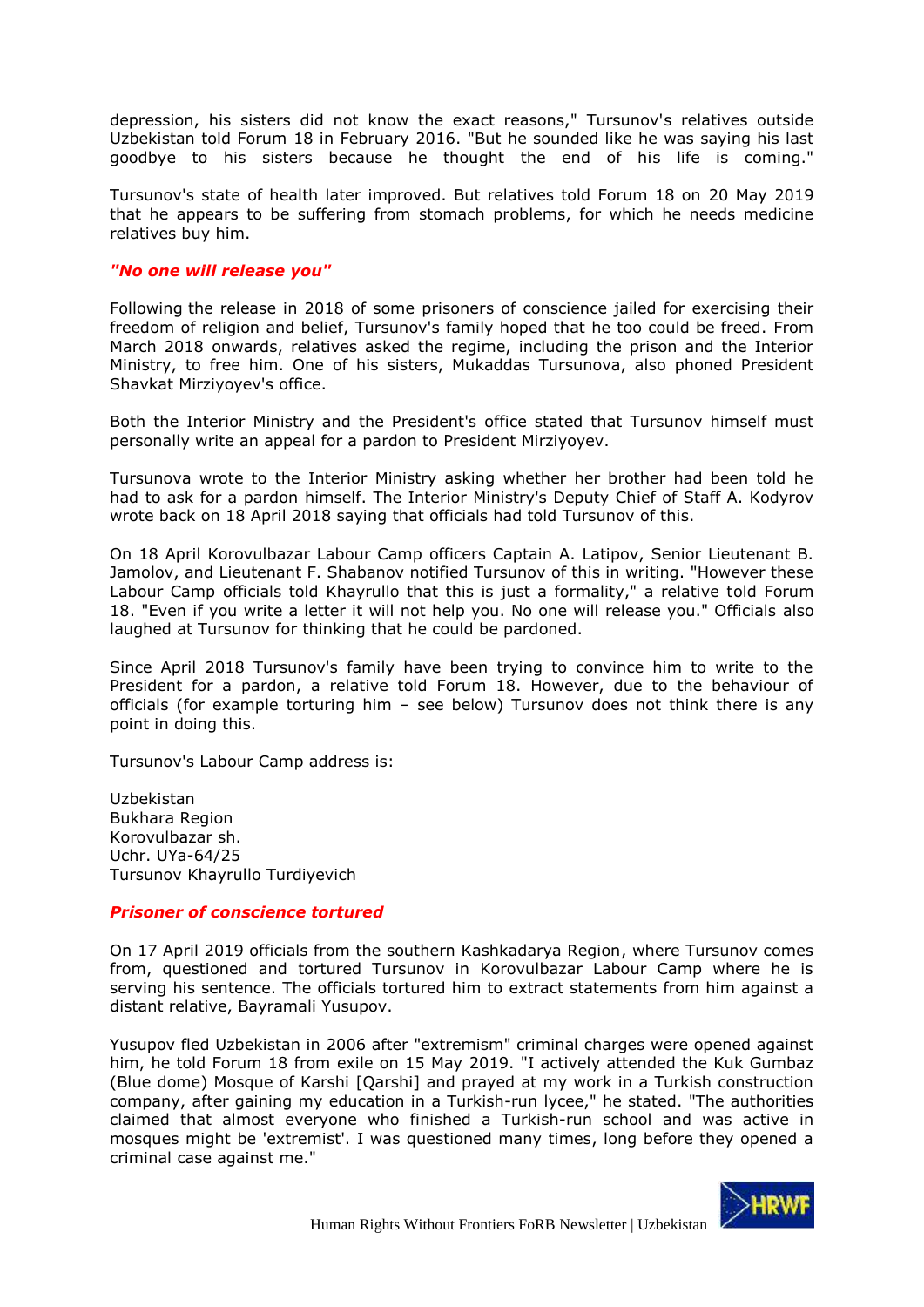Yusupov – like others - has asked to be allowed to return with a guarantee of no prosecution, but the regime has refused to do this. "In March and April 2019, up to 20 Muslim men were questioned about me, some of whom are serving prison terms," he told Forum 18.

Human rights defender Mutabar Tajibayeva of Fiery Hearts told Forum 18 from exile in Paris on 15 May that she thought that "the authorities are afraid that if Yusupov comes back to Uzbekistan he will speak about many of their crimes against innocent Muslims".

Tursunov was over an approximately six hour period on 17 April 2019 "beaten and put under psychological pressure", a relative told Forum 18. Officials pressured Tursunov "to sign statements against Yusupov that the officials had prepared in advance, and threatened that his Labour Camp sentence would be extended unless he signs". However, despite the torture, Tursunov did not sign the pre-prepared statements.

Unfair trials with the use of false evidence are common in Uzbekistan.

The family suspects that the officials were from the State Security Service (SSS) secret police, as it is known that the investigation against Yusupov is being led by Investigator Turgun Umirov of the Kashkadarya Region SSS.

A Kashkadarya SSS secret police officer (who refused to give his name) on 20 May claimed to Forum 18 – after consulting other officials - that it is a "wrong number" as soon as Forum 18 asked about Tursunov and Yusupov.

#### *"How is it possible?"*

During a 2 May visit by relatives to Tursunov they complained to Labour Camp officials about the questioning and torture. "Officials told us that they know nothing about it," they told Forum 18. One relative asked: "How is it possible that officials come and interrogate Khayrullo in the Labour Camp, and the Labour Camp authorities know nothing about it?"

Mukaddas Tursunova, Tursunov's sister, complained about the torture to: the head from February 2019 of the SSS secret police Abdusalom Azizov; parliamentary Human Rights Ombudsperson Ulughbek Mukhamadiyev; Prosecutor General Otabek Murodov; and Interior Minister Pulat Bobojonov, dunyouzbeklari.com noted on 10 May.

Tursunova stated that Tursunov was thinking of writing to ask for a pardon, but after being tortured and interrogated for six hours he does not think he will be pardoned.

She also asked the government to identify the three officials who tortured Tursunov and pressured him to testify against an innocent person, and punish the officials according to the law.

Under the United Nations (UN) Convention against Torture and Other Cruel, Inhuman or Degrading Treatment or Punishment, Uzbekistan has a binding international legal obligation to arrest any person suspected on good grounds of having committed torture, and to try them under criminal law.

An official who refused to give his name who answered the phone of Colonel Bakhrombek Adylov, Deputy Interior Minister and head of the Ministry's Chief Directorate for the Enforcement of Punishments, refused to comment on the torture of Tursunov. He also refused to put Forum 18 through to other officials, or talk further. No other Interior Ministry official was prepared on 17 May to talk about the impunity torturers enjoy.

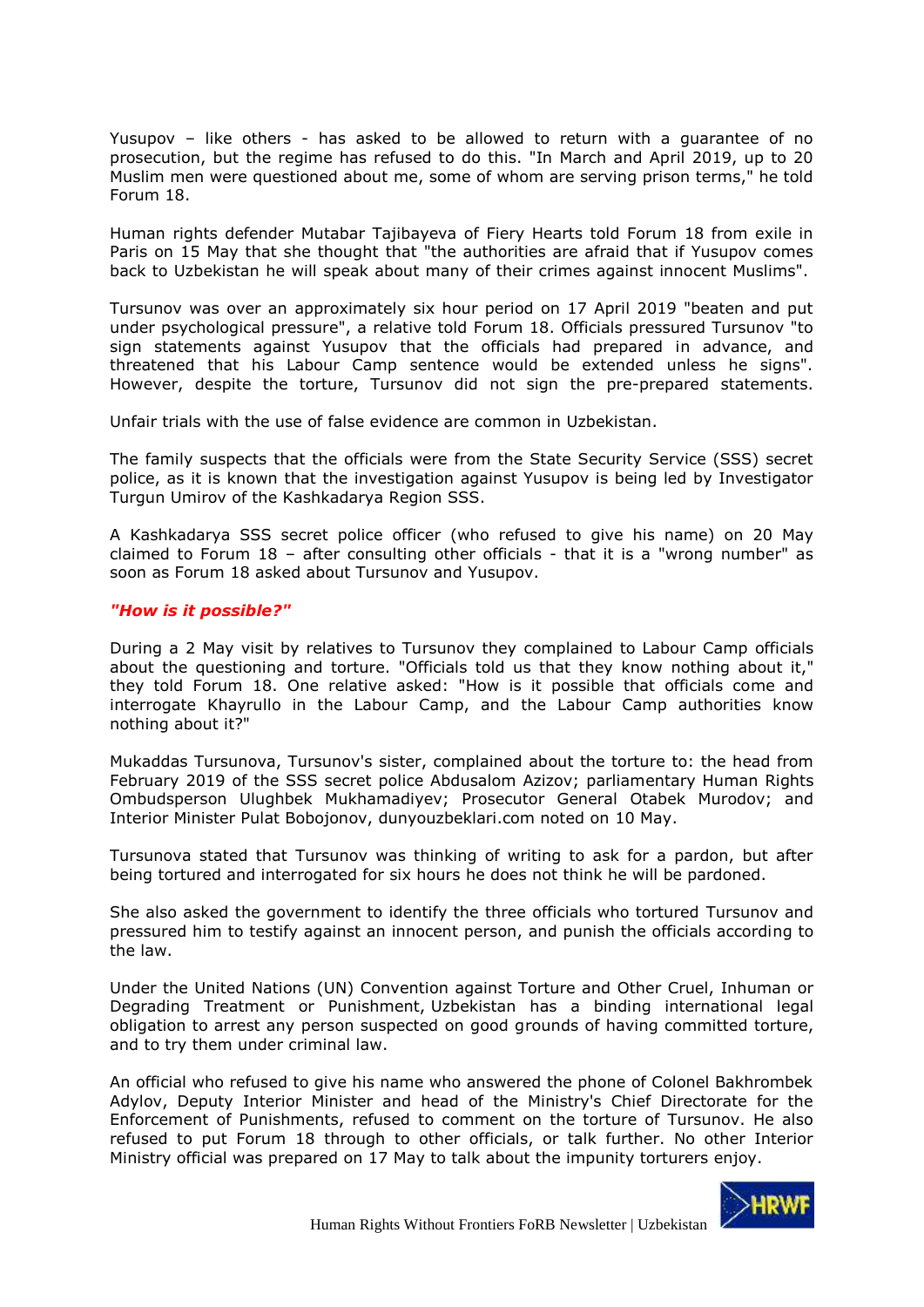#### *"What do you expect?"*

The regime frequently uses extreme and repeated pressure – including torture - against people of all faiths exercising their freedom of religion and belief. Among other recent examples the mother-in-law of a Protestant Christian was ordered by police to physically attack her and evict her from her home, and the use of other forms of torture. Contrary to the Convention against Torture and Other Cruel, Inhuman or Degrading Treatment or Punishment, no prosecutions appear to have been brought in these and other cases.

Repeated attempts – for example by Jehovah's Witnesses and Protestants – to end the impunity officials enjoy to commit torture and other illegal actions have not resulted in prosecutions or jail sentences for the officials concerned.

"I know of no cases when officials were arrested or put on trial for torture of Christians," one Protestant told Forum 18 on 20 May. "Officials violate the law, the Constitution, international obligations, and even internal regulations of the law-enforcement agencies. But they are 'not guilty' because they are doing their job."

The Protestant added: "What do you expect when the Religious Affairs Committee thinks that even the post cards we send each other on Christian holidays are extremist?"

#### *Shia Muslim released on parole, but still no legal Shia texts*

Jahongir Kulijanov, a Shia Muslim from Bukhara [Bukhoro], was among 20 Shias detained in Bukhara in February 2017 and tortured, and fined in August 2017. Kulijanov was jailed for five years in September 2017 for having works on Shia history on his mobile phone. Munojot Parpiyeva, his lawyer, lodged an appeal with Bukhara Regional Court on 29 June 2018.

On 5 February 2019 Kulijanov was freed on parole, relatives who wished to remain unnamed for fear of state reprisals told Forum 18 on 2 May. He must give the regime 20 per cent of any salary he earns, report to police weekly, cannot leave his home town without police permission, and must not leave Uzbekistan. His parole will end in 2022 when his Labour Camp sentence ends.

No officials responsible for torturing any of the 20 Shia Muslims in Bukhara in 2017 appears to have been either arrested or put on criminal trial.

Police allow Kulijanov to attend a mosque, but relatives pointed out "unless the authorities decide that it is lawful to read Shia history on the internet, we cannot do this." Uzbekistan imposes severe censorship of all religious materials.

Mukhddin Khakimov, who is responsible for state Religious Affairs Committee work with mosques, told Forum 18 on 17 May that he does not know whether any texts about Shia Islam are legally available in the country. He referred Forum 18 to officials of the Committee's "Expert Analysis" Section who - like the head of the Committee – did not answer their telephones on 17 May.

# **Supreme Court challenge to student hijab ban**

<span id="page-27-0"></span>**By Mushfig Bayram, Forum 18**

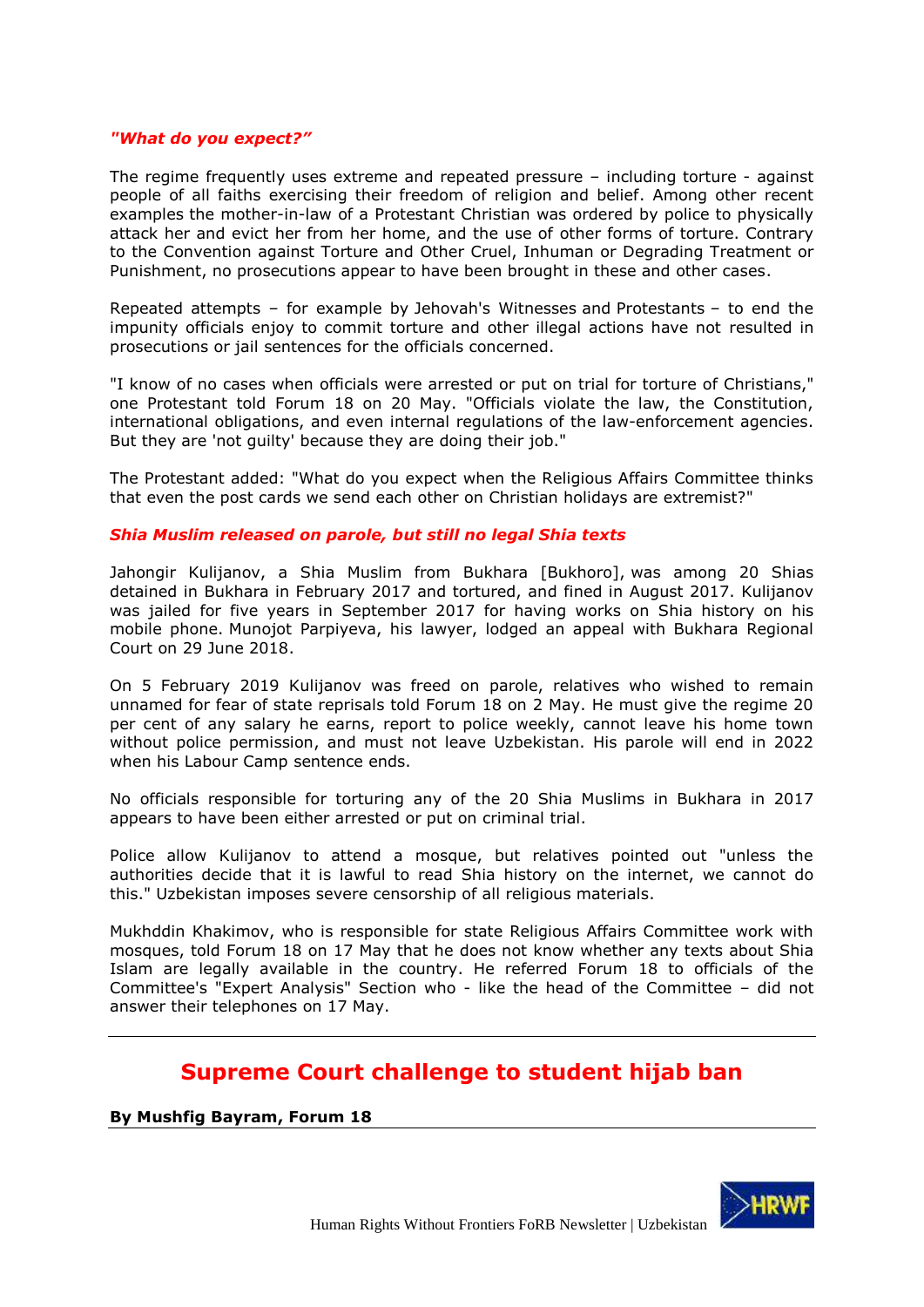*Two women are awaiting Supreme Court hearings in their challenges to the ban on female students wearing hijab in Tashkent's state-run International Islamic Academy and its secondary school. The Academy expelled Luiza Muminjanova in 2018, while Abdukakharova was allowed back after complaining. The state took over the Muslim Board's Academy in 2018.*

Forum 18 (29.04.2019) - [http://www.forum18.org/archive.php?article\\_id=2472](http://www.forum18.org/archive.php?article_id=2472) - Uzbekistan's Supreme Court in the capital Tashkent is preparing to hear the appeals of two Muslim women, Luiza Muminjanova and Nazimakhon Abdukakharova. Muminjanova is appealing against her expulsion from Tashkent's state-run International Islamic Academy for insisting on wearing hijab (Islamic headcover) to classes. Abdukakharova is appealing against the ban on wearing hijab in the Islamic secondary school attached to the Academy.

No date has yet been set for the Supreme Court hearings, Muminjanova told Forum 18 from Tashkent on 29 April.



**Female students outside Islamic Academy, Tashkent, 2018 ozodlik.org (citizen journalist)**

Between September and December 2018, the Islamic Academy forced at least six other female students to leave for insisting on wearing hijab to classes, Yelena Urlayeva, an independent human rights defender from Tashkent, complained to Forum 18 on 16 April (see below).

"Muminjanova was officially expelled for her extended absence from classes, and others were compelled to write their own requests to the Academy to quit, allegedly for lacking finances and other reasons," Urlayeva told Forum 18.

A Tashkent Muslim who knows the female students who were forced to leave the Academy, on condition of anonymity for fear of state reprisals, complained to Forum 18 on 16 April that the "Academy threatened that otherwise it will complain against them to the law-enforcement agencies."

"Muscular men and women", likened by one Tashkent Muslim to Soviet-era civilian militia, prevented female students wearing hijab from entering the Academy (see below).

Before the expulsions, the Academy had warned students several times that while attending the Academy they must abide by the secular dress code for secondary and higher education institutions the Government adopted on 15 August 2018 (see below).

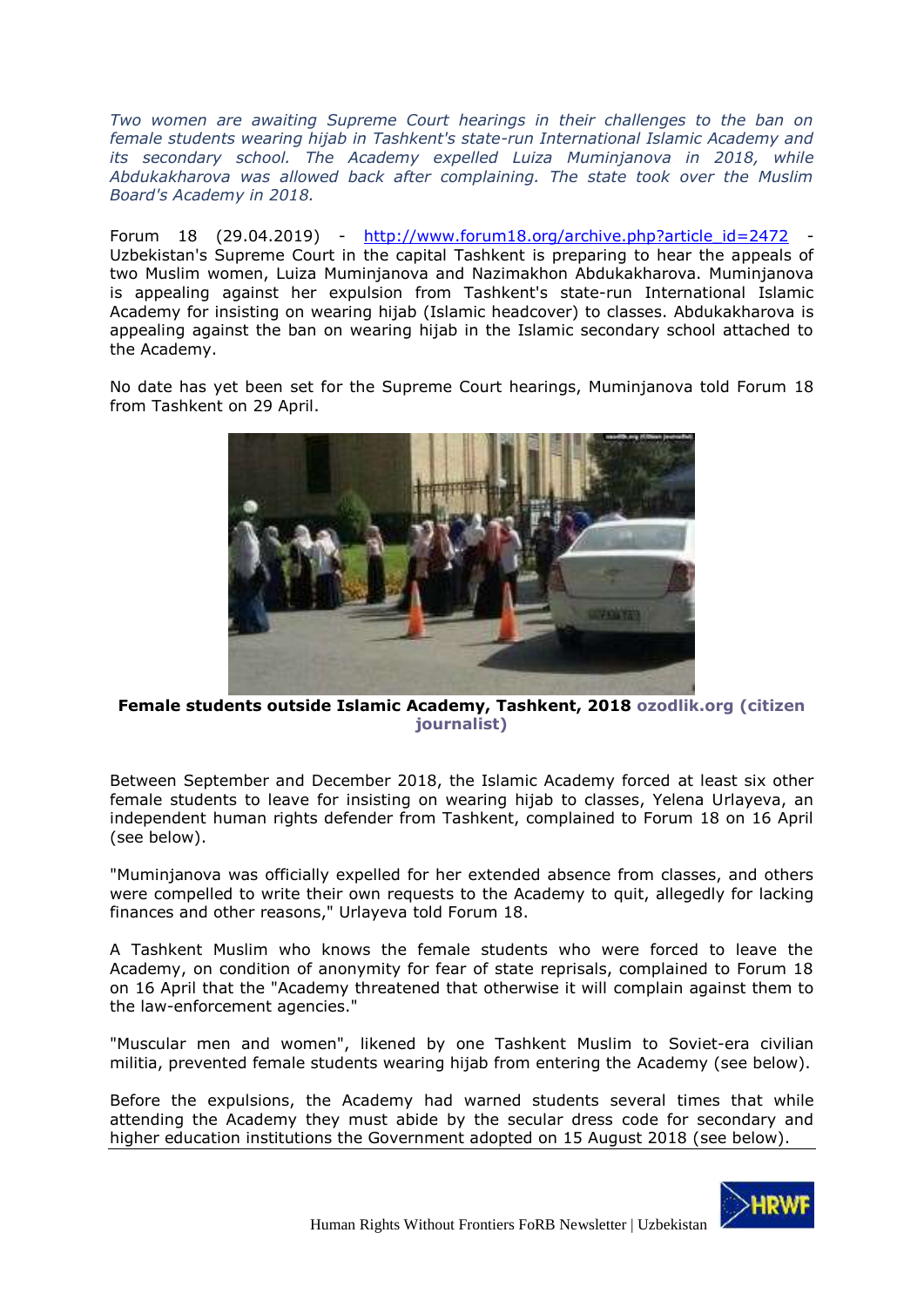Abdukakharova was allowed to continue wearing hijab while attending the Academy's secondary school after launching her complaints (see below).

From 1 April 2019, both the Academy and its secondary school have allowed female students to wear a headscarf, but still not hijab (see below).

More than a thousand students, mostly from within Uzbekistan, currently study at the Academy.

### *Religious education under tight state control*

Religious education is under tight state control. [Only state-recognised religious](http://www.forum18.org/archive.php?article_id=2314)  communities [with centralised religious bodies \(such as the Muslim Board, Russian](http://www.forum18.org/archive.php?article_id=2314)  [Orthodox diocese or Baptist Union\) are allowed to run educational establishments. Those](http://www.forum18.org/archive.php?article_id=2314)  [who conduct religious education outside these officially-approved](http://www.forum18.org/archive.php?article_id=2314) organisations are fined [or jailed.](http://www.forum18.org/archive.php?article_id=2314)

President Shavkat Mirziyoyev created the state-run International Islamic Academy with a presidential decree of 16 April 2018 by merging Tashkent Islamic University and the Islamic Academy. (He also decreed the creation of a Hadith School in Samarkand.)



**Imam Al-Bukhari Islamic Institute, Tashkent Carpodacus/Wikimedia Commons [\[CC BY-SA 4.0\]](https://creativecommons.org/licenses/by-sa/4.0/deed.en)**

The University had been founded as a state-run institution by then President Islam Karimov in April 1999. The Academy was founded by the Muslim Board as a non-state institution and approved by Presidential decree in December 2017. The merger had the effect of ending the Muslim Board's control of the Academy after only four months' existence.

The state-backed Muslim Board still operates the Imam al-Bukhari Islamic Institute in Tashkent, founded in 1971, as well as ten Madrassahs in various cities. Independent Islamic education is banned.

"Young women in Madrassahs and students of the Islamic Institute are allowed to wear hijab," Muminjanova told Forum 18. "However, not many can study in the few existing Madrassahs because of the limited numbers of places and the Islamic Institute accepts only those who graduated from a Madrassah."

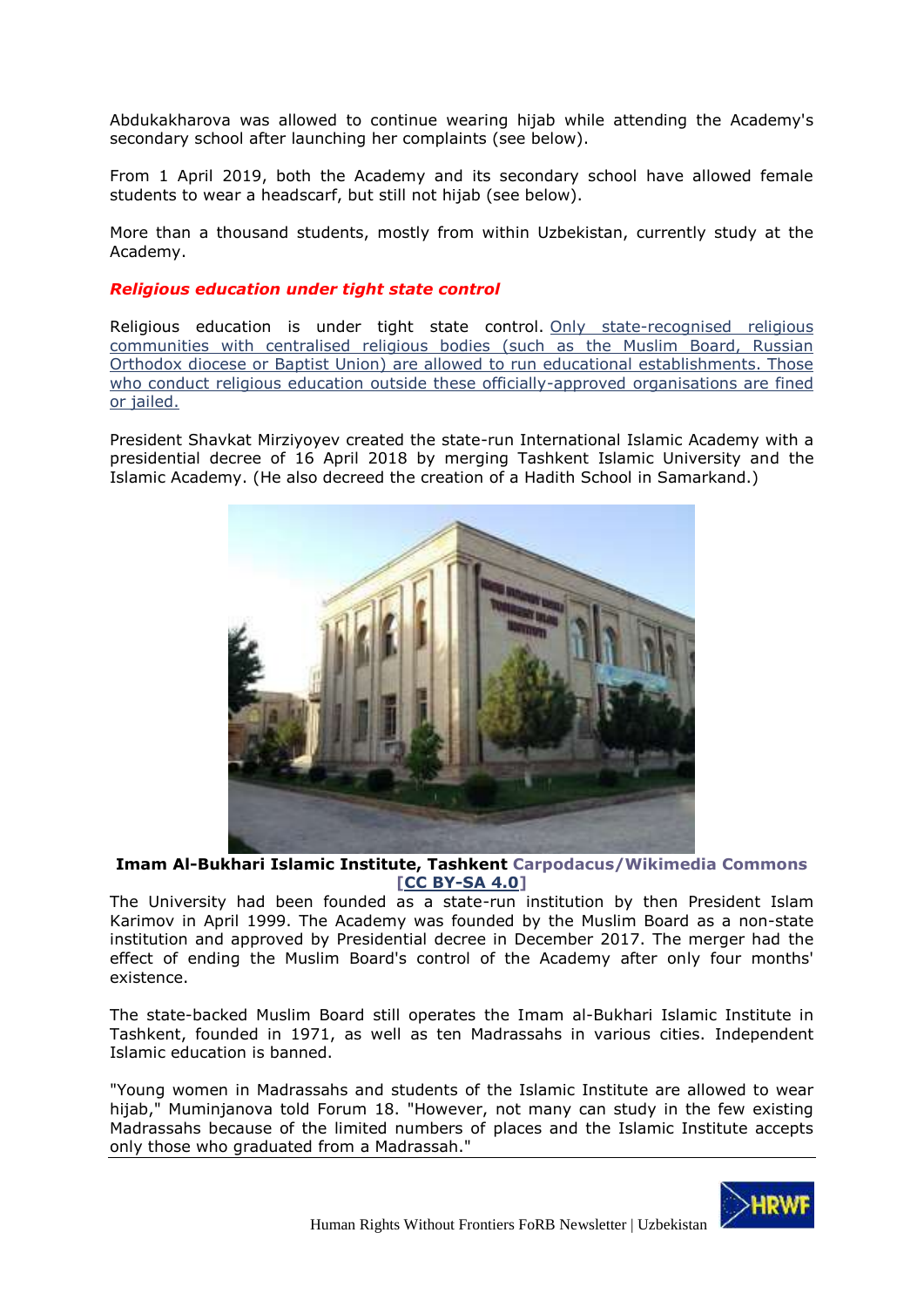[Bloggers and others who have criticised the hijab ban and the state controls over the](http://www.forum18.org/archive.php?article_id=2471)  [Muslim Board have faced punishment.](http://www.forum18.org/archive.php?article_id=2471)

### *Court challenges to ban on hijab*

Two Tashkent-based Muslim women, Luiza Muminjanova and Nazimakhon Abdukakharova, filed complaints against the bans on hijab imposed in 2018 by the International Islamic Academy and its secondary school. But both Tashkent City's Shaykhantaur District Court (first instance) and Tashkent City Appeal Administrative Court between February and March supported the ban.

The two women appealed to the Supreme Court on 28 March. "The Supreme Court is studying the cases and has two months to hear the appeals," Abduvokhid Yakubov, Abdukhakhorova's father, told Forum 18 on 10 April. Yakubov also is the legal representative in the Court for both Abdukakharova and Muminjanova (who is originally from Urgench).

"Although my daughter was allowed to attend classes in hijab from the end of November 2018," Yakubov added, "when we began complaining about the ban on hijab to the authorities, we still pressed on with the complaint against the ban because other students are not allowed to wear it."

He explained that "they permitted my daughter to wear hijab but others were not allowed to do so. The students were told that it is because my daughter challenged the ban in the courts."

Yakubov told Forum 18 that "not all the students appealed against their expulsions because they are afraid of the authorities."

#### *New secular dress code*

A government decision of 15 August 2018, signed by Prime Minister Abdulla Aripov, imposed a secular dress code in all educational institutions. This meant a de facto ban on female students covering their heads by wearing hijab.

Muminjanova complained that soon after she was accepted to the Academy in September 2018, she found out that she could not attend classes in hijab. The Academy cited the government's new secular dress code, she told Forum 18 on 15 April 2019.



**Dress code notice outside Islamic Academy, Tashkent, 2018 Ozodlik.org (citizen journalist)**

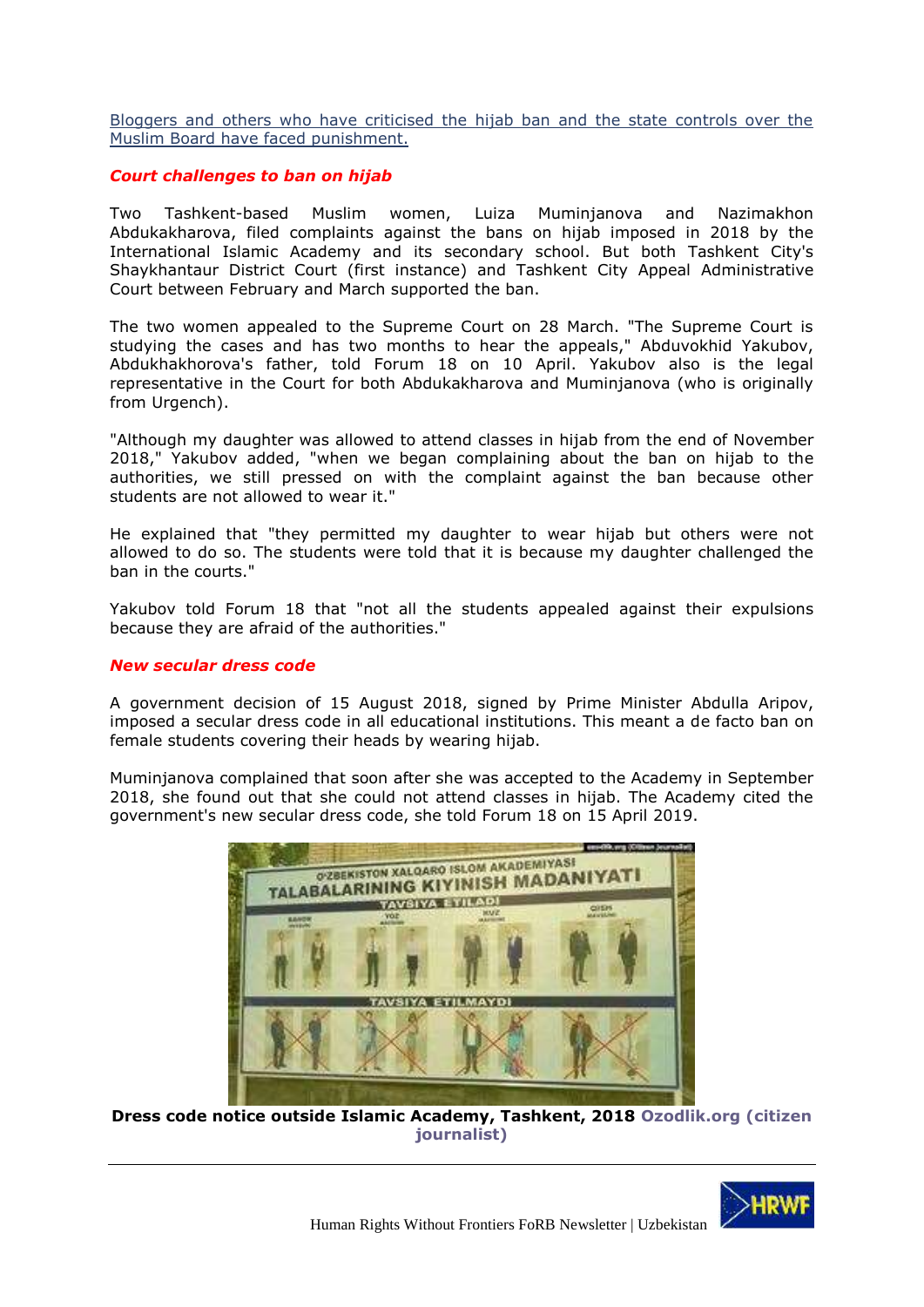"My daughter also could not at first attend her secondary school because of the same government dress code," Yakubov, Abdukhakhorova's father, similarly complained. He explained that the dress code does "not explicitly mention hijab but the model photo presented in the dress code has a knee-high dark skirt and a white blouse without any head cover, where legs, arms, neck and head are seen."

The Academy put up several signs outside its building in late 2018 illustrating what clothing was and was not acceptable for male and female students, based on the government decision. The signs showed that female students must wear knee-length skirts and the head must be uncovered. The examples of photos of women in long dresses covering their legs and head scarves covering their neck and head were crossed out with red lines, indicating that such dresses were not allowed.

The stands were removed on 16 April 2019, Muslims from Tashkent told Forum 18.

# *"Muscular men and women" enforce hijab ban*

Muminjanova told Forum 18 that in September 2018, the Academy held several meetings and threatened students who insisted on wearing hijab to classes with expulsion from the Academy.

A Tashkent Muslim, who wished to remain unnamed for fear state reprisals, said women and men stood in front of the Academy, stopping female students wearing hijab from entering. "These were muscular men and women who acted like civilian militia during the communist [Soviet] times," the Tashkent Muslim told Forum 18 on 17 April. "They used obscene words and shouted at the young women who wore hijab."

# *Eviction from dormitory was first punishment*

The first punishment for Muminjanova was her own "forceful eviction" from the Academy dormitory, she complained to Forum 18.

Later, the Academy stopped allowing Muminjanova to attend classes, and officials prevented her from entering the Academy building at the entrance. "After many unsuccessful attempts to enter the Academy building, I was informed that it had sent a letter of notification to my parents that I was expelled for many absences."

Other female students besides Muminjanova were forced to leave the Academy. These included Aziza Sayfullayeva, Munisa Mirilyosova, Shakhnovoz Godirova and Shakhlo Almatova, all first year students, and Fotima Isroilova, a third year student.

"Another third year female student in December 2018 took academic leave because of the hijab ban," the Tashkent Muslim told Forum 18.

"I heard rumours that up to ten students may have been expelled because their parents also received warnings," human rights defender Urlayeva told Forum 18. "Many other female students, fearing expulsion, took off their hijabs and began wearing long wigs of artificial hair to the Academy to cover their hair and heads," Urlayeva added.

#### *First suit fails*

Both Abdukakharova and Muminjanova lodged suits to court, challenging the hijab ban. Both suits were heard in Tashkent's Shaykhantaur District Administrative Court.

Abdukakharova's suit against the hijab ban and her expulsion from the Academy was the first to reach court.

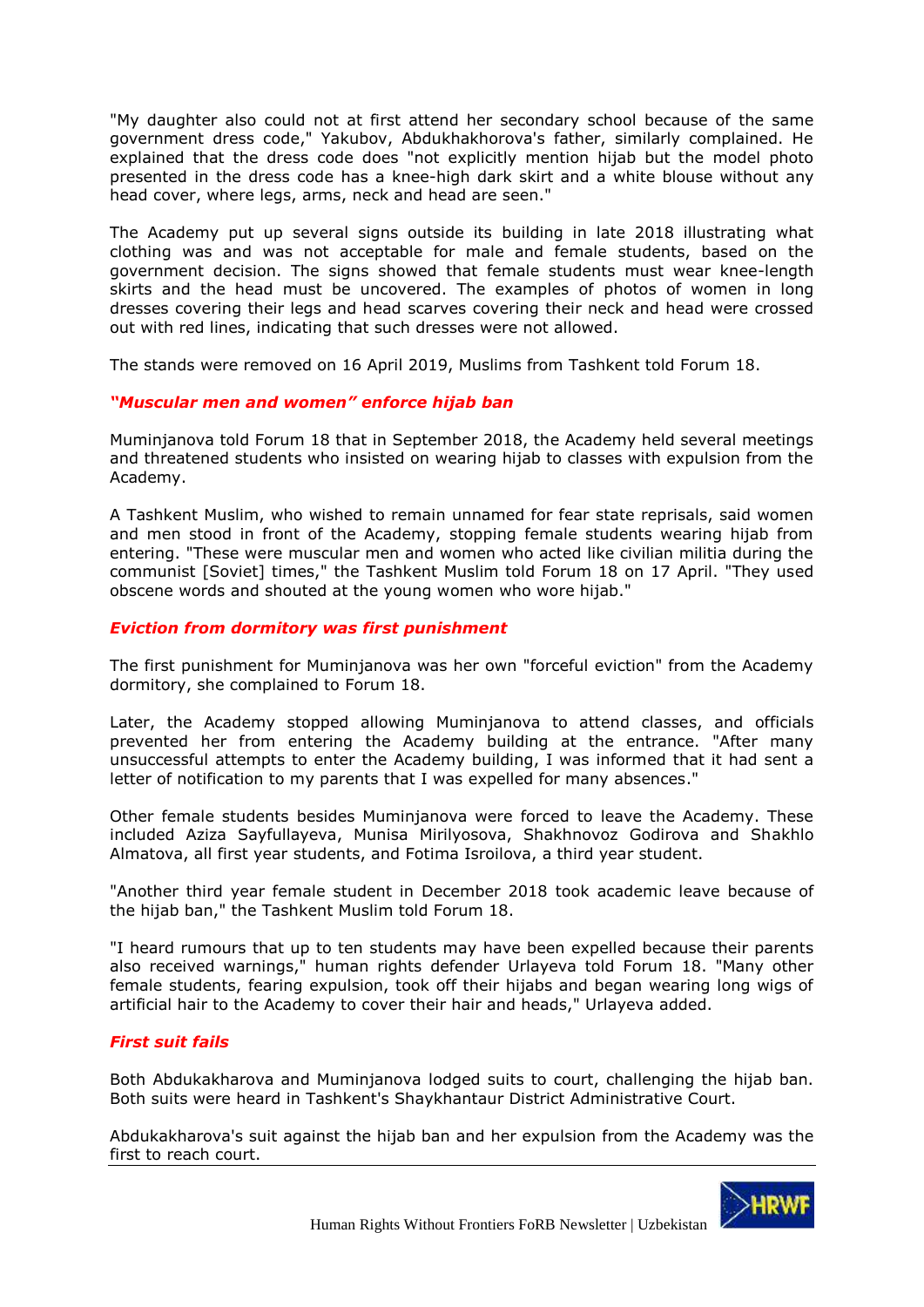Judge Sharof Muminov of Shaykhantaur District Administrative Court on 15 February heard Abdukakharova's suit against the hijab ban enforced by the Academy's secondary school.

Participating in the case were Shaislom Akmalov, Lutfullo Abdulkadirov, Legal representatives of the Islamic Academy; Ulugbek Bozorov, Legal representative of the government's Secondary and Higher Education Ministry; Sobitjon Sharipov, Legal representative of State Committee for Religious Affairs (SCRA); as well as Ikramjon Mardonov, Legal representative of the Muslim Board.

Sharipov of the SCRA told the Court the Academy's secondary school is subject to secular dress code under the auspices of the Islamic Academy.

At the end of the 15 February hearing, Judge Muminov rejected Abdukakharova's suit, according to the decision seen by Forum 18.

Judge Khasanov of Tashkent City Court on 13 March rejected Abdukakharova's appeal against Judge Muminov's decision, according to the decision seen by Forum 18.

Judge Muminov on 26 April refused to discuss the case with Forum 18. Asked why Abdukakharova or other young women are not allowed to wear hijab to classes to a secondary school which teaches Islam, Judge Muminov brushed it off, "I do not need to answer you. Also we are not authorised to give comments on our decisions over the phone."

*Second suit fails, rights defender and witness not allowed in Court room*

Judge Sardor Rakhmudinov of Tashkent's Shakhantaur District Administrative Court heard Muminjanova's suit on 20 February.

Participating in the case were Shaislom Akmalov, Lutfullo Abdulkadirov, Legal representatives of the Islamic Academy; Ulugbek Bozorov, Legal representative of the government's Secondary and Higher Education Ministry; Sobitjon Sharipov, Legal representative of State Committee for Religious Affairs (SCRA); as well as Ikramjon Mardonov, Legal representative of the Muslim Board.

Sharipov explained to the Court that the Islamic Academy is an "independent from the Muslim Board secular education Institution based on the Government's 22 June 2018 decision No. 466." He stated to the Court that "based on the 15 August 2018 decision No. 666 of the Government, the dress code of the Academy is the common secular dress code for all secular education institutions."

On the orders of Shavkat Zulunov, Chair of the Shakhantaur Court, Urlayeva was not permitted in the Court room as an observer at the 20 February hearing of Muminjanova's suit, the human rights defender told Forum 18. "When I was able to enter the yard of the Court building, the Police officers present there expelled me by force."

Shakhlo Almatova, one of the expelled first-year students, "waited at the Court doors for several hours to be called upon as a witness, to tell it how the Faculty of the Islamic Academy pressured the female students not to wear hijab," Urlayeva told Forum 18. "In the end she was not allowed to enter the Court room."

At the end of the 20 February hearing, Judge Rakhmudinov rejected Muminjanova's suit by qualifying the Academy decision to expel her as "correct", according to the decision seen by Forum 18.

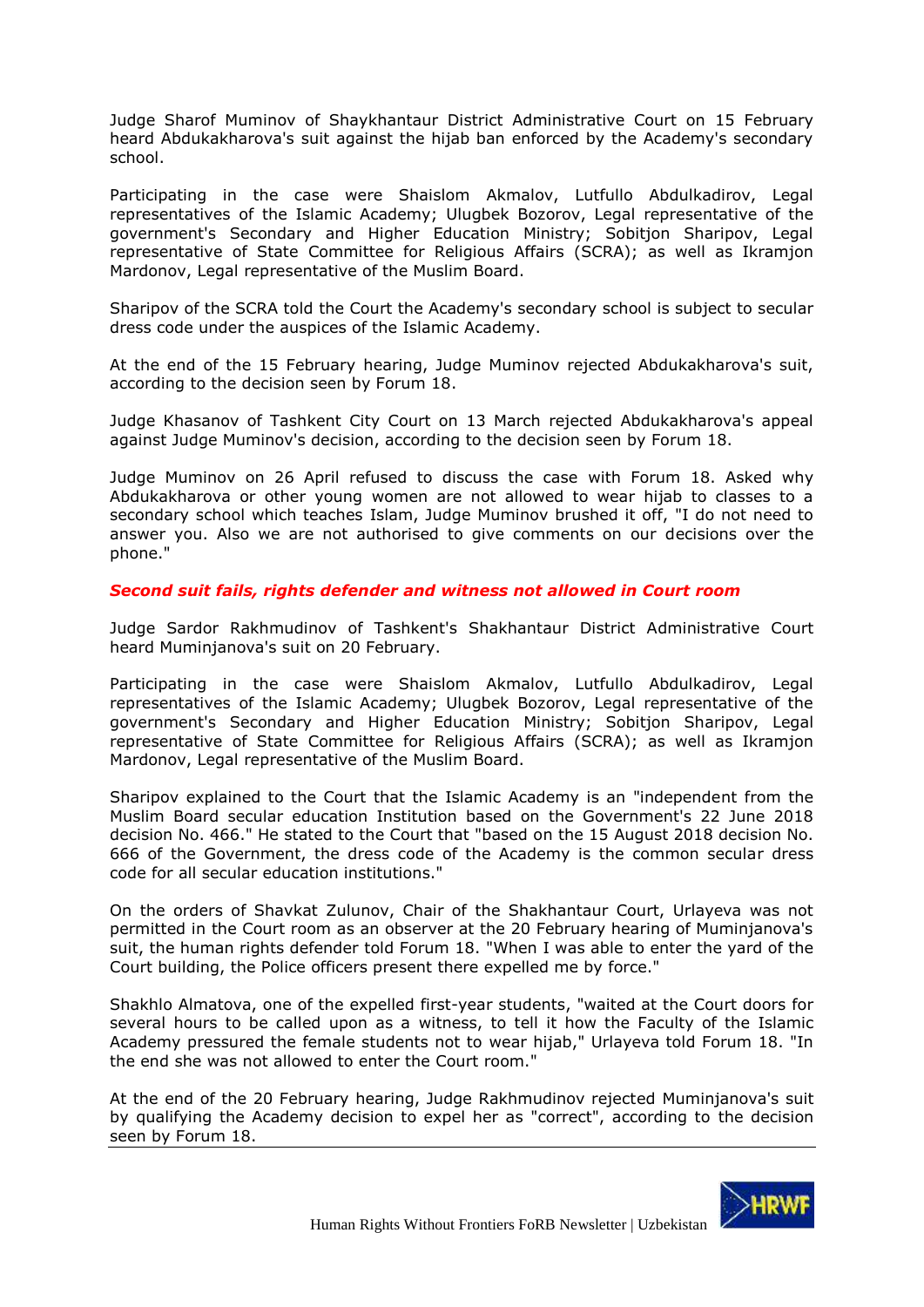The Court's Chancellery official (who did not give his name) refused to put Forum 18 through to Judge Rakhmudinov, who had heard Muminjanova's suit. "He will not talk to you anyway," he told Forum 18 on 26 April, and then put the phone down.

Judge Kholmamat Khasanov of Tashkent City Administrative Court on 25 March rejected Muminjanova's appeal against Judge Rakhmudinov's decision, according to the decision seen by Forum 18.

Tashkent City Administrative Court's officials (no names given) on 26 April refused to say why Judge Khasanov upheld both decisions given against hijab or put Forum 18 through to any other officials who could speak to Forum 18. The official (who did not give his name), who answered Judge Khasanov's number on 26 April, also refused to comment on the decisions or put Forum 18 through to the Judge.

# *Academy dress code "totally against Islamic norms"*

The Shaykhantaur Court decisions "explicitly say that female students must be dressed according to the model photos of the dress code", Yakubov noted.

"Shukhrat Yovkochev, Rector of the Islamic Academy and its faculty as well as the leadership of the Muslim Board, in grave violation of Islamic canons, support secular dress code for women," Urlayeva complained to Forum 18.

Exiled Uzbek Imam Fazliddin Parpiyev, human rights defender Urlayeva and Yakubov emphasised to Forum 18 that according to Islamic tradition, women must cover their heads, hair, shoulders, breast, which is why Muslim women traditionally wear hijab. "Muslims must live according to the moral principles from the Koran," Urlayeva said. Yakubov complained that "The enforcement of the dress code for the Academy is totally against Islamic norms."

#### *"No one was expelled for wearing hijab"*

Asked about the ban on hijab and expelled students, the Academy official, who answered the phone of Rector Shukhrat Yovkochev on 23 April (who did not give his name), referred Forum 18 to Bakhodyr Akhmedov, Yovkochev's Assistant.

"No one was expelled for wearing hijab," Akhmedov insisted to Forum 18 the same day. "But some students were expelled for missing classes." However, he refused to specify which students were expelled. When Forum 18 insisted and said that Muminjanova and others were not allowed into the territory of the Academy for wearing hijab and asked why the Academy did so, he replied: "Because of the Government's 15 August 2018 dress code."

Asked why the dress code photo examples indicate that dresses that cover women's legs and scarves covering the head and neck are not acceptable, Akhmedov said: "It is the Government's decision, and we are a secular state education institution." He refused to answer Forum 18 when asked why the institution is named the "Islamic" Academy.

Told that the case is now with the Supreme Court, and asked whether the Academy would permit hijab and restore students who were expelled if the Supreme Court rules in favour of the plaintiffs, Akhmedov responded: "I don't know. It is up to the appropriate authorities." He then declined to talk further to Forum 18.

Asked about the ban on hijab and his February insistence to Forum 18 that the state had [imposed no ban on the hijab,](http://www.forum18.org/archive.php?article_id=2451) Otabek Bazarov, Chief of the Higher Education Ministry's Ethical Issues Department, on 24 April, claimed to Forum 18 that "I did not know that

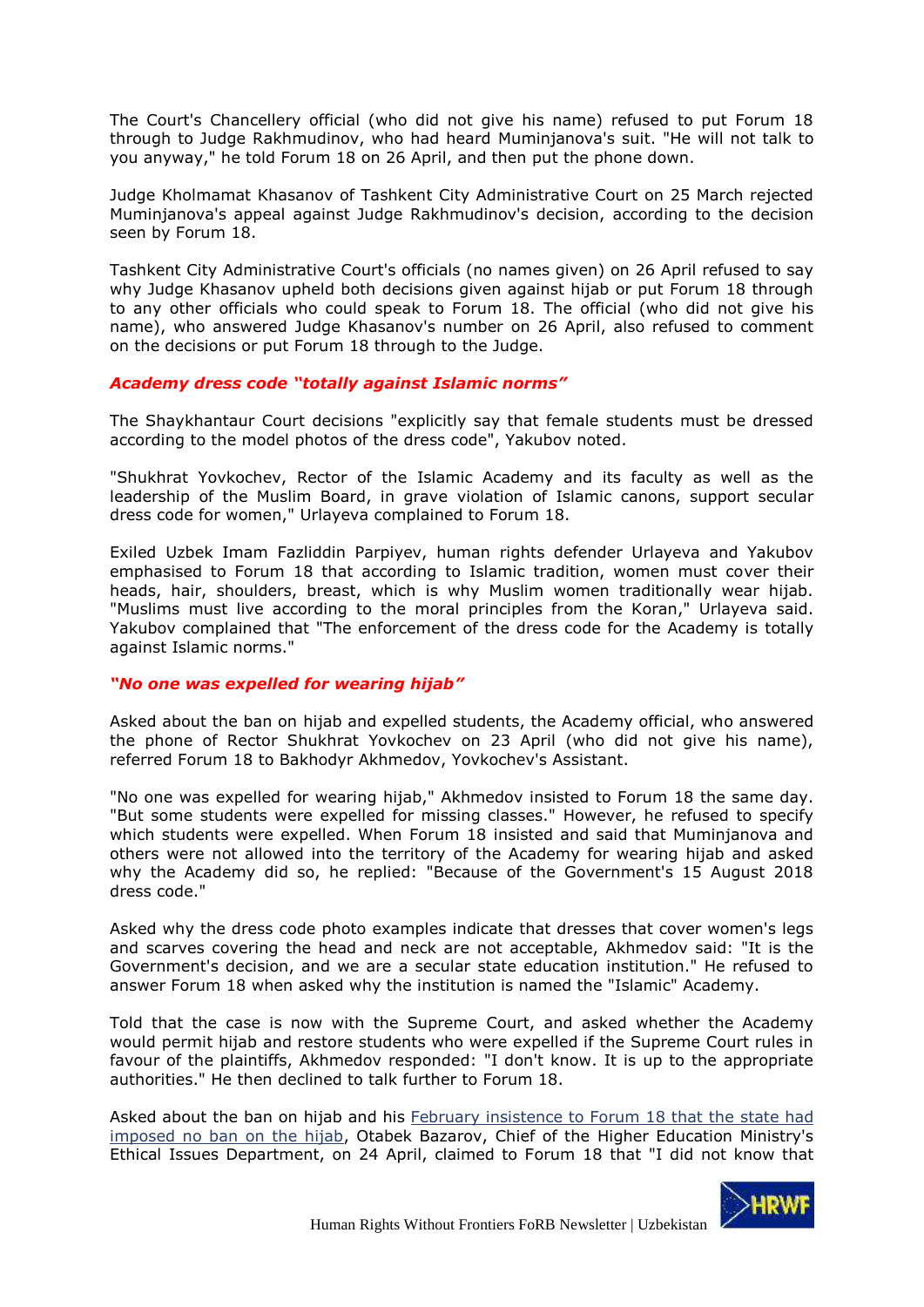the students were not allowed to wear hijab under the government decision. However, the Islamic Academy is a secular institution, and I do not see a problem here."

Asked why then the Academy is advertised as the Islamic Academy, and why its name is not changed to a secular name, Bazarov could not answer.

Asked why students of the Islamic Academy cannot wear hijab to classes, and if this is not an ethical problem, Bazarov referred Forum 18 to the State Committee for Religious Affairs (SCRA). He then declined to talk further.

#### *Will hijab ban for Islamic Academy and secondary school be lifted?*

Yakubov and Muminjanova told Forum 18 that "as of 1 April the Academy and its secondary school began allowing female students to wear traditional Uzbek scarves or head-wear covering their heads but not the neck."

"We do not know if this is an indication that hijab will be allowed in the Academy or its secondary school," Yakubov said. "We complained in the court against the dress code, and for its annulment for the Academy and its secondary school."

# **Bloggers jailed for criticising Muftiate**

#### <span id="page-34-0"></span>**By Mushfig Bayram, Forum 18**

*Muslim bloggers Tulkun Astanov and Rustambek Karimov face criminal charges launched by the SSS secret police, which still holds Karimov. The two completed 15-day jail terms on 23 April, but only Astanov was freed the following day. They were jailed the same day Deputy Chief Mufti Mansur accused them of being "hooligans" and disrespectful to Muftiate "spiritual leadership".*

Forum 18 (25.04.2019) - [http://www.forum18.org/archive.php?article\\_id=2471](http://www.forum18.org/archive.php?article_id=2471) - Tulkun Astanov and Rustambek Karimov, two Muslim bloggers, face criminal charges brought by the State Security Service (SSS) secret police. The secret police claim the men had "extremist" material in their mobile phones. Astanov was released late at night on 24 April, a day after a 15-day jail term expired. But Karimov is still in SSS secret police custody, relatives told Forum 18.



**Dress code notice outside Islamic Academy, Tashkent, 2018 Ozodlik.org (citizen journalist)**

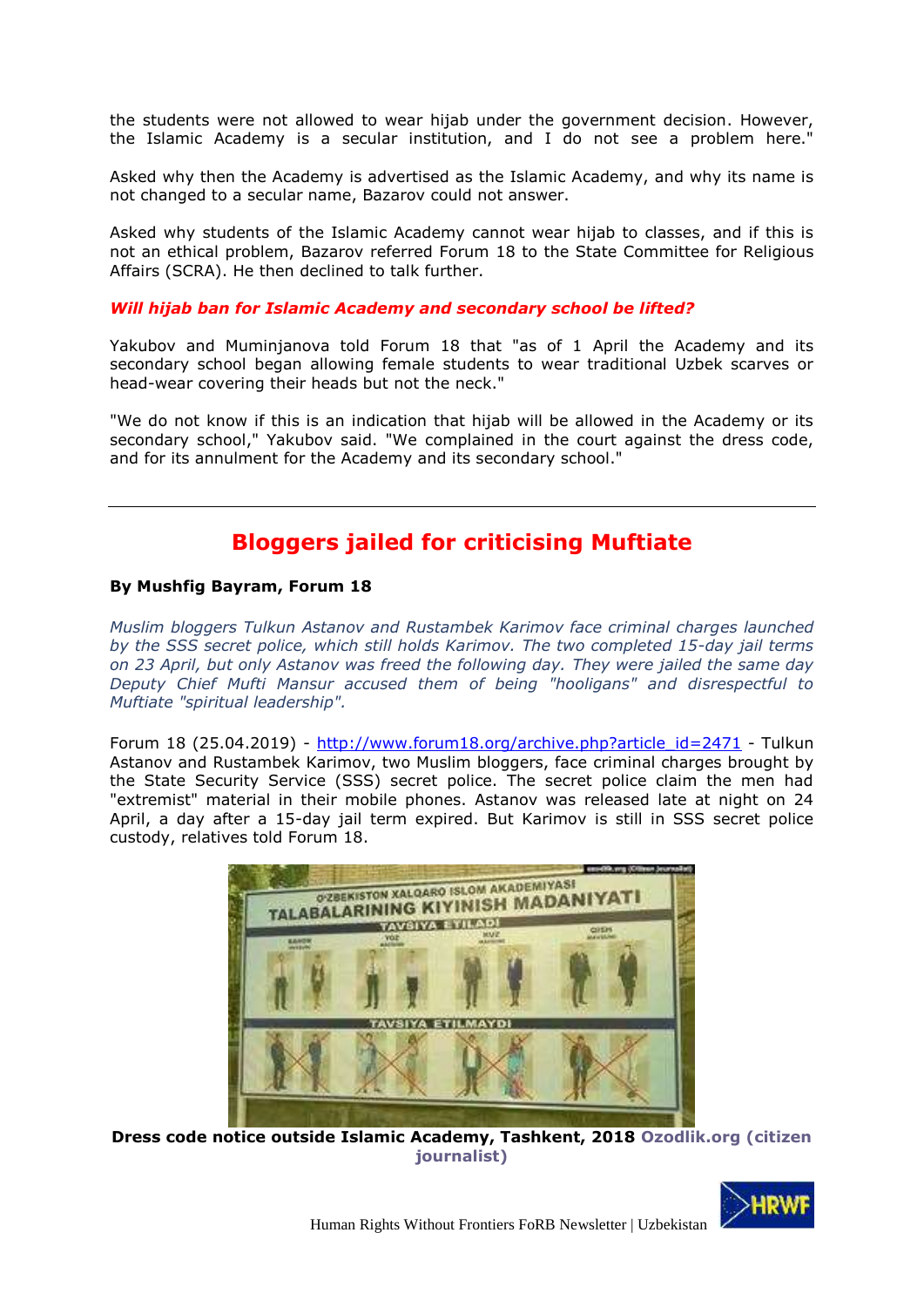A Tashkent court jailed Astanov and Karimov on 8 April for 15 days for criticising Uzbekistan's lack of freedom of religion and belief. They were arrested and jailed the same day they met the state-controlled Spiritual Administration of Muslims, or Muftiate (see below).

At the 8 April meeting Astanov and Karimov had asked Deputy Chief Mufti Abdulaziz Mansur among other things why the hijab (Muslim head covering for women) is banned, why imams have to be appointed by the state and preach sermons prepared for them by the state, and why the Muftiate does not help Muslims when their freedom of religion and belief is violated.

Deputy Chief Mufti Mansur accused Astanov and Karimov of being "hooligans", and being disrespectful to the Muftiate's alleged "spiritual leadership". The men were then arrested and jailed, one of the charges being "hooliganism" (see below).

The Polish authorities had deported Karimov back to Uzbekistan earlier in 2019 after refusing him asylum (see below).

All religious communities in Uzbekistan are under tight government control. [The regime](http://www.forum18.org/archive.php?article_id=2314)  [uses the Muftiate to impose complete control on all public manifestations of Islam,](http://www.forum18.org/archive.php?article_id=2314)  [including appointing all permitted leaders, controlling what they preach, and deciding on](http://www.forum18.org/archive.php?article_id=2314)  [the numbers and locations of mosques. All public manifestations of Islam outside the](http://www.forum18.org/archive.php?article_id=2314)  [Muftiate are banned.](http://www.forum18.org/archive.php?article_id=2314)

# *Muslims arrested and jailed the same day they question Deputy Chief Mufti*

Tulkun Astanov and Rustambek Karimov, two Muslim bloggers, were on 8 April jailed for 15 days after criticising Uzbekistan's lack of freedom of religion and belief. They were arrested the same day they had a meeting with the state-controlled Spiritual Administration of Muslims, or Muftiate.

At the 8 April meeting at the administrative building of the Muftiate, Astanov and Karimov had asked Deputy Chief Mufti Abdulaziz Mansur why the hijab (Muslim head covering for women) is banned, why imams have to be appointed by the state and preach sermons prepared for them by the state, why licensing of halal food products does not exist, and why the Muftiate does not help Muslims when their freedom of religion and belief is violated.

Deputy Chief Mufti Mansur accused Astanov and Karimov of "raising their voices in his office as hooligans", and being disrespectful to the alleged "spiritual leadership" of the state-controlled Muftiate and state-appointed imams. The police arrested both men on the same day after the meeting, and they were then jailed.

After their 15-day jail terms expired, both Astanov and Karimov now face criminal charges being brought by the State Security Service (SSS) secret police. Astanov was released late at night on 24 April, one day after the jail sentences expired.

However, Karimov remains in SSS secret police custody, relatives told Forum 18.

#### *Muslims raided, fined, jailed for raising freedom of religion and belief issues*

Karimov had earlier sought asylum in Poland. But the Polish authorities rejected his application and earlier in 2019 had deported Karimov back to Uzbekistan, Radio Free Europe's Uzbek Service noted on 11 April.

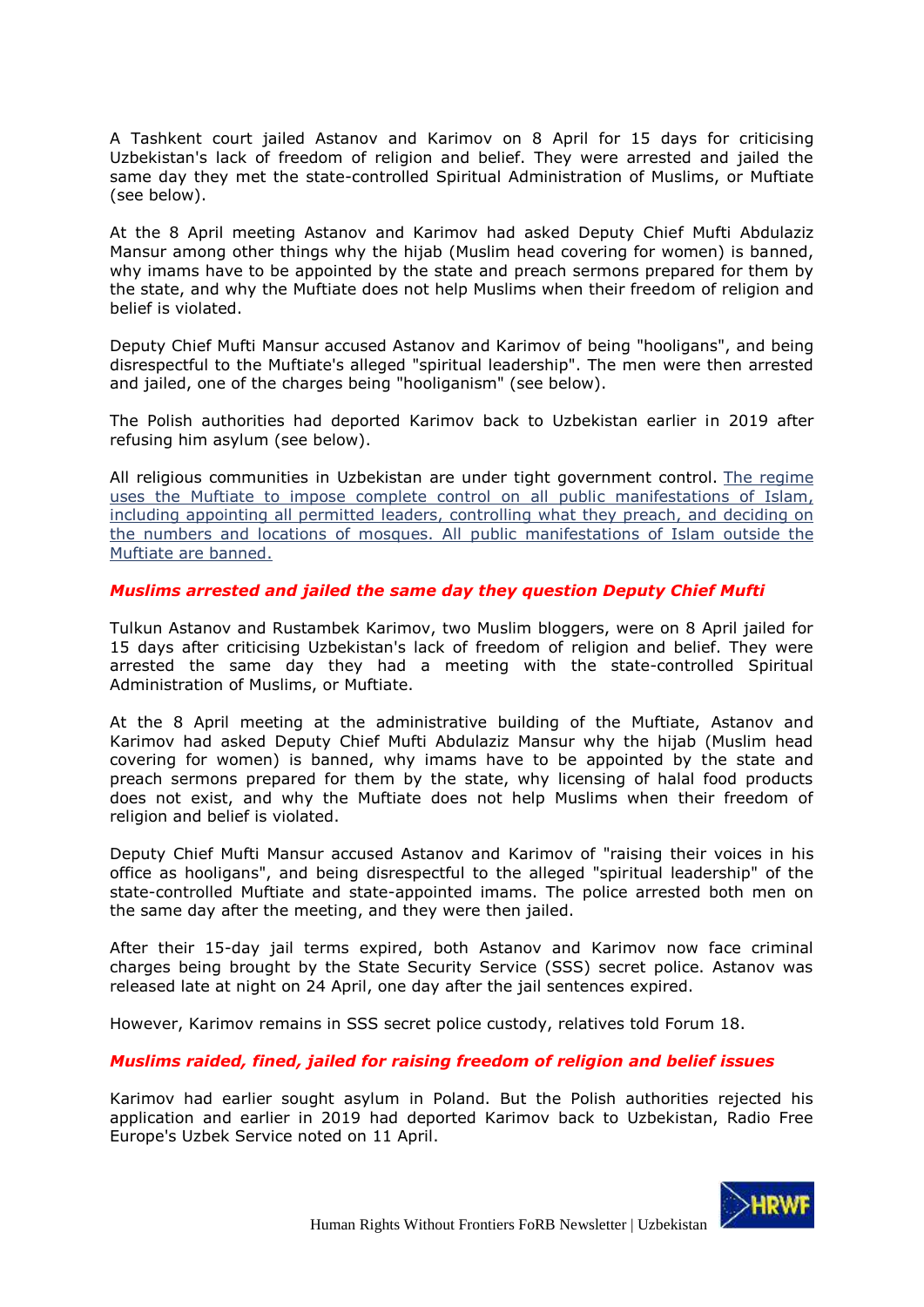This is not the first time Astanov has been jailed for raising freedom of religion and belief issues. [In an attempt to stop public discussion of freedom of religion and belief issues,](http://www.forum18.org/archive.php?article_id=2416)  [ordinary police and State Security Service \(SSS\) secret police officers between late](http://www.forum18.org/archive.php?article_id=2416) [August and early September 2018 raided without warrants the homes of at least 10](http://www.forum18.org/archive.php?article_id=2416)  [bloggers. The bloggers, including Astanov, had discussed a range of religious and other](http://www.forum18.org/archive.php?article_id=2416)  [themes, including calls for women to be allowed to wear hijabs \(headscarves\), men to](http://www.forum18.org/archive.php?article_id=2416)  [have beards, and children to be allowed to pray in mosques.](http://www.forum18.org/archive.php?article_id=2416)

While in jail in 2018, Astanov had his beard forcibly shaved off, a relative told Forum 18 on 25 April 2019. He was also verbally warned not to use Facebook to criticise the regime.



**Fazliddin Parpiyev Ozodlik.org (RFE/RL)**

The raids took place in at least five regions of Uzbekistan. Courts then fined many of the bloggers with jail terms of up to two weeks, Forum 18 notes. The authorities "wanted to showcase the jailings to intimidate all others who want to speak about freedoms", a relative of one of the bloggers told Forum 18.

[Following the raids, fines and short-term jailings, Imam Fazliddin Parpiyev protested](http://www.forum18.org/archive.php?article_id=2451)  [about this and publicly himself also raised freedom of religion and belief issues. He was](http://www.forum18.org/archive.php?article_id=2451)  [fired from his post, and the Muftiate, ordinary police and SSS](http://www.forum18.org/archive.php?article_id=2451) secret police subjected him [to questioning. Officials also intimidated his relatives. He then fled Uzbekistan "for my](http://www.forum18.org/archive.php?article_id=2451)  [safety" in December 2018 after appealing to President Shavkat Mirziyoyev "as Muslims](http://www.forum18.org/archive.php?article_id=2451) .. [cannot have full freedom of religion and belief".](http://www.forum18.org/archive.php?article_id=2451)

Muslims are in 2019 being blacklisted for memorising the Koran for a state-run competition, and imams are rotated to stop them influencing congregations.

# *Muftiate "spiritual leadership"?*

Following their 8 April visit to the Muftiate, Astanov and Karimov published several videos of their meeting on Facebook, seen by Forum 18. But later the same day, Tashkent Police arrested them and published their own Facebook video, also seen by Forum 18, of the meeting with Deputy Chief Mufti Mansur where he accused Astanov and Karimov of "raising their voices in his office as hooligans", and being disrespectful to the alleged "spiritual leadership" of the state-controlled Muftiate and state-appointed imams.

Deputy Chief Mufti Mansur on 16 April refused to answer Forum 18's questions on 16 April, twice picking up his phone but then putting it down when Forum 18 introduced itself.

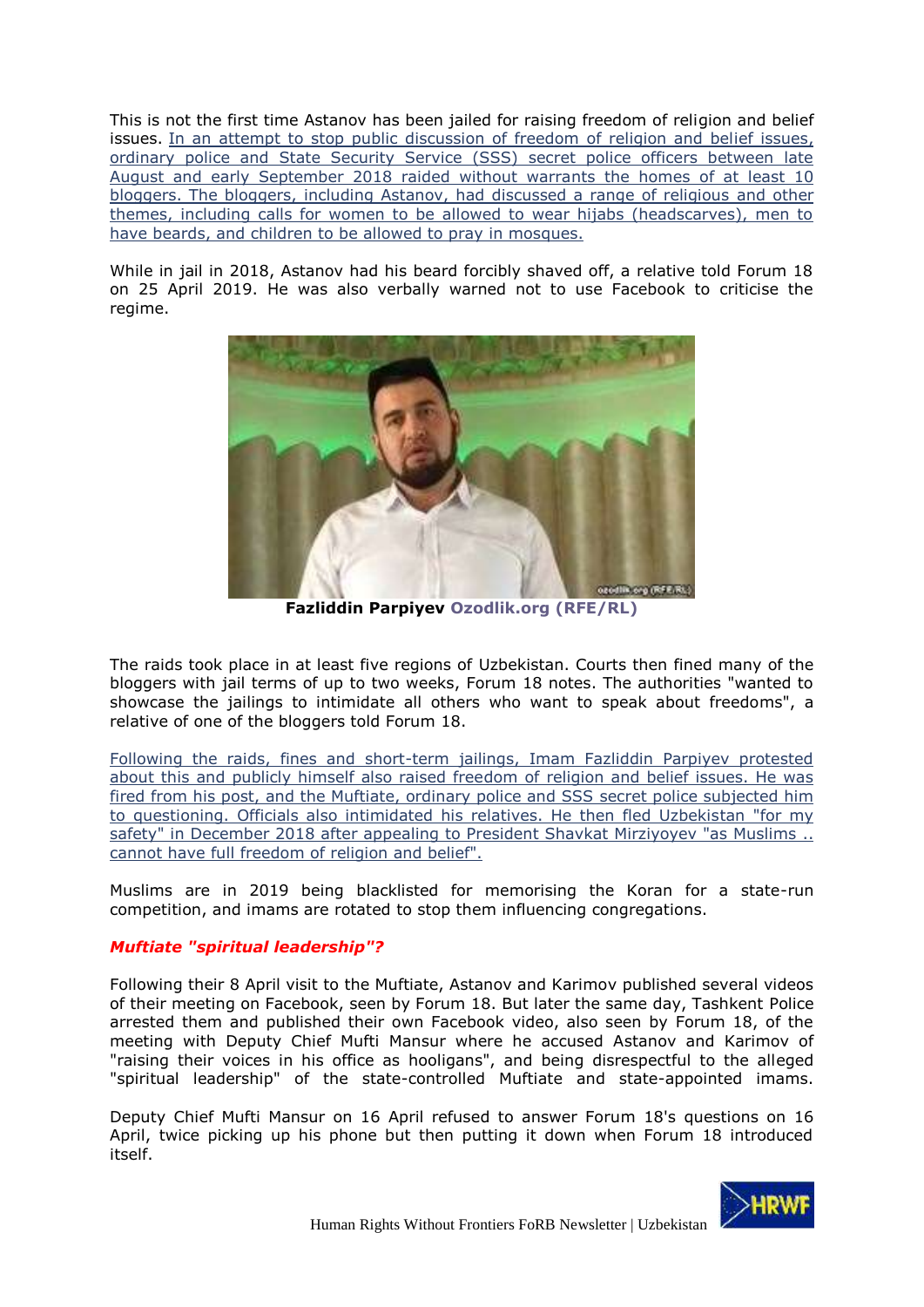Akmalkhan Shakirov, Head of the Muftiate's International Relations Department, on 16 April refused to answer when asked what is wrong with the questions the two bloggers raised, and why why Mansur accused the two bloggers of "hooliganism". Shakirov claimed that "you need to come to our door and show your identification documents for us to answer you", before refusing to talk more to Forum 18.

### *Jailed for 15 days*

Tashkent's Almazar District Court on the same day as the Muftiate meeting and subsequent arrests imposed 15-day jail terms on both Astanov and Karimov. They were jailed under Administrative Code Article 183 ("Hooliganism") and Article 194, Part 1 ("Failure to carry out the lawful demands of a police officer or other persons carrying out duties to guard public order").

Colonel Rustam Sayfulov, Chief of Staff of Tashkent Police, on 16 April refused to explain to Forum 18 why Astanov and Karimov were arrested. "The Court has given them jail terms. You need to ask the Court," he claimed before putting the phone down.

Ilham Tokhirov, Chief of the Chancellery of Almazar District Court also refused to answer Forum 18's question on 16 April, referring Forum 18 to an official who refused to give his name and claimed to be Assistant of the Chair of the Court. "They can appeal against our decision if they decide to do so," the Assistant told Forum 18, but refused to comment on the short-term jailings. "You can send your questions to us only through the Supreme Court", he claimed when Forum 18 asked why the bloggers were jailed for raising freedom of religion and belief issues and criticising the state-controlled Muftiate.

# *Public protest*

Yelena Urlayeva, an independent human rights defender from Tashkent who chairs the Human Rights Alliance, held a public protest with Mukhayyo Astanova (Astanov's wife) in central Tashkent on 11 April, demanding that Astanov and Karimov be freed.

# *Appeals rejected*

On 16 April Judge Iroda Mirzayeva of Tashkent Administrative Court rejected an appeal by the men and upheld the short term jailings. A Court official who refused to give her name on 25 April refused to tell Forum 18 why Judge Mirzayeva upheld the jailings. Other Court officials did not answer calls.

#### *New detention after short-term jailing, criminal charges brought*

On 23 April, when their short-term jail sentences expired, state-controlled media stated that Astanov and Karimov were then put into SSS secret police custody. The SSS opened criminal cases under Criminal Code Article 244-1, Part 1 "after Tashkent Police referred the case to them for legal evaluation". The SSS "discovered materials on their mobile phones of banned extremist organisations, which propagate ideas of religious dogmatism", state media claimed.

[Criminal Code Article 244-1 punishes the "production, storage, distribution or display of](http://www.forum18.org/archive.php?article_id=2314)  [materials containing a threat to public security and public order", Part 1 punishing](http://www.forum18.org/archive.php?article_id=2314)  ["production and storage". In April 2016, Article 244-1's possible punishments were](http://www.forum18.org/archive.php?article_id=2314)  [increased to imprisonment of between 5 and 8 years, instead of the previous up to 5](http://www.forum18.org/archive.php?article_id=2314)  [years' jail or a fine of between 300 and 400 times the minimum monthly wage. It is](http://www.forum18.org/archive.php?article_id=2314)  [normally used only against Muslims exercising their freedom of religion and belief. Since](http://www.forum18.org/archive.php?article_id=2314) 

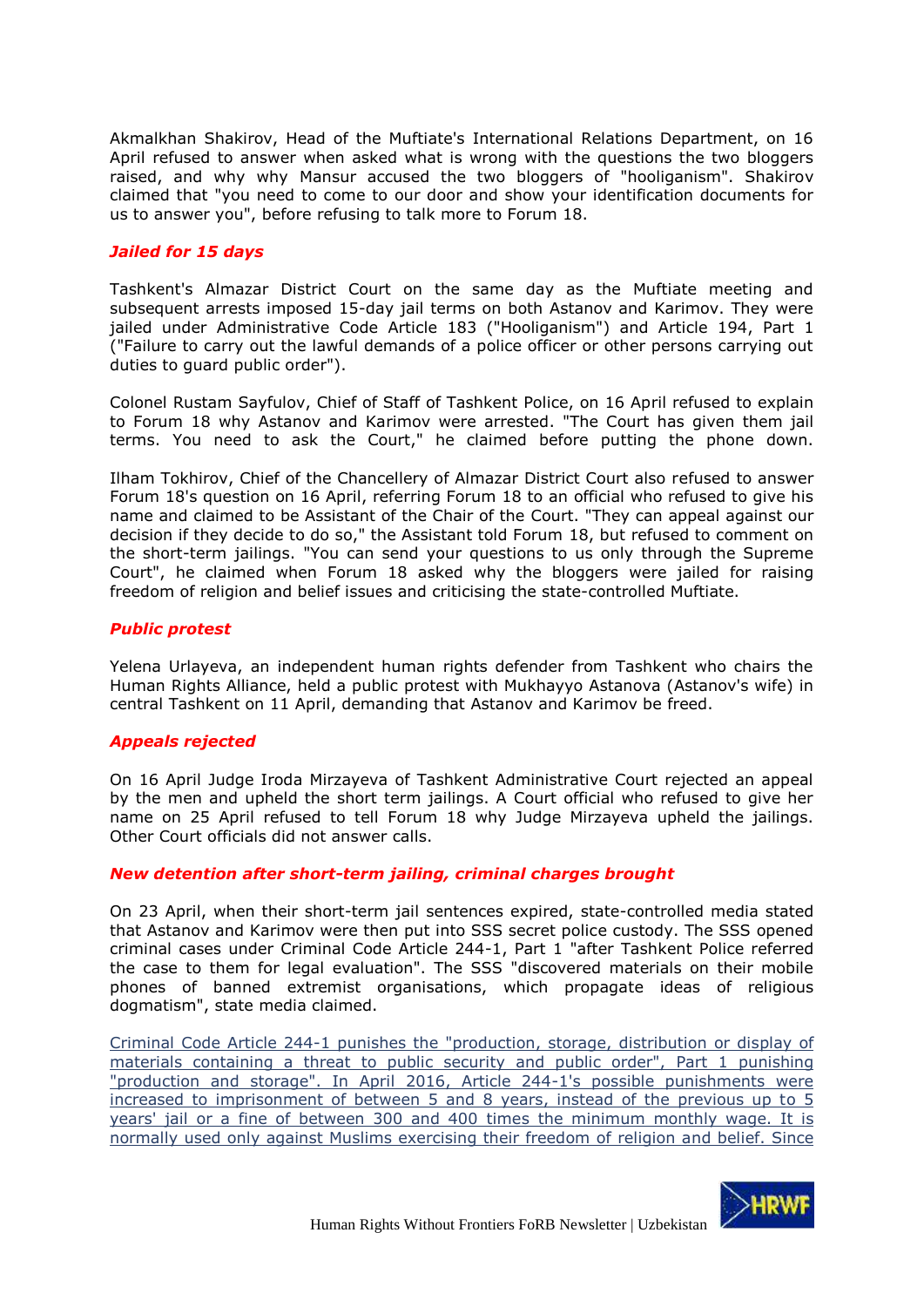[2013 the regime had increasingly used this Criminal Code article to prosecute and jail](http://www.forum18.org/archive.php?article_id=2314)  [Muslims carrying the Koran and Islamic sermons on](http://www.forum18.org/archive.php?article_id=2314) mobile phones.

Astanov was released late at night on 24 April, but Karimov is still in SSS secret police custody relatives told Forum 18. Astanov has also been warned that he will face further questioning.

Irina Sayfuddinova, Head of Tashkent Police Press Service, refused to tell Forum 18 on 24 April why Karimov and Astanov were not immediately released at the end of their jail terms, and why they now face criminal charges.

#### *Relatives not told where Karimov and Astanov were jailed*

Human rights defender Urlayeva told Forum 18 on 15 April that it is not clear where Astanov and Karimov were held. Tashkent Police refused to tell Astanov's wife where he was held, and Tashkent Central Detention Centre (where short-term jail terms are usually served) told her that he was not there. Urlayeva suspects that "Astanov and Karimov were being held in secret police custody right from the beginning".

# **Imam forced to flee after freedom appeal**

<span id="page-38-0"></span>*Imam Fazliddin Parpiyev fled Uzbekistan "for my safety" after appealing to President Mirziyoyev "as Muslims .. cannot have full freedom of religion and belief". Muslims are blacklisted for memorising the Koran for a state-run competition, and imams are rotated to stop them influencing congregations.*

By Mushfig Bayram

Forum 18 (11.02.2019) - <https://bit.ly/2NtW8FR> - A 33-year-old Tashkent Imam, Fazliddin Parpiyev, had to flee Uzbekistan in December 2018, two months after he appealed to President Shavkat Mirziyoyev over violations of freedom of religion or belief for the country's Muslims. Religious Affairs Committee, State Security Service (SSS) secret police, ordinary police, Prosecutor's Office and Muftiate officials immediately pressured and threatened him and his father after he issued his video appeal.

Imam Parpiyev on 7 September 2018 published a video appeal to President Mirziyoyev "as Muslims still suffer injustice and cannot have full freedom of religion and belief". The same day eight Religious Affairs Committee and SSS secret police officials visited him. The same day Imam Parpiyev repeated his appeal at Friday prayers in his Tashkent mosque, and the same evening he was visited and threatened by Religious Affairs Committee officials.

The following day Imam Parpiyev's father was summoned to Tashkent from eastern Uzbekistan and pressured by Religious Affairs Committee and Muftiate officials. Imam Parpiyev refused to make a video withdrawing his original appeal, but his father was then forced to record a video appeal against his son. The same day, on 8 September, the Chief Mufti fired Imam Parpiyev from his post as Imam of a Tashkent mosque.

On 12 September, Tashkent Prosecutor's Office and police Struggle with Extremism and Terrorism Department officials summoned Imam Parpiyev and banned him from speaking about freedom of religion and belief issues. Imam Parpiyev refused, pointing out: "I only expressed people's dissatisfaction," he pointed out. "Do you not see that people hate it

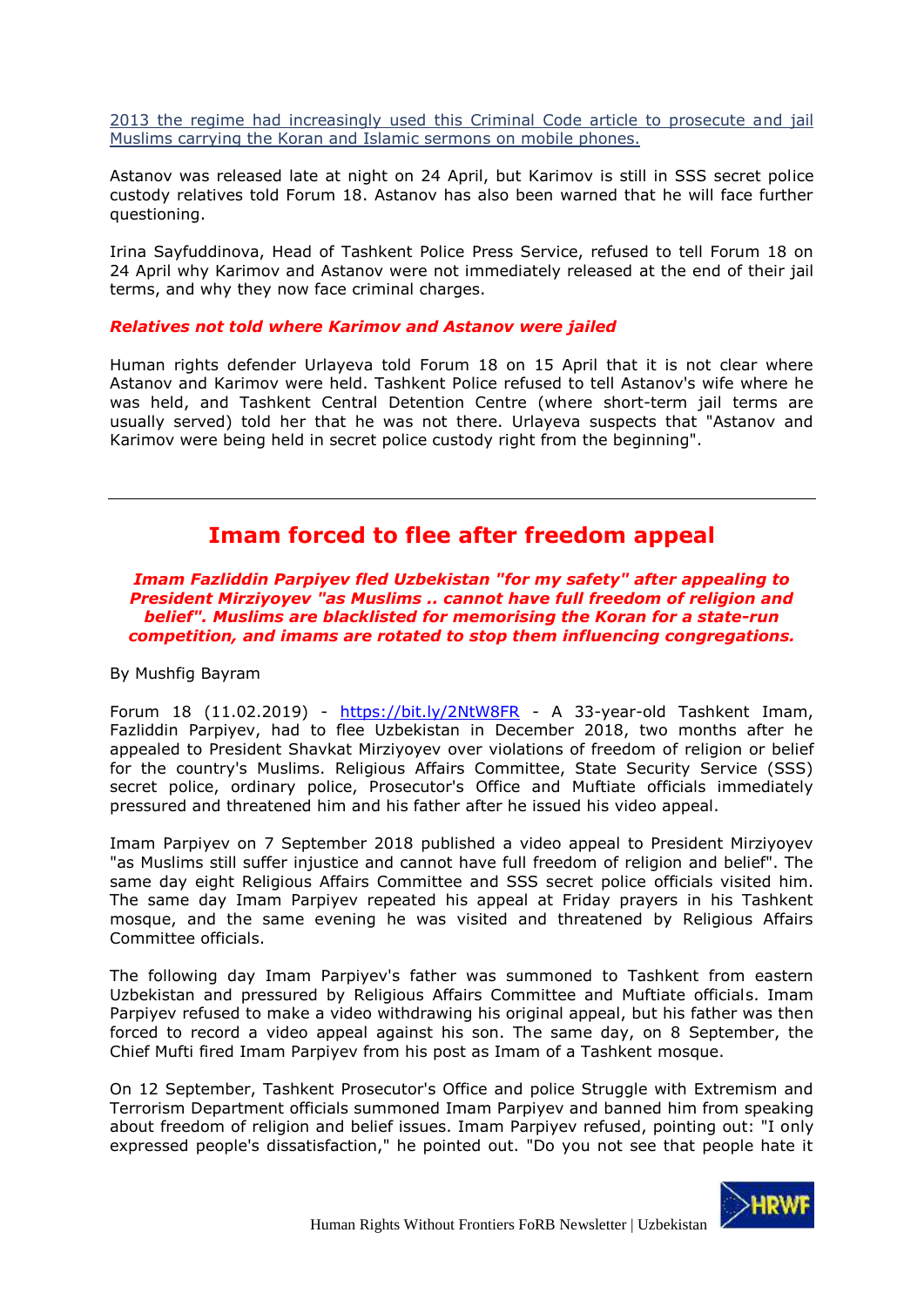when the authorities forcefully take off their head coverings? That is when they were provoked, not because I spoke."

On 17 September state-run television broadcast a programme attacking Imam Parpiyev, featuring among others Religious Affairs Committee and Muftiate officials. Imam Parpiyev told Forum 18 that the television programme influenced people against him.

On 18 December Tashkent Prosecutor's Office again summoned Imam Parpiyev for another warning and "made threats against me demanding that I must not make further public statements or talk to independent media or human rights defenders about freedom of religion and belief" Imam Parpiyev stated. "I had to leave the country [on 19 December 2018] because I was afraid for my safety", Imam Parpiyev told Forum 18.

Ordinary Muslims and human rights defenders have told Forum 18 that the regime has started adding Muslims who regularly attend mosque and who are thought to be influential to the Preventative Register. "Muslims on black lists, including those who were on these lists in the past, are periodically summoned to police stations and mahalla committees for talks and warnings," one human rights defender told Forum 18.

One source used to identify Muslims for surveillance and warnings has been state-run competitions to find Koran Hafizes, who have memorised the Koran. The SSS secret police then questioned winners, a practice that Imam Parpiyev strongly criticised. Other Imams have also told Forum 18 that some of the competition winners were fined recently, but declined to give details for fear of state reprisals.

One Muslim, who asked not to be named for fear of state reprisals, told Forum 18 on 2 February that "the authorities monitor video cameras in mosques, identify persons who are active and regularly attend mosques, and put their names in those lists."

Human rights defenders, who asked not to be named for fear of state reprisals, have told Forum 18 that the regime has also begun rotating Imams, to break their influence over their mosque communities.

A human rights defender from outside Tashkent told Forum 18 on 30 January that this began around late August 2018. "Regional religious affairs officials and Imams say this was a Religious Affairs Committee decision to stop Imams becoming influential". The Religious Affairs Committee has also decided that Tashkent Imams will also travel to regions to conduct Friday prayers periodically.

# *Appeal for freedom of religion and belief attacked*

Imam Fazliddin Parpiyev was on 11 August 2018 appointed as Imam-hatyp of the Omina Mosque, in the capital Tashkent's Yunusabad District. On 7 September on his Facebook page, Imam Parpiyev made a video appeal to President Shavkat Mirziyoyev. "I was asking for help as Muslims still suffer injustice and cannot have full freedom of religion and belief," he told Forum 18 on 30 January 2019.

Imam Parpiyev told Forum 18 that immediately after he made his appeal, Muzaffar Kamolov of the regime's Religious Affairs Committee with seven State Security Service (SSS) secret police officers visited him in the morning. One of the SSS secret police officers gave his name as Farhod (he would not give his last name), but none of his SSS colleagues identified themselves with documents, Parpiyev told Forum 18.

"Why did you write that human rights are violated, the officials asked me," Parpiyev stated. When the Imam told them about violations of freedom of religion and belief, they asked him: "If you wanted to appeal to the President, why did you have to do it through

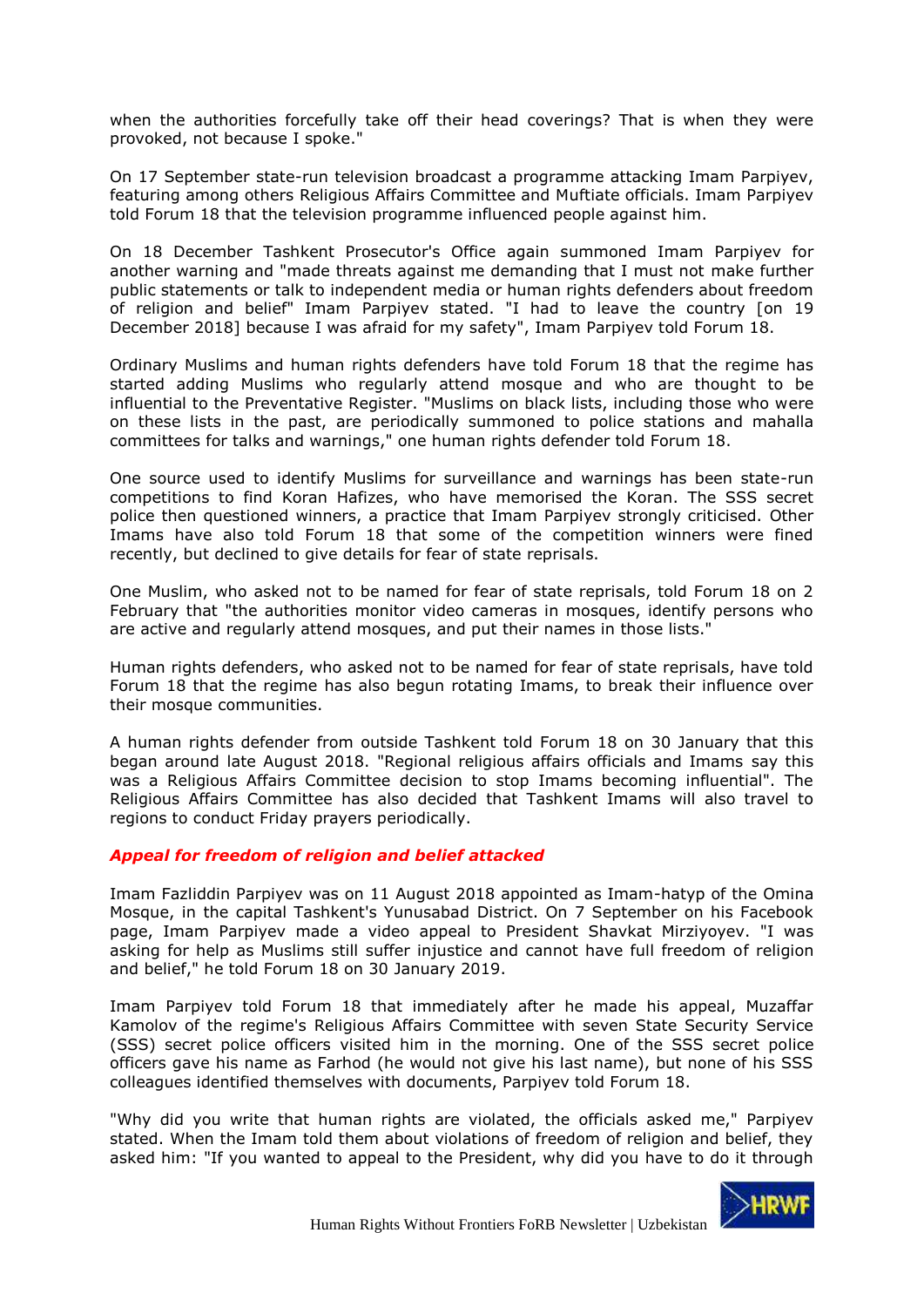Facebook, why didn't you send your appeal through the [state-controlled] Muftiate?" Imam Parpiyev answered them: "It is my right to complain to the President. Every citizen has this right."

That same day, 7 September, after Friday prayers in the mosque, Imam Parpiyev repeated his appeal verbally to his mosque community. He also asked attendees to also raise freedom of religion and belief with President Mirziyoyev. The same evening Kamolov, Erdon Esanov, Ayubkhon Kamolov, Rakhmatillo Sayfuddinov and other Religious Affairs Committee officials visited the Imam. "They demanded that I deactivate my Facebook account," the Imam told Forum 18. "I did so."

Islam, because it has the largest number of followers, is the community the regime is most interested in controlling. This control is mainly exercised through the statecontrolled Spiritual Administration of Muslims, or Muftiate. In addition, all exercise of freedom of religion and belief by anyone – including in print and online - is under tight state control. The import, production and possession of literature – including the Koran and the Bible – and other material including electronic material is strictly controlled with compulsory prior censorship by the regime's Religious Affairs Committee. Punishments for those who violate these restrictions can be severe, including imprisonment.

#### *Father detained*

Regime officials summoned Imam Parpiyev's father Shakhobiddin to Tashkent from his home in Andijan [Andijon] in eastern Uzbekistan. When he arrived at Tashkent Airport on the morning of 8 September, regime officials detained him and ordered Imam Parpiyev to come to the Muftiate offices.

# *"Repent, ask for forgiveness"*

Imam Parpiyev arrived at 10 am and was met by Esonov, Kamolov and lawyer Ikrom Mardonov from the Religious Affairs Committee. The Head of the Muftiate's Fatwa Department, Khomid Ishmatbekov, was also present, Imam Parpiyev told Forum 18. "Kamolov led the meeting and stated that the meeting was arranged to convince me to make a video appeal to President Mirziyoyev that I made a mistake, had repented, and asked for forgiveness."

The lawyer Mardonov claimed to Imam Parpiyev: "You violated the Constitution. You cannot make complaints to the President from a pulpit." However, Imam Parpiyev asked: "How is it possible then to thank the President from a pulpit and pray for him?" He also asked the officials to show him what law prohibits complaints to the President.

Lawyer Mardonov then changed his argument and claimed that "it is not acceptable to complain to the President from a pulpit". Parpiyev responded: "I deemed that the pulpit is a holy and high place from which to address the President, who has a high status."

The officials "argued with me for a long time to make the video appeal but I refused to do so, because I did not do anything illegal", Imam Parpiyev told Forum 18.

#### *Pressure on father to make dictated video appeal*

The officials then "pressured my father and recorded a video appeal where he stated that 'my son made a mistake and please forgive him'." Imam Parpiyev told Forum 18 that he saw his father sitting in the office of Deputy Chief Mufti Dilshod Khoshimov. "He held papers in his hands and was memorising the text of a video appeal written for him. He was under such pressure." When the Imam tried to convince him not to make the appeal, his father answered: "I have to make this appeal, I have no choice."

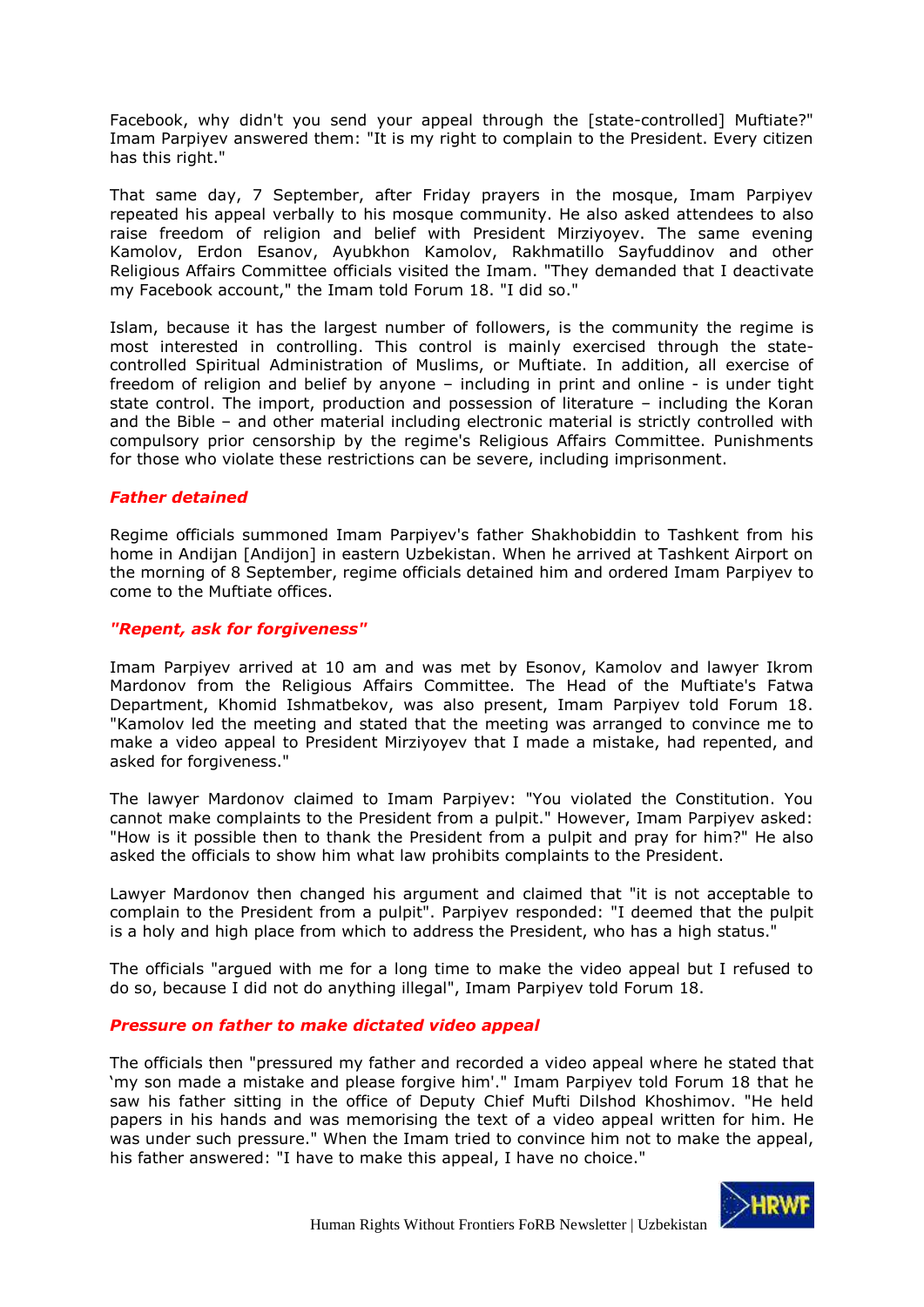The regime frequently uses extreme and repeated pressure against people of all faiths exercising their freedom of religion and belief. This for example includes ordering the mother-in-law of a Protestant Christian to physically attack her and evict her from her home, and the use of other forms of torture.

### *Imam fired*

The same day, on 8 September, the Chief Mufti dismissed Imam Parpiyev from his post as Imam-hatyp of the Omina Mosque.

This was part of the regime's nationwide crackdown on people arguing for freedom of religion and belief. From late August 2018, the regime arrested at least 10 bloggers across the country for expressing their opinions on freedom of religion or belief issues, such as the freedom of Muslim women to wear the hijab (headscarf), men to grow beards, and children to be allowed to attend mosques. At least eight were given shortterm jail sentences of up to 15 days.

Deputy Chief Mufti Abdulaziz Mansur refused to tell Forum 18 why Imam Parpiyev was fired. "Why are you asking me? Journalists twist my words," he claimed on 7 February 2019. "And so I will not answer your questions."

#### *Imam summoned to Prosecutor's office*

Imam Parpiyev told Radio Free Europe what had happened and after their report the regime did not publish his father's appeal. However, on 12 September 2018, Shokir and Sherzod (who refused to give their last names or show identity documents) of Tashkent's Uchteppa District Police visited Imam Parpiyev's home. "They demanded that I go with them to Tashkent Prosecutor's Office." When the Imam asked if he could invite his lawyer, they told him: "It is not necessary, because the Prosecutor just wants to talk to you."

At the Prosecutor's Office, the Imam was met by Tashkent City Prosecutor Sherzod Oblokulov, the Head of Tashkent police Struggle with Extremism and Terrorism Department Lieutenant Colonel Abduvokhid Shukurov, and an official named Ravshan who refused to give his last name or show identity documents.

#### *"We warn you and prohibit you from making such public statements"*

Prosecutor Oblokulov asked Imam Parpiyev why he had made public statements on freedom of religion and belief. The Imam told him that Muslims are dissatisfied with the regime, for example with its forcing girls in schools and female students in higher education institutions to take off head coverings. Oblokulov claimed in reply that "your statements provoke people against the authorities".

Officials give contradictory answers when asked about the issues Imam Parpiyev identified. For example, Bakhrom Mamadiyev, Vice Rector of Tashkent's Islamic Institute, told Forum 18 on 7 February 2019 that as a secular education institution the Higher Education Ministry only allows the Institute's students to wear secular dress. Yet that same day Otabek Bazarov, Head of the Higher Education Ministry's Ethical Issues Department, claimed to Forum 18 that there is "no ban on head cover from the Ministry". Asked if women are allowed to wear head coverings if any education institution allows it, Bazarov emphatically replied "Yes".

When Imam Parpiyev pointed out to Prosecutor Oblokulov that "I only expressed people's dissatisfaction. Do you not see that people hate it when the authorities forcefully take off

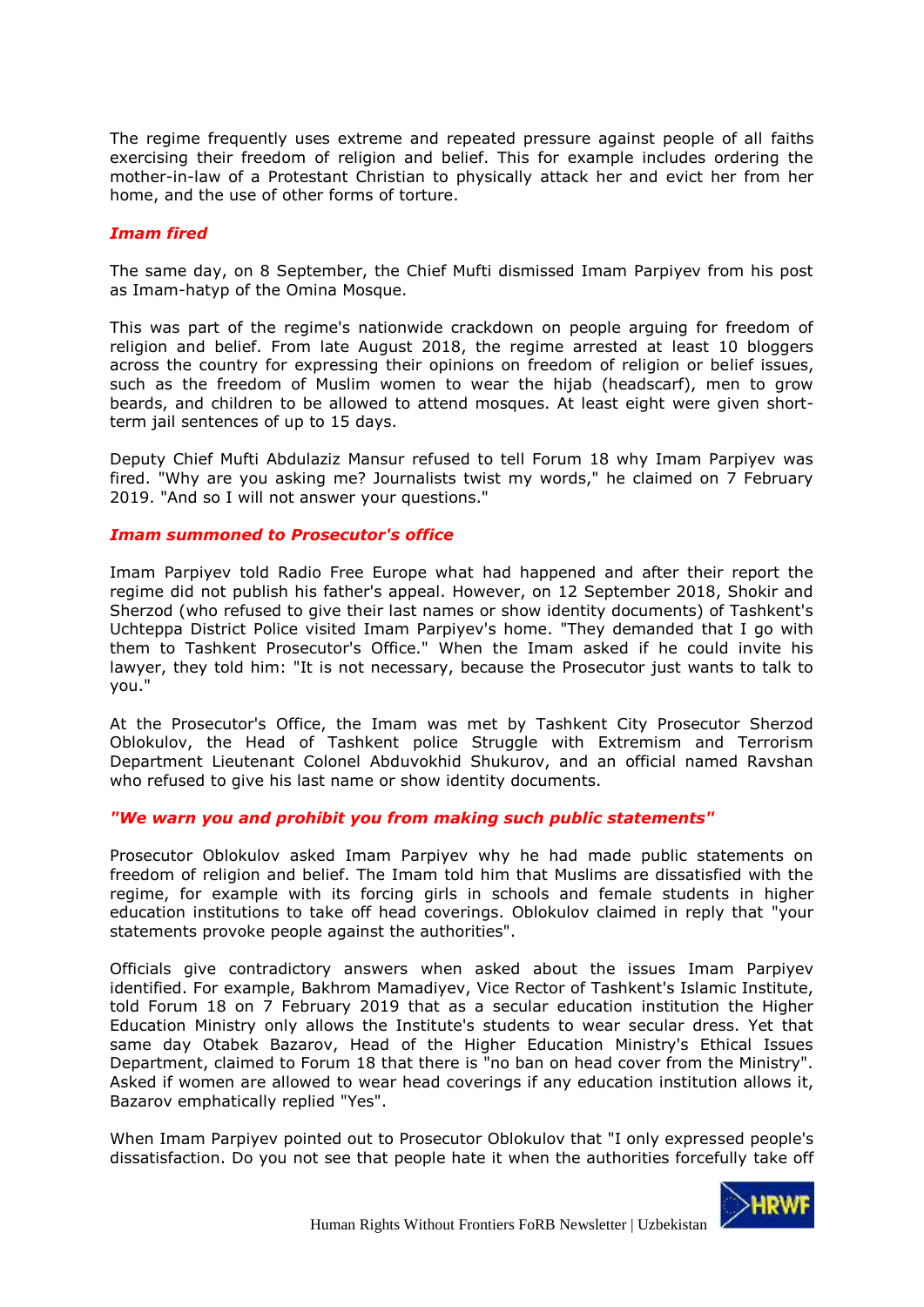their head coverings? That is when they were provoked, not because I spoke", Prosecutor Oblokulov replied: "We warn you and prohibit you from making such public statements."

The officials then made Imam Parpiyev sign a statement that he had been warned. Shokirov of the police Struggle with Extremism and Terrorism Department also warned him not to speak on social media or give interviews to journalists.

Tashkent Police Struggle with Extremism and Terrorism Department officers on 7 February 2019 refused to answer Forum 18's questions. They repeatedly claimed that Lieutenant Colonel Shokirov was "not available to talk".

Numerous calls to Tashkent City Prosecutor's office on 7 February went unanswered.

#### *State-run media attack Imam*

On 17 September 2018 state-run television broadcast a programme attacking Imam Parpiyev. Among the participants was a Religious Affairs Committee "expert" Sobitkhon Sharipov, Deputy Chief Mufti Abdulaziz Mansur, the Head of the Muftiate's Fatwa Department Homidjon Ishmatbekov, the Muftiate's official responsible for work with mosques Rahimberdi Rahmonov, Tashkent imam Odilkhon Yunuskhon, and Saidafzal Saidjalolov from Tashkent's Islamic Institute named after Imam Muhammad ibn Ismail al-Bukhari.

(The regime's censorship means that al-Bukhari's collection of hadiths, which Sunni Muslims regard as the most authentic compilation, is no longer available in Uzbekistan).

Television programme participants attacked Imam Parpiyev for his public complaints about the regime's violations of Muslims' freedom of religion and belief. The Head of the Muftiate's Fatwa Department Ishmatbekov claimed that Imam Parpiyev "divided our society into two parts and sowed confusion among the people. He is a liar, and he provoked people". Saidjalolov from Tashkent's Islamic Institute claimed that "instead of appealing to the President and thanking him for his reforms and pardoning of 16,000 prisoners, he [Imam Parpiyev] made a negative video appeal, abused the teachings of our Imam al-Bukhari and our other Imams, and insulted them by speaking in their name. Were this a different country, he [Imam Parpiyev] would have been dealt with more seriously." Tashkent Imam Yunuskhon said that Imam Parpiyev "abused the pulpit, which is a holy place. It cannot be used for preaching inappropriate, negative, divisive, words."

Sharipov of the Religious Affairs Committee claimed: "Freedom of conscience means that every citizen can freely choose to believe or not to believe in religion. Everyone, without regard to their beliefs, is equal before the law and citizens cannot be forced to believe in religion. Freedom of conscience is not expressed in wearing beards or convincing others to wear beards." He did not address the denials of Imam Parpiyev's freedom of religion and belief.

Feruza Olimova, who was described as a psychologist, compared receiving religious information from the internet – such as Imam Parpiyev's appeal - to looking at immoral photographs on the internet. "This kind of religious information can cripple young people's psychology," she claimed.

Imam Parpiyev told Forum 18 that the television programme influenced people against him. "My relatives and friends asked me 'what have you done?'. Even people I don't know criticised me on the street." He said that the television programme's goal "was to influence public opinion against me".

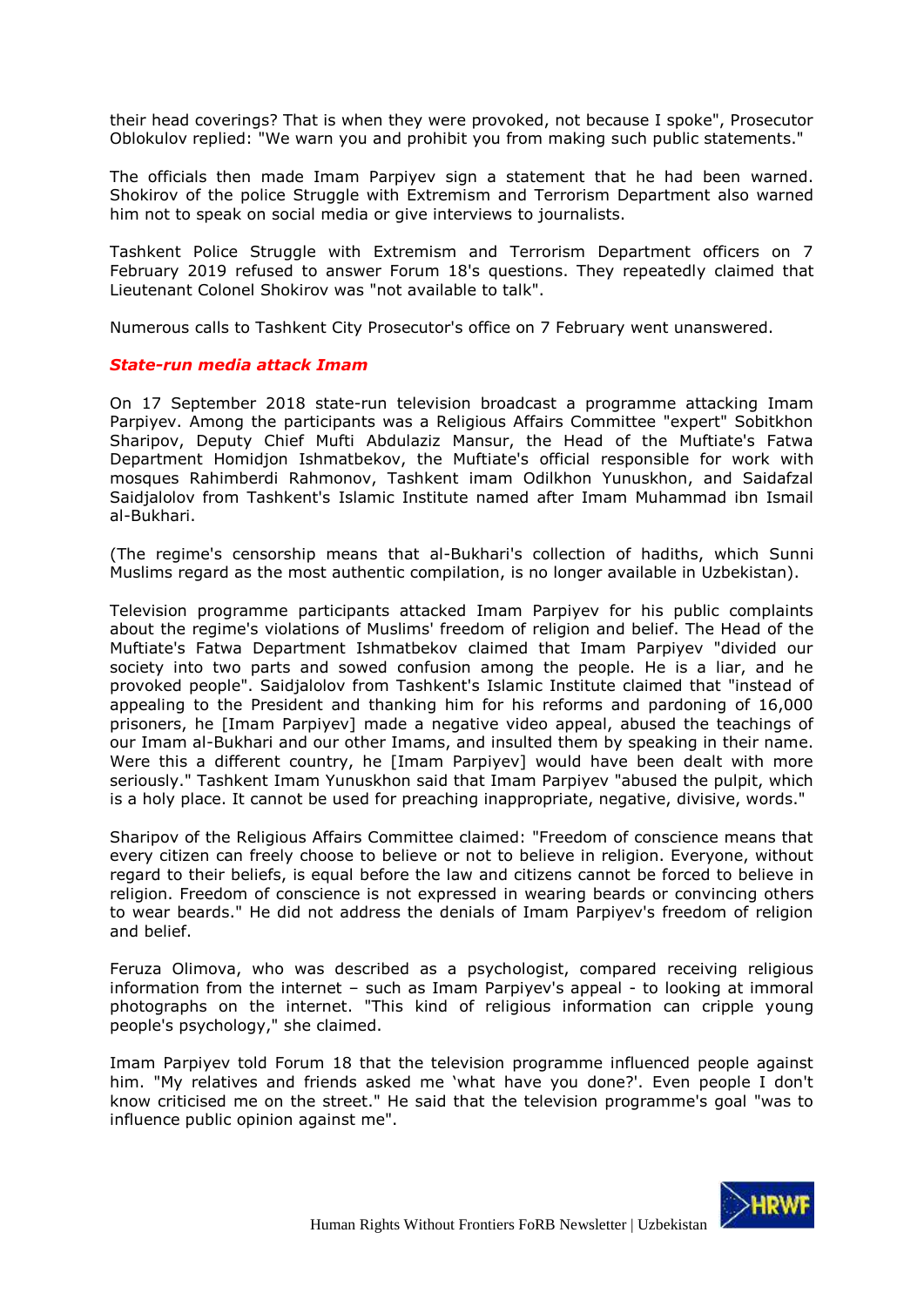Saidjalolov from Tashkent's Islamic Institute refused to answer Forum 18's questions about the programme on 7 February 2019. "I am not ready to answer this sensitive question, you just called spontaneously. I need to think about it first." He then claimed: "I talked [on the programme] to my own people of Uzbekistan, I am not going to ask your permission for that." When Forum 18 asked again about the programme, Saidjalolov replied: "I am not going to answer your questions. Please talk to higher authorities."

Deputy Chief Mufti Abdulaziz Mansur also refused to answer Forum 18's questions about the programme on 7 February 2019.

Sharipov of the Religious Affairs Committee's telephone went unanswered on 7 February 2019, and other Religious Affairs Committee officials refused to answer Forum 18's questions.

#### *Prosecutor's Office again warns Imam Parpiyev*

On 18 December 2018 Tashkent Prosecutor's Office summoned Imam Parpiyev for another warning. Ikrom Narimov, First Deputy Prosecutor of Tashkent, in his office "made threats against me demanding that I must not make further public statements or talk to independent media or human rights defenders about freedom of religion and belief," Imam Parpiyev stated.

#### *Imam leaves country "because I was afraid for my safety"*

"I had to leave the country [on 19 December 2018] because I was afraid for my safety", Imam Parpiyev told Forum 18.

Imam Parpiyev is 33 years old and has a wife and two children. He is a graduate of the Islamic University of Medina in Saudi Arabia, and of Tashkent's Islamic Institute named after Imam Muhammad ibn Ismail al-Bukhari.

#### *Secret lists of Muslims on Preventative Register*

Ordinary Muslims and human rights defenders have told Forum 18 that the regime has started adding Muslims who regularly attend mosque and who are thought to be influential to the Preventative Register. This is used to target "prevention measures" against individuals, including: prophylactic talks; official warnings; "social rehabilitation"; referral for compulsory treatment; and administrative supervision.

One human rights defender told Forum 18 on 6 February 2019 that "Muslims on black lists, including those who were on these lists in the past, are periodically summoned to police stations and mahalla committees for talks and warnings."

One source used to identify Muslims for surveillance and warnings has been state-run competitions to find Koran Hafizes, who have memorised the Koran. The SSS secret police then questioned winners, a practice that Imam Parpiyev strongly criticised. A different imam, who asked not to be named for fear of state reprisals, told Forum 18 on 1 February that "After the regime identified who hafizes are, they put their names on the secret lists."

One imam told Forum 18 that the SSS secret police asked competition winners why they memorised the Koran, who supported them in this, who financed them, etc." Asked why he thinks the regime did this, one imam stated "because they might be influential in future." Imams have also told Forum 18 that some of the competition winners were fined recently, but declined to give details for fear of state reprisals.

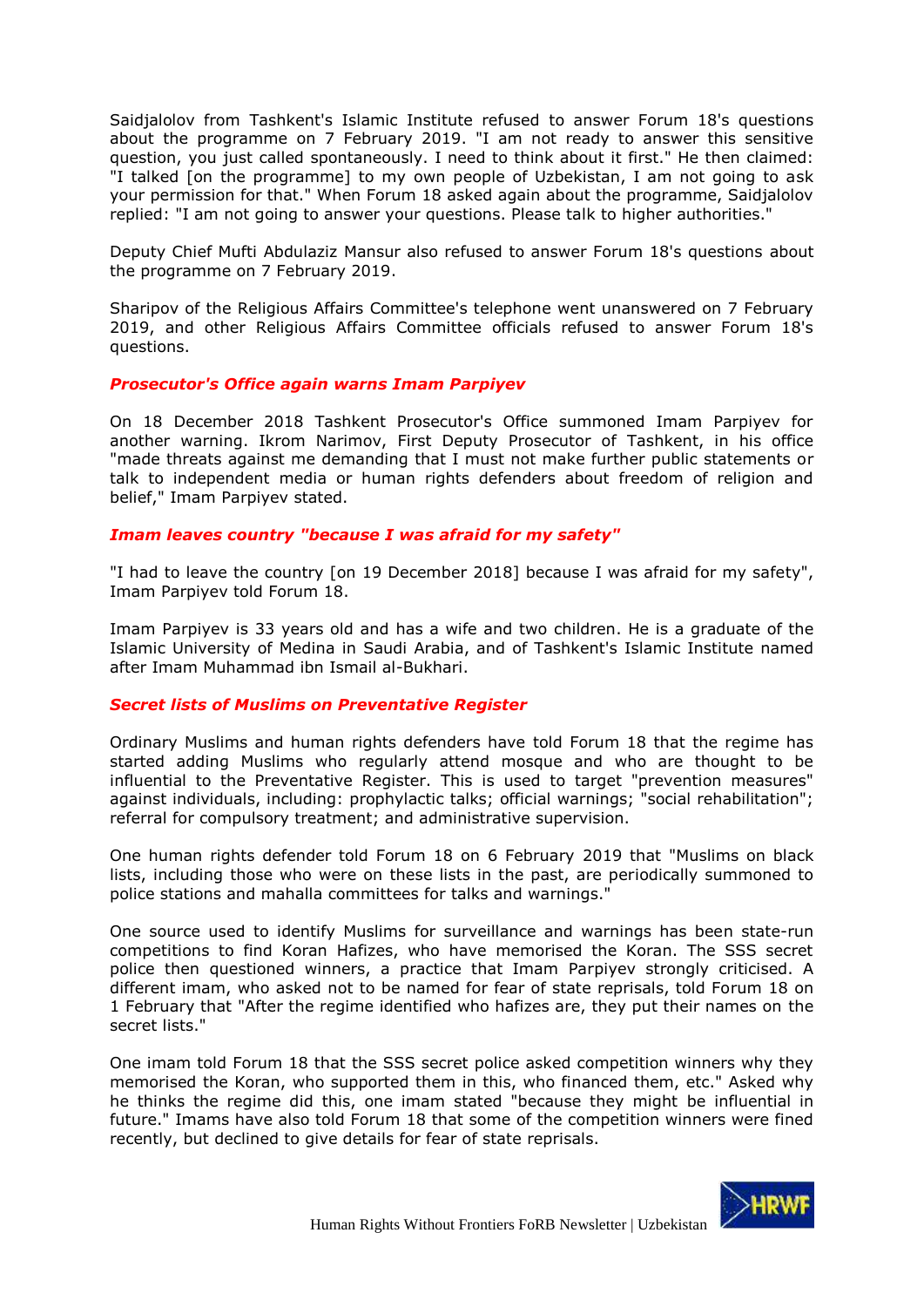Deputy Chief Mufti Mansur refused to answer Forum 18's questions on why the regime questioned hafiz competition winners.

A Muslim from Tashkent, who asked not to be named for fear of state reprisals, told Forum 18 on 2 February that "the authorities monitor video cameras in mosques, identify persons who are active and regularly attend mosques, and put their names in those lists".

Two human rights defenders who asked not to be named for fear of state reprisals, as well as human rights defender Shukhrat Rustamov, agreed with this assessment. "President Mirziyoyev recently restored these lists. The purpose is keep Muslims under pressure and the population in fear so they do not become so active in mosques," Rustamov told Forum 18 on 1 February.

Surveillance and targeting of anyone attending places of worship of any faith is normal in Uzbekistan.

# *Rotating Imams to deny influence*

Human rights defenders, who asked not to be named for fear of state reprisals, have told Forum 18 that the regime has begun rotating Imams, to break their influence over their mosque communities.

A human rights defender from outside Tashkent notes that this began around late August 2018. "Regional religious affairs officials and Imams say this was a Religious Affairs Committee decision to stop Imams becoming influential," the human rights defender told Forum 18 on 30 January. The Religious Affairs Committee has also decided that Tashkent Imams will also travel to regions to conduct Friday prayers periodically.

Various human rights defenders have noted that this policy has begun to be implemented. For example, Abdurakhmon Tashanov of the Ezgulik (Goodness) human rights organisation told Forum 18 on 1 February that he knew several Imams in Tashkent who have been sent to other mosques.

# **Fined for giving New Testament away**

<span id="page-44-0"></span>*Police searched a woman's flat in Bukhara to seize a New Testament Shukhrat Safarov had given her. A court fined Safarov and ordered the book destroyed. The government's Religious Affairs Committee claimed that using the New Testament for "missionary purposes" is illegal.*

By Mushfig Bayram

Forum 18 (30.01.2019) - <https://bit.ly/2UsgMZh> - In the southern city of Bukhara, a court fined a Christian, Shukhrat Safarov, about two weeks' average wages for giving an Uzbek-language New Testament away as a present. The judge ordered that the New Testament be destroyed. Police had found the New Testament during a search of the recipient's home. The authorities committed multiple illegalities throughout the case.

After a late September 2018 police raid on a group of 40 Protestants meeting in Tashkent Region, where police "psychological pressure" resulted in a woman and a 5-year-old girl being hospitalised, a court has upheld the fines on 27 local Christians and deportations of four South Korean Protestants (see below).

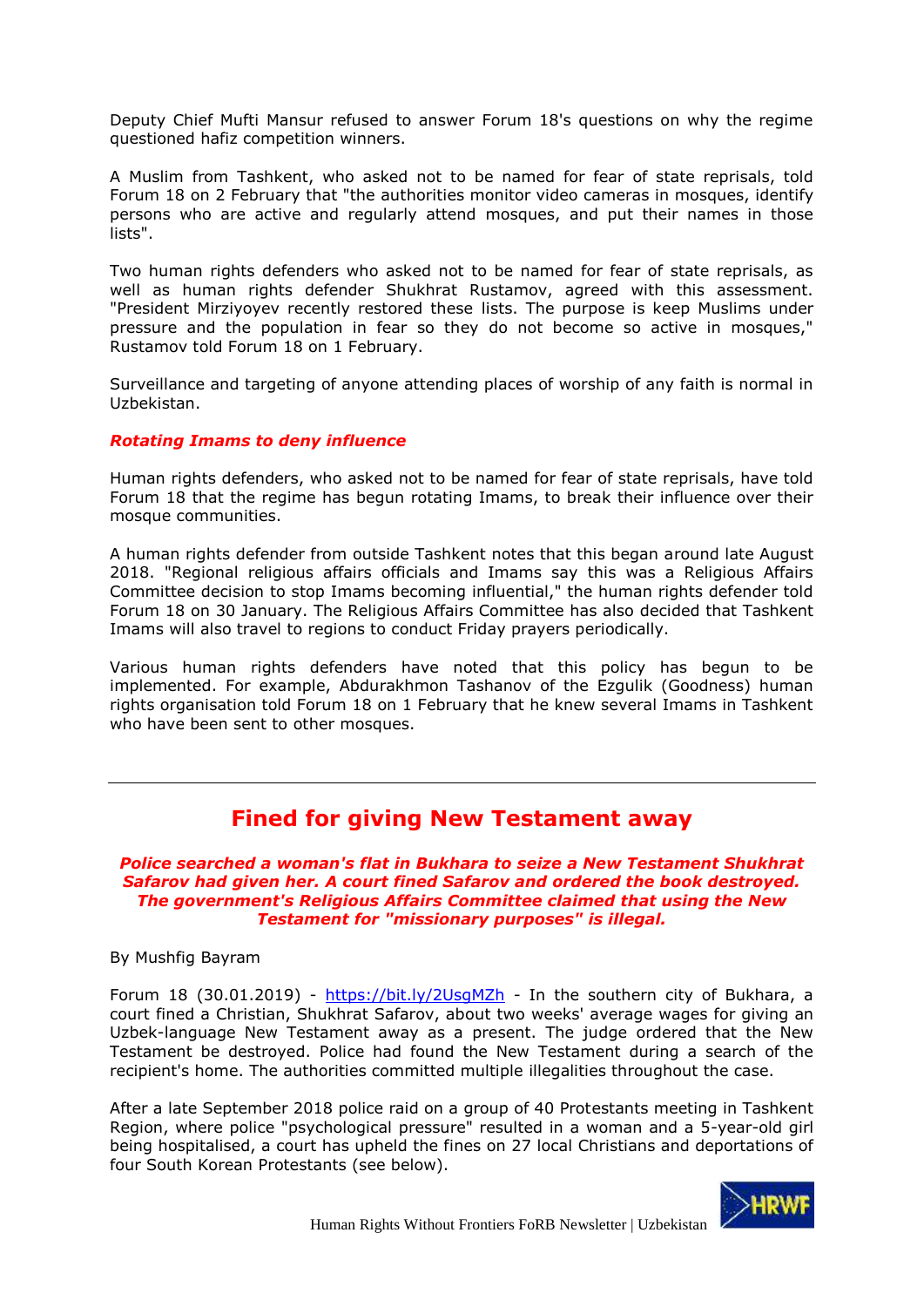No prosecutions appear to have been brought against the police who carried out torture, despite Uzbekistan's legally-binding obligations under the United Nations Convention against Torture and Other Cruel, Inhuman or Degrading Treatment or Punishment (see below).

And after a large November 2018 raid involving the National Guard and other agencies on Baptists meeting for Sunday morning worship in Yashnobod District in the capital Tashkent, police returned some of the Christian literature they confiscated. However, they have not returned children's literature, song books, and music notes. The authorities do not appear to have brought any prosecutions or other actions against the officials who acted illegally (see below).

#### *Bukhara: Fined for New Testament gift*

In December 2018 Shukhrat Safarov, a Protestant in the southern city of Bukhara [Bukhoro], gave a local woman an Uzbek-language New Testament. Police subsequently searched her flat in Karakul District and found the New Testament, local Protestants who wish to remain unnamed for fear of state reprisals told Forum 18 on 27 January 2019.

Police officer Begzod, who refused to give his last name, told Safarov on 5 January that the search allegedly happened because of "because of complaints against her from residents of her mahalla [residential area]". Police confiscated the New Testament, even though she told officers it was a gift.

Police often search homes for religious literature of all kinds, and mahalla committees are a key part of the regime's attempts to control all of society.

On 27 December 2018 a police officer illegally forced his way into Safarov's flat without being invited, without a search warrant, and refusing to show any identification. The unidentified officer then demanded that Safarov accompany him to Bukhara Police Station. Safarov refused to do so without the legally required officials summons.

Police routinely break the law, and unfair trials are also common.

When Safarov received an official summons he came to the Police Station on 5 January. There, a police officer who claimed his name was Begzod – illegally without giving his last name, or showing his identification – told Safarov he was being charged with breaking Administrative Code Article 184-2 ("Illegal production, storage, or import into Uzbekistan, with the intent to distribute or actual distribution, of religious materials by physical persons"), and Article 240, Part 2 ("Attracting believers of one confession to another (proselytism) and other missionary activity"). Officer Begzod also broke the law by not showing Safarov the police case files.

Against international human rights standards, the regime has made it illegal for anyone to share any beliefs with anyone else.

Officer Begzod did show Safarov an "expert analysis" of the New Testament by Begzod Kadyrov, Chief Specialist of the government's Religious Affairs Committee in Tashkent. Kadyrov stated that the New Testament was legally imported, but its use for missionary purposes is illegal. Local Protestants pointed out that this violates the legally-binding international human rights standards that the regime has signed.

Kadyrov refused to answer Forum 18's questions on 28 January. "I have no time to listen to your fables," he claimed, before putting the phone down.

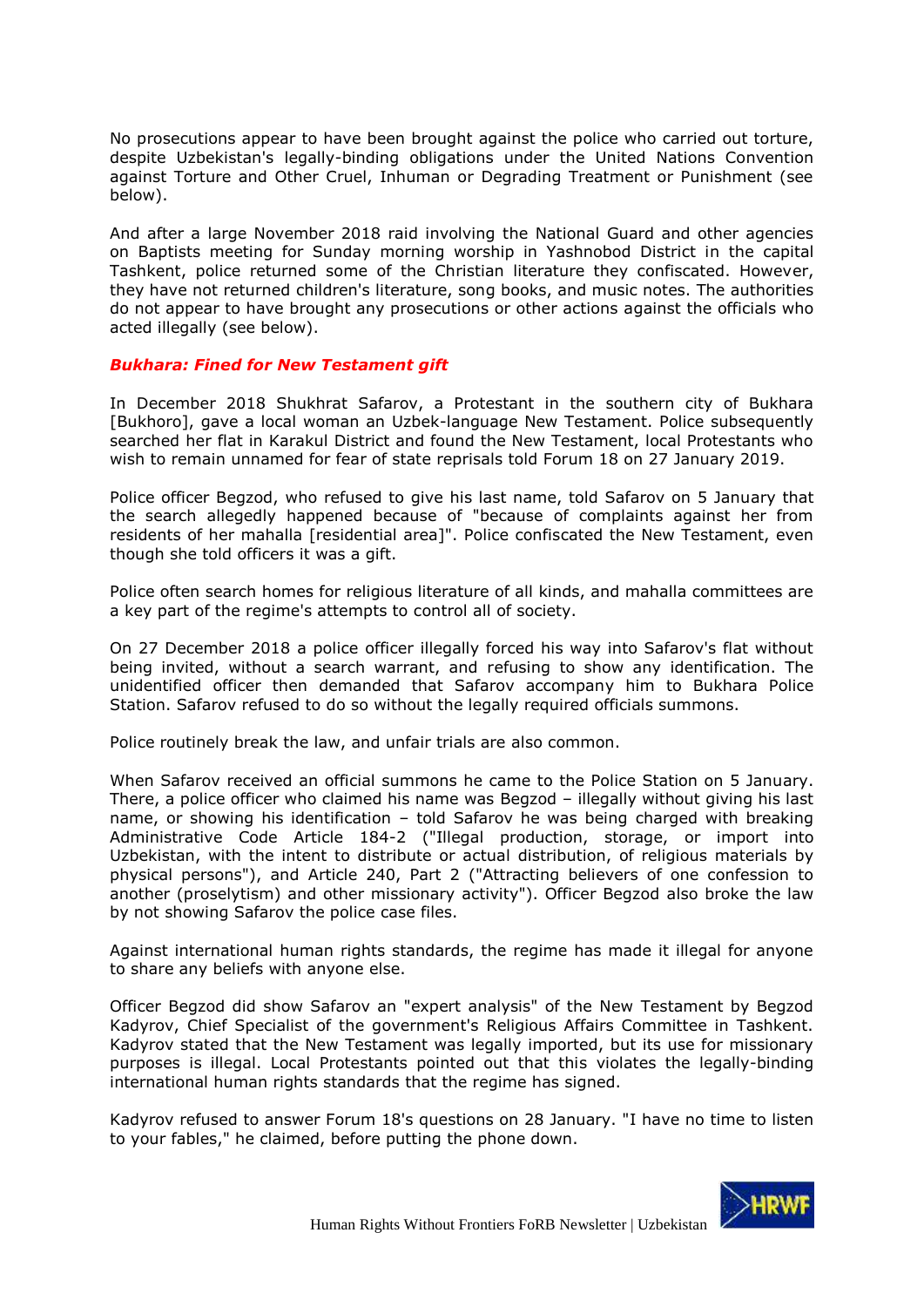Uzbekistan imposes total censorship of all printed and electronic religious literature, and police often confiscate books which have passed the state's compulsory censorship. The regime has repeatedly tried to stop followers of religious beliefs, including Christians, from reading their own sacred texts in their own homes.

Bukhara Police told Forum 18 on 29 January that Safarov's case is being dealt with by Begzod Toshpulatov of Bukhara Police Struggle with Extremism and Terrorism Department.

Toshpulatov refused to explain why he broke the law during his questioning of Safarov, or why any action is being taken against Safarov. "I do not know you, and I cannot discuss this with you over the phone," he claimed on 29 January. "You need to come to our Police Station so we can talk." When Forum 18 asked why people are punished for owning Bibles or New Testaments or giving them to others, Toshpulatov repeated his previous claim and refused to talk more.

On 15 January, Judge Ruslan Zairov of Bukhara Administrative Court fined Safarov three times the minimum monthly wage or 552,900 Soms. This is equivalent to about two weeks' average wages for those in formal work. The Judge also ordered the destruction of the confiscated Uzbek-language New Testament.

Courts often order the destruction of confiscated religious literature, and the regime is particularly hostile to non-Muslim religious believers using Uzbek (the state's official language) in religious texts. The use of Uzbek by non-Muslims as the main language of public worship is banned, even though the ban has no legal basis.

A Bukhara Court Chancellery official, who refused to give her name, refused to tell Forum 18 on 28 January why Safarov was fined. Judge Zairov "is busy and cannot come to the phone", she claimed.

# *Tashkent Region: Impunity for torture continues*

After a late September 2018 police raid on a group of 40 Protestants meeting in Tashkent Region, where police "psychological pressure" resulted in a woman and a 5-year-old girl being hospitalised, a court imposed large fines on many of the participants. The prosecution used four women who accompanied police on the raid as witnesses in the case, despite being accused by Protestants of stealing property from some of the Protestants. Neither the thieves nor the officials suspected of torture were prosecuted.

On 19 December, Judge Uchkun Tursunov of Tashkent Region's Administrative Court upheld the fines on 27 local Christians and deportations of four South Korean Protestants. No prosecutions appear to have been brought against the police who carried out torture, despite Uzbekistan's legally-binding obligations under the United Nations Convention against Torture and Other Cruel, Inhuman or Degrading Treatment or Punishment.

Court officials have repeatedly refused up to 25 January 2019 to answer Forum 18's questions as to why there was no investigation of the police's illegal actions, including torture.

#### *Tashkent: Some confiscated literature returned, no prosecutions*

On 25 November 2018, 20 plain clothes officials rising later to 40 officials raided Baptists meeting for Sunday morning worship in Yashnobod District in the capital Tashkent. For the first known time in such raids, members of the military – the National Guard – took part in the raid. Other agencies participating in the raid included the State Security